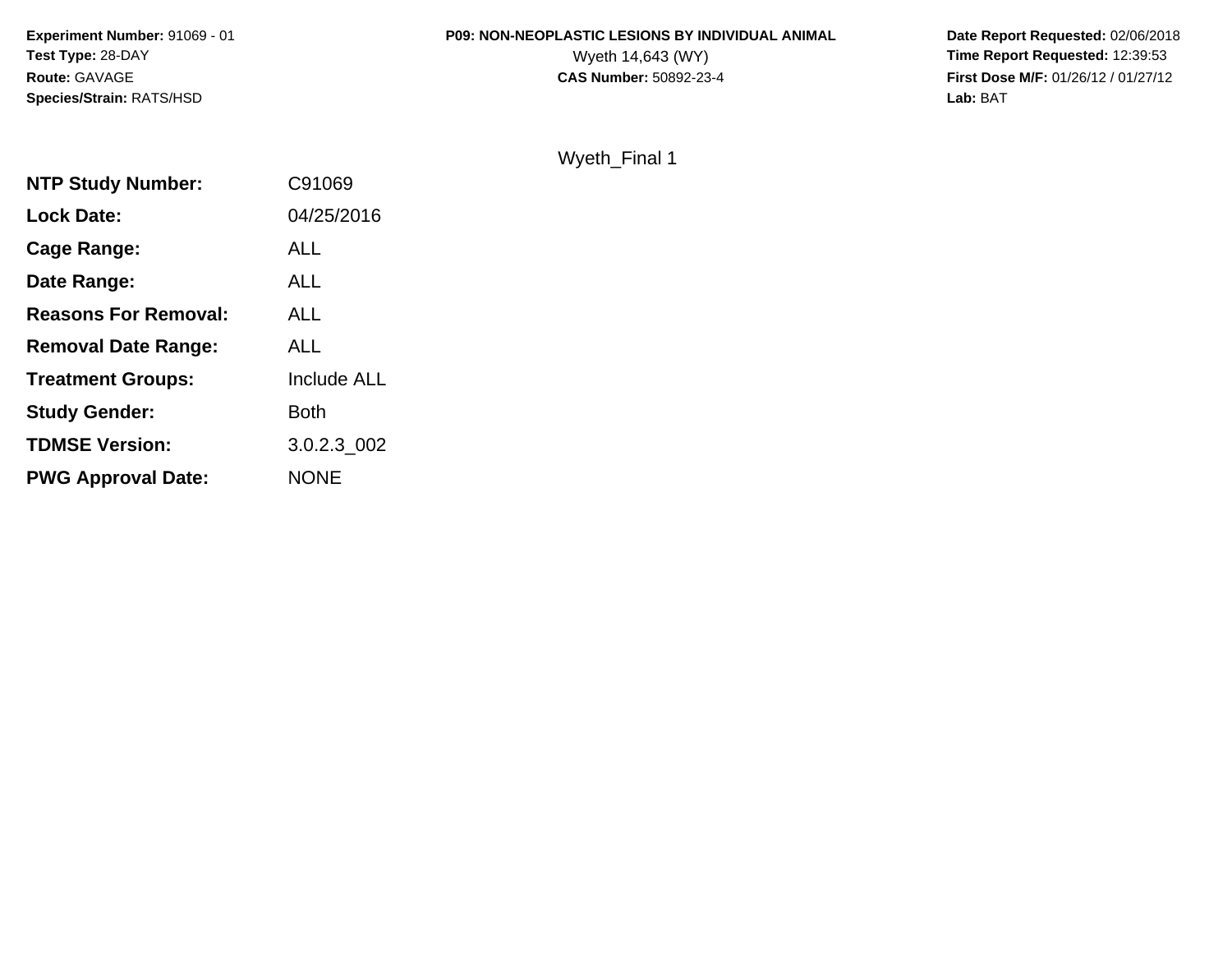### **P09: NON-NEOPLASTIC LESIONS BY INDIVIDUAL ANIMAL**<br>Wyeth 14,643 (WY) Wyeth 14,643 (WY) **Time Report Requested:** 12:39:53<br>**CAS Number:** 50892-23-4 **Time Report Requested:** 12:39:53

 **Date Report Requested:** 02/06/2018 **First Dose M/F:** 01/26/12 / 01/27/12<br>**Lab:** BAT

| DAY ON TEST<br><b>HARLAN SPRAGUE DAWLEY RATS</b><br><b>MALE</b>          | $\pmb{0}$<br>$\pmb{0}$<br>$\frac{2}{9}$                         | $\mathbf 0$<br>$\mathsf{O}\xspace$<br>$\frac{2}{9}$                      | $\pmb{0}$<br>$\pmb{0}$<br>$\frac{2}{9}$                   | $\begin{array}{c} 0 \\ 0 \\ 2 \\ 9 \end{array}$                    | $_{\rm 0}^{\rm 0}$<br>$\frac{2}{9}$                                                        | $\mathbf 0$<br>$\mathbf 0$<br>$\overline{2}$<br>9                                          | $\pmb{0}$<br>$\mathbf 0$<br>$\overline{c}$<br>9 | $\pmb{0}$<br>$\pmb{0}$<br>$\overline{c}$<br>9 | $\pmb{0}$<br>$\pmb{0}$<br>$\overline{c}$<br>9                 | $\mathbf 0$<br>$\mathbf 0$<br>$\overline{2}$<br>9                |                    |
|--------------------------------------------------------------------------|-----------------------------------------------------------------|--------------------------------------------------------------------------|-----------------------------------------------------------|--------------------------------------------------------------------|--------------------------------------------------------------------------------------------|--------------------------------------------------------------------------------------------|-------------------------------------------------|-----------------------------------------------|---------------------------------------------------------------|------------------------------------------------------------------|--------------------|
| 0mg/kg/d M<br><b>ANIMAL ID</b>                                           | $\pmb{0}$<br>$\mathbf 0$<br>$\overline{4}$<br>5<br>$\mathbf{1}$ | $\mathbf 0$<br>$\mathbf 0$<br>$\begin{array}{c} 4 \\ 5 \\ 2 \end{array}$ | $\,0\,$<br>$\mathbf 0$<br>$\overline{4}$<br>$\frac{5}{3}$ | $\pmb{0}$<br>$\pmb{0}$<br>$\overline{\mathbf{4}}$<br>$\frac{5}{4}$ | $\begin{smallmatrix} 0\\0 \end{smallmatrix}$<br>$\begin{array}{c} 4 \\ 5 \\ 5 \end{array}$ | $\begin{smallmatrix} 0\\0 \end{smallmatrix}$<br>$\begin{array}{c} 4 \\ 5 \end{array}$<br>6 | 0<br>$\mathbf 0$<br>4<br>5<br>$\overline{7}$    | $\mathbf 0$<br>0<br>4<br>$\sqrt{5}$<br>8      | $\pmb{0}$<br>$\pmb{0}$<br>4<br>$\sqrt{5}$<br>$\boldsymbol{9}$ | $\mathbf 0$<br>$\mathbf 0$<br>$\overline{4}$<br>6<br>$\mathbf 0$ | * TOTALS           |
| <b>ALIMENTARY SYSTEM</b>                                                 |                                                                 |                                                                          |                                                           |                                                                    |                                                                                            |                                                                                            |                                                 |                                               |                                                               |                                                                  |                    |
| Esophagus                                                                |                                                                 |                                                                          |                                                           |                                                                    |                                                                                            |                                                                                            |                                                 |                                               |                                                               | $\overline{ }$                                                   | 10                 |
| Intestine Large, Cecum                                                   |                                                                 |                                                                          |                                                           |                                                                    |                                                                                            |                                                                                            |                                                 |                                               |                                                               | $\ddot{}$                                                        | 10                 |
| Intestine Large, Colon                                                   |                                                                 |                                                                          |                                                           |                                                                    |                                                                                            |                                                                                            |                                                 |                                               |                                                               | $+$                                                              | 10                 |
| Intestine Large, Rectum                                                  |                                                                 |                                                                          |                                                           |                                                                    |                                                                                            |                                                                                            |                                                 |                                               |                                                               | $+$                                                              | 10                 |
| Intestine Small, Duodenum                                                |                                                                 |                                                                          |                                                           |                                                                    |                                                                                            |                                                                                            |                                                 |                                               |                                                               | $+$                                                              | 10                 |
| Intestine Small, Ileum                                                   |                                                                 |                                                                          |                                                           |                                                                    |                                                                                            |                                                                                            |                                                 |                                               |                                                               | $\overline{ }$                                                   | 10                 |
| Intestine Small, Jejunum                                                 |                                                                 |                                                                          |                                                           |                                                                    |                                                                                            |                                                                                            |                                                 |                                               |                                                               | $+$                                                              | 10                 |
| Liver<br>Hepatodiaphragmatic Nodule<br>Infiltration Cellular, Mixed Cell | $\ddot{}$<br>$\boldsymbol{\mathsf{X}}$                          | $\ddot{}$                                                                |                                                           |                                                                    |                                                                                            |                                                                                            |                                                 | 1                                             |                                                               | $^{+}$                                                           | 10<br>1<br>$1 1.0$ |
| Pancreas<br>Inflammation, Chronic                                        | +                                                               |                                                                          |                                                           |                                                                    |                                                                                            |                                                                                            |                                                 |                                               |                                                               |                                                                  | 10<br>11.0         |
| Salivary Glands                                                          |                                                                 |                                                                          |                                                           |                                                                    |                                                                                            |                                                                                            |                                                 |                                               |                                                               | $\overline{ }$                                                   | 10                 |
| Stomach, Forestomach                                                     |                                                                 |                                                                          |                                                           |                                                                    |                                                                                            |                                                                                            |                                                 |                                               |                                                               | $\ddot{}$                                                        | 10                 |
| Stomach, Glandular                                                       |                                                                 |                                                                          |                                                           |                                                                    |                                                                                            |                                                                                            |                                                 |                                               | $\pm$                                                         | $\overline{+}$                                                   | 10                 |

#### **CARDIOVASCULAR SYSTEM**

\* .. Total animals with tissue examined microscopically; Total animals with lesion and mean severity grade

+ .. Tissue examined microscopically

X .. Lesion present

I .. Insufficient tissue

M .. Missing tissue

A .. Autolysis precludes evaluation

BLANK .. Not examined microscopically 2) Mild 4) Marked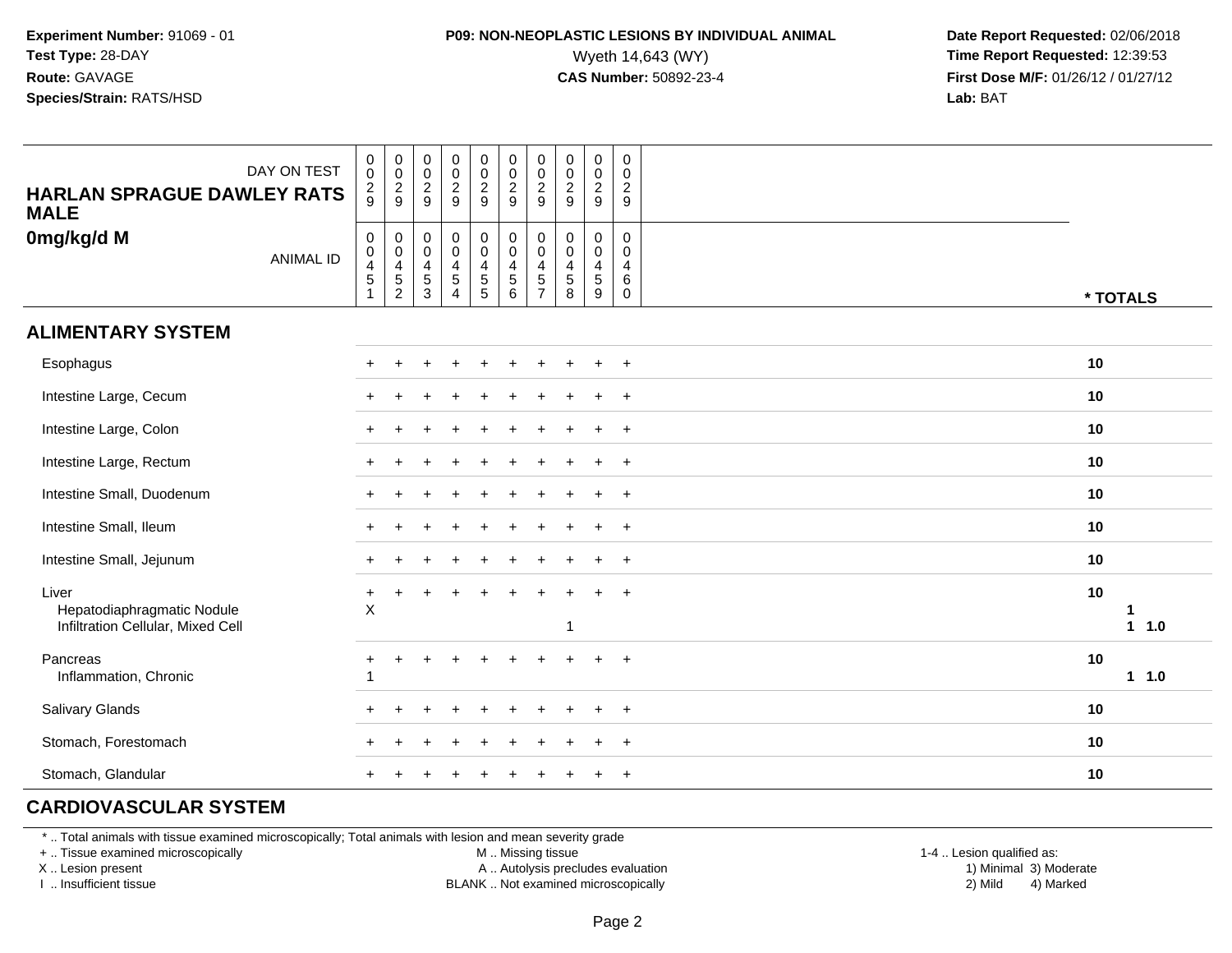# **P09: NON-NEOPLASTIC LESIONS BY INDIVIDUAL ANIMAL**<br>Wyeth 14,643 (WY) Wyeth 14,643 (WY) **Time Report Requested:** 12:39:53<br>**CAS Number:** 50892-23-4 **Time Report Requested:** 12:39:53

| DAY ON TEST<br><b>HARLAN SPRAGUE DAWLEY RATS</b><br><b>MALE</b>                   | $_{\rm 0}^{\rm 0}$<br>$\frac{2}{9}$                                                                                                                                                                                                                                                      | $_{\rm 0}^{\rm 0}$<br>$\frac{2}{9}$                                                   | $\mathbf 0$<br>$\ddot{\mathbf{0}}$<br>$\frac{2}{9}$ | 00029                                                                       | $\boldsymbol{0}$<br>$\ddot{\mathbf{0}}$<br>$\frac{2}{9}$             | 0<br>$\ddot{\mathbf{0}}$<br>$\frac{2}{9}$                       | $\pmb{0}$<br>$\ddot{\mathbf{0}}$<br>$\frac{2}{9}$                 | $\begin{smallmatrix} 0\\0 \end{smallmatrix}$<br>$\frac{2}{9}$ | $\pmb{0}$<br>$\ddot{\mathbf{0}}$<br>$\frac{2}{9}$             | $\mathsf 0$<br>$\mathbf 0$<br>$\frac{2}{9}$               |                |                              |
|-----------------------------------------------------------------------------------|------------------------------------------------------------------------------------------------------------------------------------------------------------------------------------------------------------------------------------------------------------------------------------------|---------------------------------------------------------------------------------------|-----------------------------------------------------|-----------------------------------------------------------------------------|----------------------------------------------------------------------|-----------------------------------------------------------------|-------------------------------------------------------------------|---------------------------------------------------------------|---------------------------------------------------------------|-----------------------------------------------------------|----------------|------------------------------|
| 0mg/kg/d M<br><b>ANIMAL ID</b>                                                    | $\mathsf 0$<br>$\mathsf 0$<br>$\overline{\mathbf{4}}$<br>$\mathbf 5$<br>$\overline{1}$                                                                                                                                                                                                   | $\mathbf 0$<br>$\mathsf{O}\xspace$<br>$\overline{4}$<br>$\mathbf 5$<br>$\overline{c}$ | 0<br>$\mathbf 0$<br>4<br>$\,$ 5 $\,$<br>3           | $\boldsymbol{0}$<br>$\pmb{0}$<br>4<br>$\,$ 5 $\,$<br>$\boldsymbol{\Lambda}$ | 0<br>$\mathsf{O}\xspace$<br>$\overline{\mathbf{4}}$<br>$\frac{5}{5}$ | $\mathsf 0$<br>$\mathbf 0$<br>$\overline{\mathbf{4}}$<br>5<br>6 | $\pmb{0}$<br>$\mathbf 0$<br>$\overline{4}$<br>5<br>$\overline{7}$ | $\mathbf 0$<br>$\mathbf 0$<br>4<br>$\sqrt{5}$<br>8            | $\pmb{0}$<br>$\mathbf 0$<br>$\overline{4}$<br>$\sqrt{5}$<br>9 | $\mathbf 0$<br>$\mathbf 0$<br>4<br>$\,6\,$<br>$\mathbf 0$ | * TOTALS       |                              |
| <b>Blood Vessel</b>                                                               | $\ddot{}$                                                                                                                                                                                                                                                                                |                                                                                       |                                                     |                                                                             | ÷.                                                                   |                                                                 |                                                                   |                                                               | $\ddot{}$                                                     | $+$                                                       | 10             |                              |
| Heart<br>Cardiomyopathy                                                           | -1                                                                                                                                                                                                                                                                                       |                                                                                       |                                                     |                                                                             |                                                                      |                                                                 |                                                                   |                                                               |                                                               | $\ddot{}$                                                 | 10             | 1 1.0                        |
| <b>ENDOCRINE SYSTEM</b>                                                           |                                                                                                                                                                                                                                                                                          |                                                                                       |                                                     |                                                                             |                                                                      |                                                                 |                                                                   |                                                               |                                                               |                                                           |                |                              |
| <b>Adrenal Cortex</b><br>Mineral<br>Vacuolization Cytoplasmic                     |                                                                                                                                                                                                                                                                                          |                                                                                       |                                                     |                                                                             |                                                                      |                                                                 | $\overline{\mathbf{c}}$<br>$\mathbf{1}$                           |                                                               |                                                               | $\ddot{}$                                                 | 10             | $\mathbf{1}$<br>2.0<br>1 1.0 |
| Adrenal Medulla                                                                   |                                                                                                                                                                                                                                                                                          |                                                                                       |                                                     |                                                                             |                                                                      |                                                                 |                                                                   |                                                               | $\div$                                                        | $+$                                                       | 10             |                              |
| Islets, Pancreatic                                                                |                                                                                                                                                                                                                                                                                          |                                                                                       |                                                     |                                                                             |                                                                      |                                                                 |                                                                   |                                                               |                                                               | $\ddot{}$                                                 | 10             |                              |
| Parathyroid Gland                                                                 |                                                                                                                                                                                                                                                                                          | $\div$                                                                                | м                                                   | M                                                                           | M                                                                    | $\div$                                                          |                                                                   |                                                               |                                                               | $\overline{+}$                                            | $\overline{7}$ |                              |
| <b>Pituitary Gland</b>                                                            |                                                                                                                                                                                                                                                                                          |                                                                                       |                                                     |                                                                             |                                                                      |                                                                 |                                                                   |                                                               | $\ddot{}$                                                     | $+$                                                       | 10             |                              |
| <b>Thyroid Gland</b>                                                              |                                                                                                                                                                                                                                                                                          |                                                                                       |                                                     |                                                                             |                                                                      |                                                                 |                                                                   |                                                               | $\ddot{}$                                                     | $+$                                                       | 10             |                              |
| <b>GENERAL BODY SYSTEM</b>                                                        |                                                                                                                                                                                                                                                                                          |                                                                                       |                                                     |                                                                             |                                                                      |                                                                 |                                                                   |                                                               |                                                               |                                                           |                |                              |
| <b>NONE</b>                                                                       |                                                                                                                                                                                                                                                                                          |                                                                                       |                                                     |                                                                             |                                                                      |                                                                 |                                                                   |                                                               |                                                               |                                                           |                |                              |
| <b>GENITAL SYSTEM</b>                                                             |                                                                                                                                                                                                                                                                                          |                                                                                       |                                                     |                                                                             |                                                                      |                                                                 |                                                                   |                                                               |                                                               |                                                           |                |                              |
| Epididymis<br>Inflammation, Chronic                                               | $+$                                                                                                                                                                                                                                                                                      | $\ddot{}$                                                                             |                                                     |                                                                             | $\div$                                                               |                                                                 | $\ddot{}$<br>$\mathbf{1}$                                         | ÷                                                             | $\ddot{}$                                                     | $+$                                                       | 10             | $1 \t1.0$                    |
| +  Tissue examined microscopically<br>X  Lesion present<br>I  Insufficient tissue | *  Total animals with tissue examined microscopically; Total animals with lesion and mean severity grade<br>1-4  Lesion qualified as:<br>M  Missing tissue<br>A  Autolysis precludes evaluation<br>1) Minimal 3) Moderate<br>BLANK  Not examined microscopically<br>2) Mild<br>4) Marked |                                                                                       |                                                     |                                                                             |                                                                      |                                                                 |                                                                   |                                                               |                                                               |                                                           |                |                              |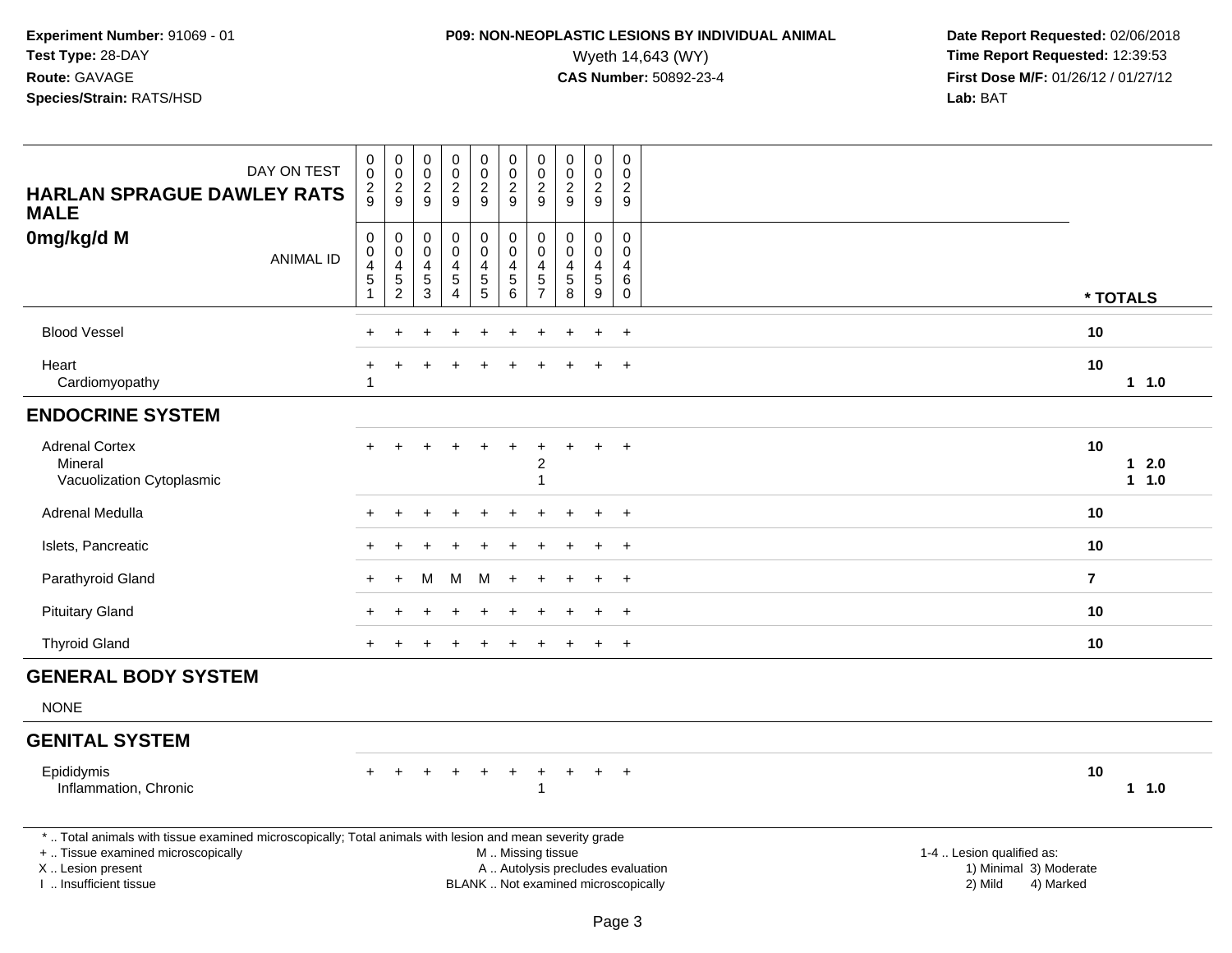# **P09: NON-NEOPLASTIC LESIONS BY INDIVIDUAL ANIMAL**<br>Wyeth 14,643 (WY) Wyeth 14,643 (WY) **Time Report Requested:** 12:39:53<br>**CAS Number:** 50892-23-4 **Time Report Requested:** 12:39:53

| <b>HARLAN SPRAGUE DAWLEY RATS</b>                                                                                                              | DAY ON TEST      | $_{\rm 0}^{\rm 0}$<br>$\frac{2}{9}$                    | $\pmb{0}$<br>$\pmb{0}$<br>$\overline{c}$              | 0<br>0<br>$\boldsymbol{2}$     | $\pmb{0}$<br>$\pmb{0}$<br>$\overline{2}$                                              | 0<br>$\pmb{0}$<br>$\overline{c}$            | $\mathbf 0$<br>$\mathbf 0$<br>$\boldsymbol{2}$                   | 0<br>0<br>$\overline{c}$                  | $\pmb{0}$<br>0<br>$\overline{2}$                                | $\pmb{0}$<br>$\mathbf 0$<br>$\overline{c}$ | $\mathsf{O}\xspace$<br>0<br>$\mathbf{2}$ |                           |
|------------------------------------------------------------------------------------------------------------------------------------------------|------------------|--------------------------------------------------------|-------------------------------------------------------|--------------------------------|---------------------------------------------------------------------------------------|---------------------------------------------|------------------------------------------------------------------|-------------------------------------------|-----------------------------------------------------------------|--------------------------------------------|------------------------------------------|---------------------------|
| <b>MALE</b>                                                                                                                                    |                  |                                                        | 9                                                     | 9                              | $\overline{9}$                                                                        | 9                                           | 9                                                                | 9                                         | 9                                                               | 9                                          | 9                                        |                           |
| 0mg/kg/d M                                                                                                                                     | <b>ANIMAL ID</b> | 0<br>0<br>$\overline{\mathbf{4}}$<br>$\,$ 5 $\,$<br>-1 | $\mathbf 0$<br>0<br>4<br>$\sqrt{5}$<br>$\overline{c}$ | 0<br>0<br>4<br>$\sqrt{5}$<br>3 | $\mathbf 0$<br>$\mathbf 0$<br>$\overline{4}$<br>$\,$ 5 $\,$<br>$\boldsymbol{\Lambda}$ | 0<br>0<br>4<br>$\sqrt{5}$<br>$\overline{5}$ | $\mathbf 0$<br>$\mathbf 0$<br>$\overline{4}$<br>$\,$ 5 $\,$<br>6 | 0<br>$\Omega$<br>4<br>5<br>$\overline{7}$ | $\mathbf 0$<br>$\mathbf 0$<br>$\overline{4}$<br>$\sqrt{5}$<br>8 | 0<br>0<br>$\overline{4}$<br>5<br>9         | $\mathbf 0$<br>$\Omega$<br>4<br>6<br>0   | * TOTALS                  |
| <b>Preputial Gland</b>                                                                                                                         |                  |                                                        |                                                       |                                |                                                                                       |                                             |                                                                  |                                           |                                                                 | $\ddot{}$                                  | $+$                                      | 10                        |
| Prostate                                                                                                                                       |                  |                                                        |                                                       |                                |                                                                                       |                                             |                                                                  |                                           |                                                                 | $\pm$                                      | $+$                                      | 10                        |
| Seminal Vesicle                                                                                                                                |                  |                                                        |                                                       |                                |                                                                                       |                                             |                                                                  |                                           |                                                                 |                                            | $\ddot{}$                                | 10                        |
| <b>Testes</b>                                                                                                                                  |                  | $+$                                                    |                                                       |                                |                                                                                       |                                             |                                                                  |                                           |                                                                 | $\ddot{}$                                  | $+$                                      | 10                        |
| <b>HEMATOPOIETIC SYSTEM</b>                                                                                                                    |                  |                                                        |                                                       |                                |                                                                                       |                                             |                                                                  |                                           |                                                                 |                                            |                                          |                           |
| <b>Bone Marrow</b>                                                                                                                             |                  |                                                        |                                                       |                                |                                                                                       |                                             |                                                                  |                                           |                                                                 |                                            | $\pm$                                    | 10                        |
| Lymph Node, Mandibular                                                                                                                         |                  |                                                        |                                                       |                                |                                                                                       |                                             |                                                                  |                                           |                                                                 | $\ddot{}$                                  | $+$                                      | 10                        |
| Lymph Node, Mesenteric                                                                                                                         |                  |                                                        |                                                       |                                |                                                                                       |                                             |                                                                  |                                           |                                                                 | $\ddot{}$                                  | $+$                                      | 10                        |
| Spleen                                                                                                                                         |                  |                                                        |                                                       |                                |                                                                                       |                                             |                                                                  |                                           |                                                                 | $\div$                                     | $\overline{+}$                           | 10                        |
| Thymus                                                                                                                                         |                  | $+$                                                    |                                                       |                                |                                                                                       |                                             |                                                                  |                                           |                                                                 | $+$                                        | $+$                                      | 10                        |
| <b>INTEGUMENTARY SYSTEM</b>                                                                                                                    |                  |                                                        |                                                       |                                |                                                                                       |                                             |                                                                  |                                           |                                                                 |                                            |                                          |                           |
| Mammary Gland                                                                                                                                  |                  |                                                        |                                                       |                                |                                                                                       |                                             |                                                                  |                                           |                                                                 | $\div$                                     | $\overline{+}$                           | 10                        |
| Skin                                                                                                                                           |                  |                                                        |                                                       |                                |                                                                                       |                                             |                                                                  |                                           |                                                                 | $\ddot{}$                                  | $+$                                      | 10                        |
| <b>MUSCULOSKELETAL SYSTEM</b>                                                                                                                  |                  |                                                        |                                                       |                                |                                                                                       |                                             |                                                                  |                                           |                                                                 |                                            |                                          |                           |
| Bone                                                                                                                                           |                  |                                                        |                                                       |                                |                                                                                       |                                             |                                                                  |                                           |                                                                 | $\ddot{}$                                  | $+$                                      | 10                        |
| *  Total animals with tissue examined microscopically; Total animals with lesion and mean severity grade<br>+  Tissue examined microscopically |                  |                                                        |                                                       |                                |                                                                                       |                                             |                                                                  |                                           | M  Missing tissue                                               |                                            |                                          | 1-4  Lesion qualified as: |
| X  Lesion present                                                                                                                              |                  |                                                        |                                                       |                                |                                                                                       |                                             |                                                                  |                                           | A  Autolysis precludes evaluation                               |                                            |                                          | 1) Minimal 3) Moderate    |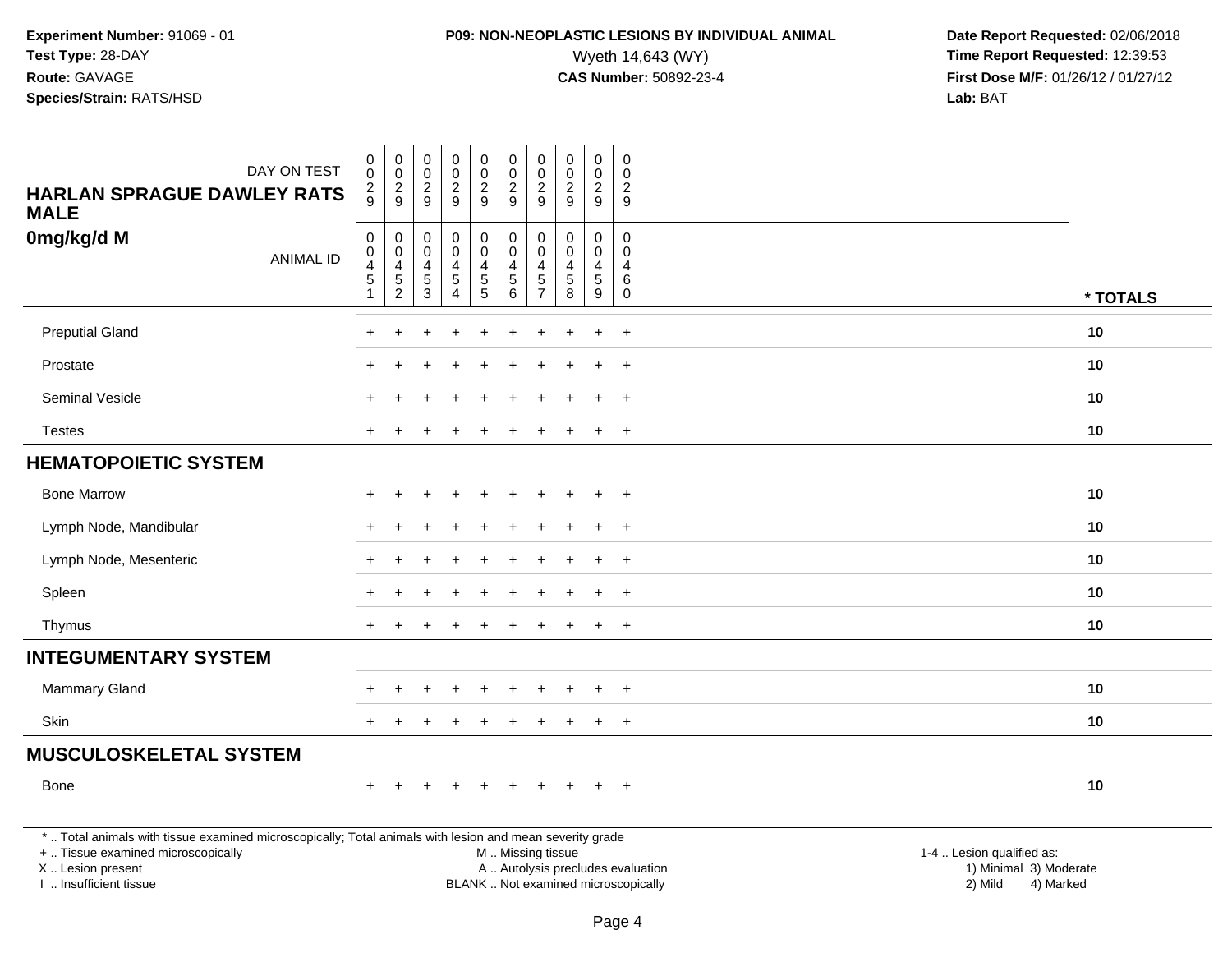### **P09: NON-NEOPLASTIC LESIONS BY INDIVIDUAL ANIMAL**<br>Wyeth 14,643 (WY) Wyeth 14,643 (WY) **Time Report Requested:** 12:39:53<br>**CAS Number:** 50892-23-4 **Time Report Requested:** 12:39:53

 **Date Report Requested:** 02/06/2018 **First Dose M/F:** 01/26/12 / 01/27/12<br>**Lab:** BAT

| DAY ON TEST<br><b>HARLAN SPRAGUE DAWLEY RATS</b><br><b>MALE</b> | $\pmb{0}$<br>$\mathsf{O}\xspace$<br>$\frac{2}{9}$ | $\begin{array}{c} 0 \\ 0 \\ 2 \\ 9 \end{array}$       | 00029                                                | 00029                                                                                     | $\begin{array}{c} 0 \\ 0 \\ 2 \\ 9 \end{array}$               | $\pmb{0}$<br>$\pmb{0}$<br>$\overline{c}$<br>$\boldsymbol{9}$ | $\pmb{0}$<br>$\pmb{0}$<br>$\sqrt{2}$<br>$\boldsymbol{9}$ | 0<br>$\pmb{0}$<br>$\mathbf 2$<br>9                             | $\pmb{0}$<br>$\frac{0}{2}$<br>$9\,$                 | $\mathbf 0$<br>$\mathbf 0$<br>$\sqrt{2}$<br>9             |             |
|-----------------------------------------------------------------|---------------------------------------------------|-------------------------------------------------------|------------------------------------------------------|-------------------------------------------------------------------------------------------|---------------------------------------------------------------|--------------------------------------------------------------|----------------------------------------------------------|----------------------------------------------------------------|-----------------------------------------------------|-----------------------------------------------------------|-------------|
| 0mg/kg/d M<br><b>ANIMAL ID</b>                                  | $\pmb{0}$<br>$\mathbf 0$<br>$\overline{4}$<br>5   | $_{\rm 0}^{\rm 0}$<br>$\frac{4}{5}$<br>$\overline{2}$ | 0<br>$\pmb{0}$<br>$\overline{4}$<br>$\,$ 5 $\,$<br>3 | $_{\rm 0}^{\rm 0}$<br>$\overline{\mathbf{4}}$<br>$\overline{5}$<br>$\boldsymbol{\Lambda}$ | $\begin{smallmatrix} 0\\0 \end{smallmatrix}$<br>$\frac{4}{5}$ | $\pmb{0}$<br>$\pmb{0}$<br>$\overline{4}$<br>$\sqrt{5}$<br>6  | 0<br>$\pmb{0}$<br>4<br>5<br>$\overline{ }$               | $\mathbf 0$<br>$\pmb{0}$<br>$\overline{4}$<br>$\,$ 5 $\,$<br>8 | 0<br>$\pmb{0}$<br>$\overline{4}$<br>$\sqrt{5}$<br>9 | $\mathbf 0$<br>$\mathbf 0$<br>4<br>$\,6\,$<br>$\mathbf 0$ | * TOTALS    |
| <b>NERVOUS SYSTEM</b>                                           |                                                   |                                                       |                                                      |                                                                                           |                                                               |                                                              |                                                          |                                                                |                                                     |                                                           |             |
| <b>Brain</b>                                                    |                                                   |                                                       | +                                                    | $\ddot{}$                                                                                 | $+$                                                           | $\ddot{}$                                                    | $\ddot{}$                                                | $+$                                                            | $+$                                                 | $+$                                                       | 10          |
| <b>RESPIRATORY SYSTEM</b>                                       |                                                   |                                                       |                                                      |                                                                                           |                                                               |                                                              |                                                          |                                                                |                                                     |                                                           |             |
| Lung                                                            |                                                   |                                                       |                                                      |                                                                                           |                                                               |                                                              |                                                          |                                                                | $\pm$                                               | $+$                                                       | 10          |
| Nose                                                            |                                                   |                                                       |                                                      |                                                                                           |                                                               |                                                              |                                                          |                                                                | $\div$                                              | $+$                                                       | 10          |
| Trachea                                                         | $+$                                               |                                                       |                                                      |                                                                                           |                                                               |                                                              |                                                          | $\ddot{}$                                                      | $+$                                                 | $+$                                                       | 10          |
| <b>SPECIAL SENSES SYSTEM</b>                                    |                                                   |                                                       |                                                      |                                                                                           |                                                               |                                                              |                                                          |                                                                |                                                     |                                                           |             |
| Eye                                                             |                                                   |                                                       |                                                      |                                                                                           |                                                               |                                                              |                                                          | ÷                                                              | $\pm$                                               | $+$                                                       | 10          |
| <b>Harderian Gland</b>                                          | $+$                                               |                                                       |                                                      |                                                                                           |                                                               |                                                              |                                                          |                                                                | $\ddot{}$                                           | $+$                                                       | 10          |
| <b>URINARY SYSTEM</b>                                           |                                                   |                                                       |                                                      |                                                                                           |                                                               |                                                              |                                                          |                                                                |                                                     |                                                           |             |
| Kidney<br>Nephropathy, Chronic Progressive                      | $\pm$                                             | $\ddot{}$                                             | +                                                    | $\pm$<br>-1                                                                               | $\ddot{}$<br>$\mathbf{1}$                                     | $\ddot{}$<br>$\overline{1}$                                  |                                                          | ٠<br>$\overline{1}$                                            | $\ddot{}$                                           | $\overline{+}$<br>$\overline{1}$                          | 10<br>6 1.0 |
| <b>Urinary Bladder</b>                                          |                                                   |                                                       |                                                      |                                                                                           |                                                               |                                                              |                                                          |                                                                | $\pm$                                               | $+$                                                       | 10          |

\* .. Total animals with tissue examined microscopically; Total animals with lesion and mean severity grade

+ .. Tissue examined microscopically

X .. Lesion present

I .. Insufficient tissue

M .. Missing tissue

Lesion present A .. Autolysis precludes evaluation 1) Minimal 3) Moderate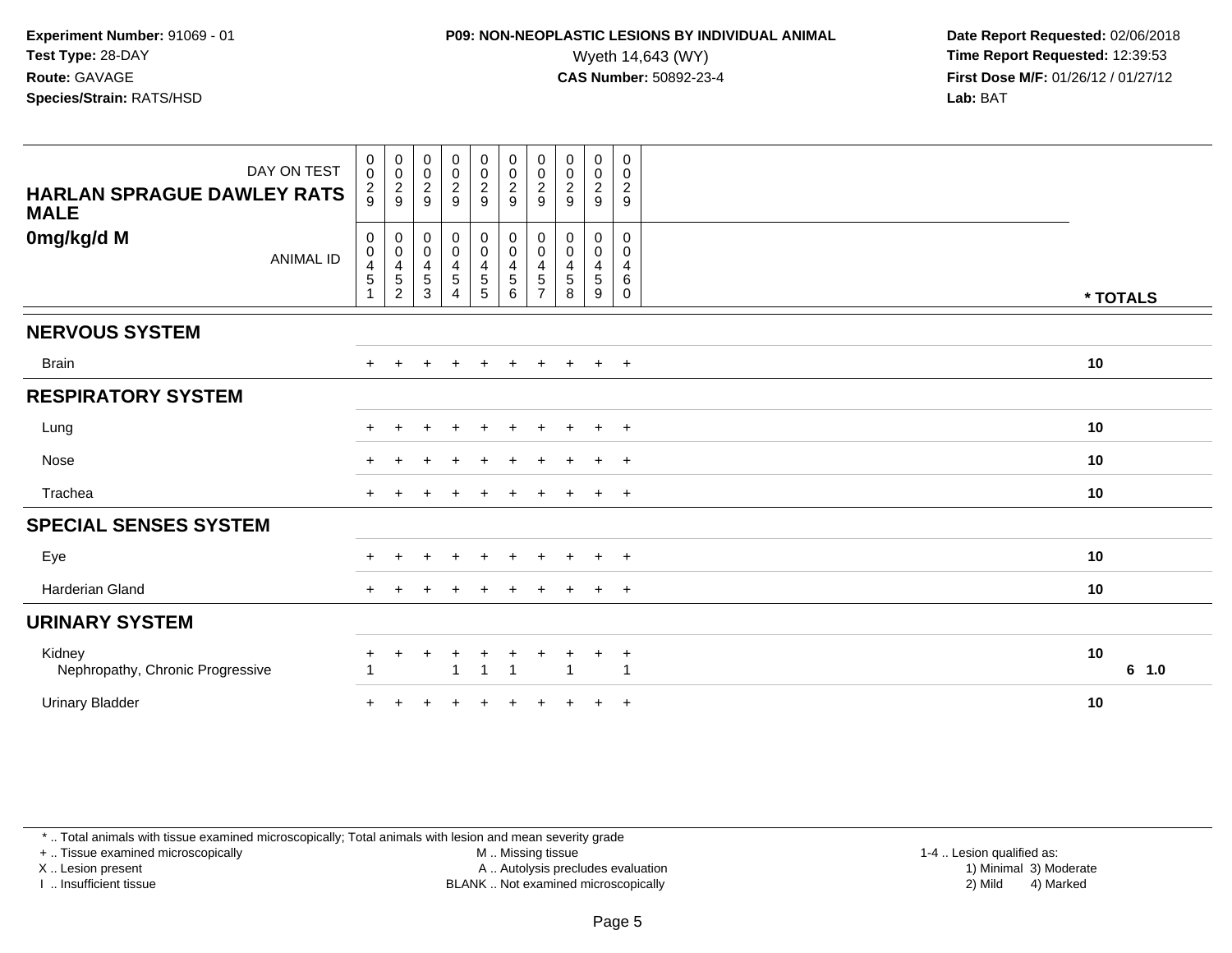# **P09: NON-NEOPLASTIC LESIONS BY INDIVIDUAL ANIMAL**<br>Wyeth 14,643 (WY) Wyeth 14,643 (WY) **Time Report Requested:** 12:39:53<br>**CAS Number:** 50892-23-4 **Time Report Requested:** 12:39:53

| DAY ON TEST<br><b>HARLAN SPRAGUE DAWLEY RATS</b><br><b>MALE</b>                                                                                                                               | $\pmb{0}$<br>$\mathbf 0$<br>$\frac{2}{9}$ | 00029                                                                 | 0<br>$\mathbf 0$<br>$\sqrt{2}$<br>9                                     | $\pmb{0}$<br>$\mathbf 0$<br>$\overline{2}$<br>9                           | 0<br>$\mathsf{O}\xspace$<br>$\frac{2}{9}$ | $_{\rm 0}^{\rm 0}$<br>$\frac{2}{9}$                           | $\pmb{0}$<br>$\pmb{0}$<br>$\boldsymbol{2}$<br>9               | $\pmb{0}$<br>$\mathbf 0$<br>$\overline{2}$<br>9 | $\pmb{0}$<br>$\pmb{0}$<br>$\overline{2}$<br>9                | $\mathbf 0$<br>$\mathbf 0$<br>$\sqrt{2}$<br>9                                 |                                                                                                                  |
|-----------------------------------------------------------------------------------------------------------------------------------------------------------------------------------------------|-------------------------------------------|-----------------------------------------------------------------------|-------------------------------------------------------------------------|---------------------------------------------------------------------------|-------------------------------------------|---------------------------------------------------------------|---------------------------------------------------------------|-------------------------------------------------|--------------------------------------------------------------|-------------------------------------------------------------------------------|------------------------------------------------------------------------------------------------------------------|
| 6.25mg/kg/d M<br><b>ANIMAL ID</b>                                                                                                                                                             | 0<br>$\mathbf 0$<br>4<br>$\,6\,$          | $\mathbf 0$<br>$\mathsf{O}\xspace$<br>$\overline{4}$<br>$\frac{6}{2}$ | $\mathbf 0$<br>$\mathbf 0$<br>$\overline{4}$<br>$\,6$<br>$\overline{3}$ | $\mathbf 0$<br>$\mathbf 0$<br>$\overline{4}$<br>$\,6\,$<br>$\overline{4}$ | 0<br>$\mathbf 0$<br>4<br>$^6_5$           | $\pmb{0}$<br>$\mathbf 0$<br>$\overline{\mathbf{4}}$<br>$^6_6$ | $\mathbf 0$<br>$\mathbf 0$<br>$\overline{4}$<br>$\frac{6}{7}$ | 0<br>0<br>$\overline{4}$<br>$^6_8$              | $\mathbf 0$<br>$\mathbf 0$<br>4<br>$\,6\,$<br>$\overline{9}$ | $\mathbf 0$<br>$\mathbf 0$<br>$\overline{4}$<br>$\overline{7}$<br>$\mathbf 0$ | * TOTALS                                                                                                         |
| <b>ALIMENTARY SYSTEM</b>                                                                                                                                                                      |                                           |                                                                       |                                                                         |                                                                           |                                           |                                                               |                                                               |                                                 |                                                              |                                                                               |                                                                                                                  |
| Liver<br>Infiltration Cellular, Mixed Cell<br>Hepatocyte, Cytoplasmic Alteration<br>Hepatocyte, Hypertrophy                                                                                   |                                           | 2<br>$\overline{1}$                                                   | -1<br>1                                                                 | $\overline{c}$<br>1                                                       | $\div$<br>$\overline{1}$                  | $\ddot{}$<br>$\overline{1}$                                   | $\overline{1}$                                                | $\ddot{}$<br>3<br>$\overline{2}$                | $\ddot{}$<br>3<br>$\overline{2}$                             | $+$<br>$\overline{1}$                                                         | 10<br>2, 1.0<br>9, 1.7<br>5 1.4                                                                                  |
| Pancreas                                                                                                                                                                                      | $+$                                       |                                                                       |                                                                         |                                                                           |                                           |                                                               |                                                               |                                                 |                                                              | $+$                                                                           | 10                                                                                                               |
| <b>CARDIOVASCULAR SYSTEM</b>                                                                                                                                                                  |                                           |                                                                       |                                                                         |                                                                           |                                           |                                                               |                                                               |                                                 |                                                              |                                                                               |                                                                                                                  |
| <b>NONE</b>                                                                                                                                                                                   |                                           |                                                                       |                                                                         |                                                                           |                                           |                                                               |                                                               |                                                 |                                                              |                                                                               |                                                                                                                  |
| <b>ENDOCRINE SYSTEM</b>                                                                                                                                                                       |                                           |                                                                       |                                                                         |                                                                           |                                           |                                                               |                                                               |                                                 |                                                              |                                                                               |                                                                                                                  |
| Parathyroid Gland                                                                                                                                                                             |                                           | M                                                                     |                                                                         |                                                                           |                                           |                                                               |                                                               |                                                 |                                                              |                                                                               | $\mathbf 0$                                                                                                      |
| <b>Thyroid Gland</b>                                                                                                                                                                          | $\pm$                                     |                                                                       |                                                                         |                                                                           |                                           |                                                               |                                                               |                                                 | $\pm$                                                        | $+$                                                                           | 10                                                                                                               |
| <b>GENERAL BODY SYSTEM</b>                                                                                                                                                                    |                                           |                                                                       |                                                                         |                                                                           |                                           |                                                               |                                                               |                                                 |                                                              |                                                                               |                                                                                                                  |
| <b>NONE</b>                                                                                                                                                                                   |                                           |                                                                       |                                                                         |                                                                           |                                           |                                                               |                                                               |                                                 |                                                              |                                                                               |                                                                                                                  |
| <b>GENITAL SYSTEM</b>                                                                                                                                                                         |                                           |                                                                       |                                                                         |                                                                           |                                           |                                                               |                                                               |                                                 |                                                              |                                                                               |                                                                                                                  |
| <b>Testes</b>                                                                                                                                                                                 |                                           |                                                                       |                                                                         |                                                                           |                                           |                                                               |                                                               |                                                 | $\ddot{}$                                                    | $+$                                                                           | 10                                                                                                               |
| <b>HEMATOPOIETIC SYSTEM</b>                                                                                                                                                                   |                                           |                                                                       |                                                                         |                                                                           |                                           |                                                               |                                                               |                                                 |                                                              |                                                                               |                                                                                                                  |
| <b>Bone Marrow</b>                                                                                                                                                                            |                                           |                                                                       |                                                                         |                                                                           |                                           |                                                               |                                                               |                                                 |                                                              | $^{+}$                                                                        | 10                                                                                                               |
| *  Total animals with tissue examined microscopically; Total animals with lesion and mean severity grade<br>+  Tissue examined microscopically<br>X  Lesion present<br>I. Insufficient tissue |                                           |                                                                       |                                                                         |                                                                           |                                           | M  Missing tissue<br>BLANK  Not examined microscopically      |                                                               |                                                 |                                                              |                                                                               | 1-4  Lesion qualified as:<br>A  Autolysis precludes evaluation<br>1) Minimal 3) Moderate<br>2) Mild<br>4) Marked |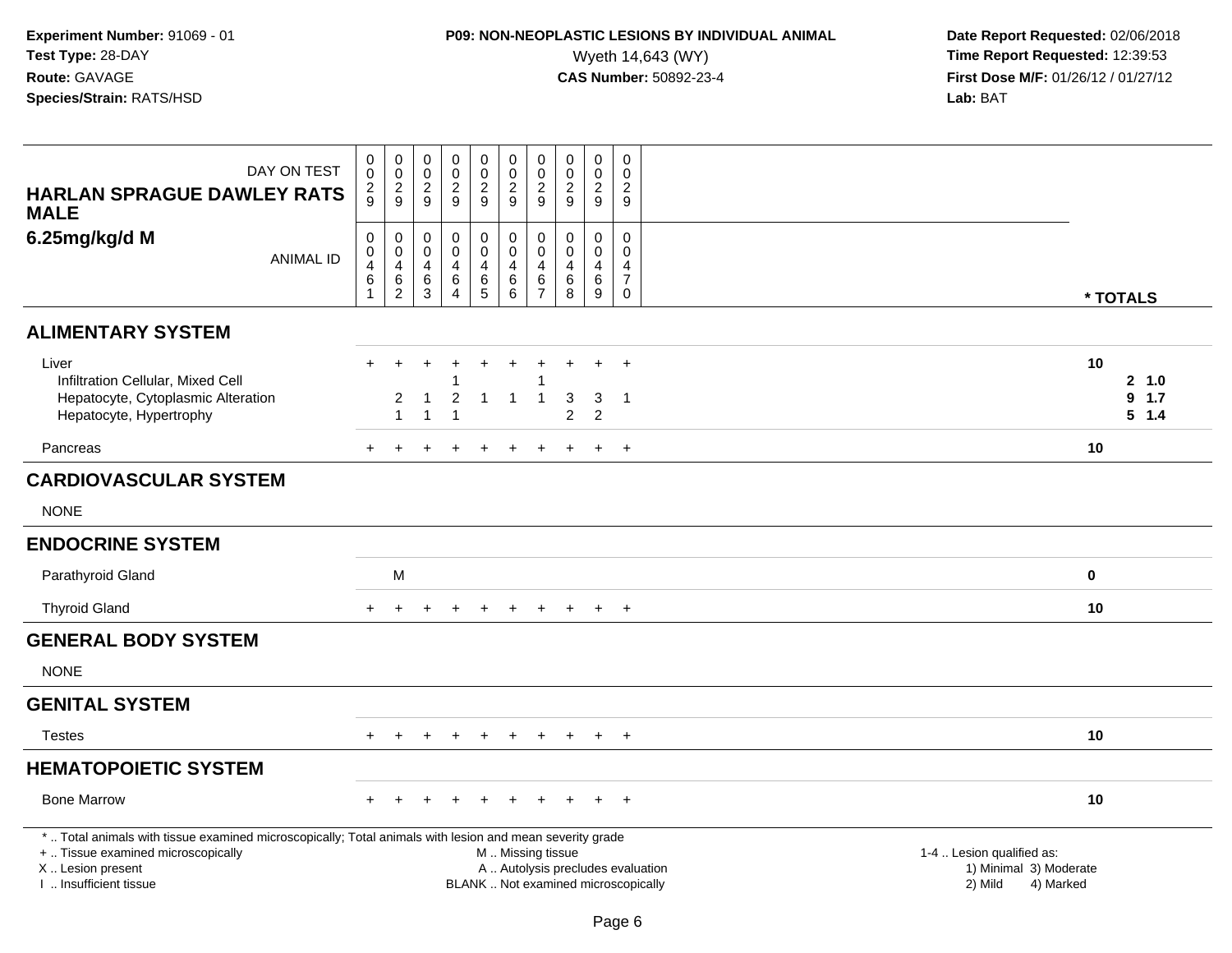### **P09: NON-NEOPLASTIC LESIONS BY INDIVIDUAL ANIMAL**<br>Wyeth 14,643 (WY) Wyeth 14,643 (WY) **Time Report Requested:** 12:39:53<br>**CAS Number:** 50892-23-4 **Time Report Requested:** 12:39:53

 **Date Report Requested:** 02/06/2018 **First Dose M/F:** 01/26/12 / 01/27/12<br>**Lab:** BAT

| DAY ON TEST<br><b>HARLAN SPRAGUE DAWLEY RATS</b><br><b>MALE</b> | $\begin{smallmatrix}0\0\0\end{smallmatrix}$<br>$\frac{2}{9}$ | $_{\rm 0}^{\rm 0}$<br>$\frac{2}{9}$                                          | 0<br>0<br>$\boldsymbol{2}$<br>9        | 0<br>$\mathbf 0$<br>$\boldsymbol{2}$<br>9   | $_0^0$<br>$\overline{2}$<br>$\boldsymbol{9}$ | $\begin{smallmatrix}0\0\0\end{smallmatrix}$<br>$\frac{2}{9}$    | 0<br>$\mathsf{O}\xspace$<br>$\overline{c}$<br>9 | $\overline{0}$<br>0<br>$\sqrt{2}$<br>$9\,$ | $\begin{smallmatrix} 0\\0 \end{smallmatrix}$<br>$\frac{2}{9}$ | $\boldsymbol{0}$<br>$\mathsf{O}\xspace$<br>$\frac{2}{9}$ |    |          |
|-----------------------------------------------------------------|--------------------------------------------------------------|------------------------------------------------------------------------------|----------------------------------------|---------------------------------------------|----------------------------------------------|-----------------------------------------------------------------|-------------------------------------------------|--------------------------------------------|---------------------------------------------------------------|----------------------------------------------------------|----|----------|
| 6.25mg/kg/d M<br><b>ANIMAL ID</b>                               | 0<br>$\pmb{0}$<br>4<br>$\,6\,$                               | 0<br>$\begin{smallmatrix}0\\4\end{smallmatrix}$<br>$\,6\,$<br>$\overline{2}$ | 0<br>0<br>$\overline{4}$<br>$\,6$<br>3 | 0<br>0<br>4<br>6<br>$\overline{\mathbf{4}}$ | 0<br>0<br>4<br>$\,6\,$<br>5                  | 0<br>$\pmb{0}$<br>$\overline{\mathbf{4}}$<br>$\,6\,$<br>$\,6\,$ | 0<br>0<br>4<br>$\,6$<br>$\overline{7}$          | 0<br>0<br>$\overline{4}$<br>6<br>8         | 0<br>0<br>$\overline{\mathbf{4}}$<br>$\,6\,$<br>9             | 0<br>0<br>4<br>$\overline{7}$<br>$\mathbf 0$             |    | * TOTALS |
| Spleen                                                          | ÷.                                                           |                                                                              |                                        |                                             |                                              |                                                                 | $\ddot{}$                                       | $\pm$                                      | $\ddot{}$                                                     | $+$                                                      | 10 |          |
| <b>INTEGUMENTARY SYSTEM</b>                                     |                                                              |                                                                              |                                        |                                             |                                              |                                                                 |                                                 |                                            |                                                               |                                                          |    |          |
| <b>NONE</b>                                                     |                                                              |                                                                              |                                        |                                             |                                              |                                                                 |                                                 |                                            |                                                               |                                                          |    |          |
| <b>MUSCULOSKELETAL SYSTEM</b>                                   |                                                              |                                                                              |                                        |                                             |                                              |                                                                 |                                                 |                                            |                                                               |                                                          |    |          |
| <b>NONE</b>                                                     |                                                              |                                                                              |                                        |                                             |                                              |                                                                 |                                                 |                                            |                                                               |                                                          |    |          |
| <b>NERVOUS SYSTEM</b>                                           |                                                              |                                                                              |                                        |                                             |                                              |                                                                 |                                                 |                                            |                                                               |                                                          |    |          |
| <b>NONE</b>                                                     |                                                              |                                                                              |                                        |                                             |                                              |                                                                 |                                                 |                                            |                                                               |                                                          |    |          |
| <b>RESPIRATORY SYSTEM</b>                                       |                                                              |                                                                              |                                        |                                             |                                              |                                                                 |                                                 |                                            |                                                               |                                                          |    |          |
| Nose                                                            | $+$                                                          | $+$                                                                          | $+$                                    | $+$                                         | $+$                                          | $+$                                                             | $+$                                             | $+$                                        | $+$                                                           | $+$                                                      | 10 |          |
| <b>SPECIAL SENSES SYSTEM</b>                                    |                                                              |                                                                              |                                        |                                             |                                              |                                                                 |                                                 |                                            |                                                               |                                                          |    |          |
| <b>NONE</b>                                                     |                                                              |                                                                              |                                        |                                             |                                              |                                                                 |                                                 |                                            |                                                               |                                                          |    |          |
| <b>URINARY SYSTEM</b>                                           |                                                              |                                                                              |                                        |                                             |                                              |                                                                 |                                                 |                                            |                                                               |                                                          |    |          |
| Kidney<br>Nephropathy, Chronic Progressive                      | $\pm$                                                        |                                                                              | $\div$                                 |                                             | $\ddot{}$                                    | $\overline{+}$                                                  | $_{+}$                                          | $\ddot{}$<br>$\overline{2}$                | ÷                                                             | $\overline{a}$<br>$\overline{\mathbf{1}}$                | 10 | 4 1.3    |

\* .. Total animals with tissue examined microscopically; Total animals with lesion and mean severity grade

+ .. Tissue examined microscopically

X .. Lesion present

I .. Insufficient tissue

 M .. Missing tissueA .. Autolysis precludes evaluation

BLANK .. Not examined microscopically 2) Mild 4) Marked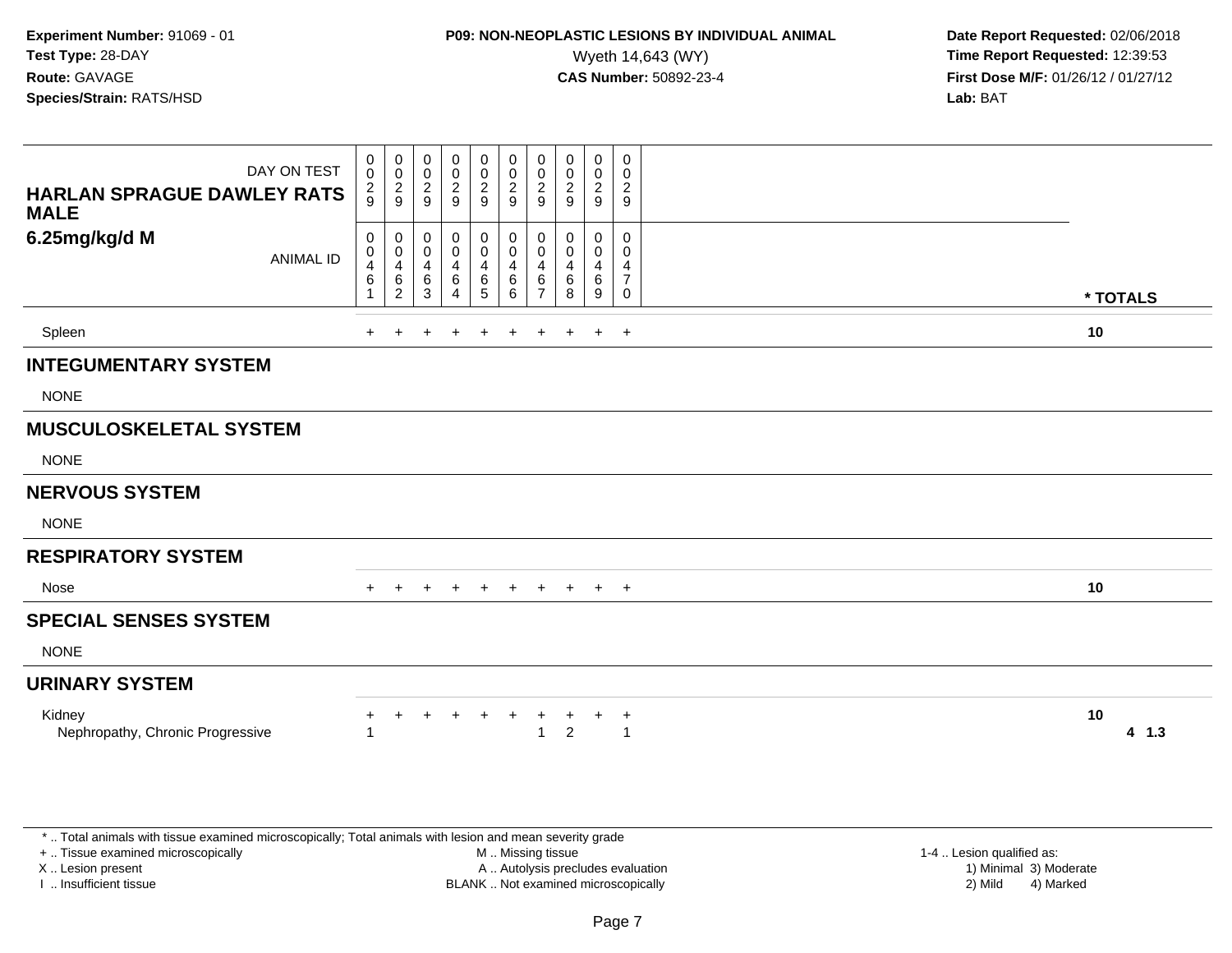# **P09: NON-NEOPLASTIC LESIONS BY INDIVIDUAL ANIMAL**<br>Wyeth 14,643 (WY) Wyeth 14,643 (WY) **Time Report Requested:** 12:39:53<br>**CAS Number:** 50892-23-4 **Time Report Requested:** 12:39:53

| DAY ON TEST<br><b>HARLAN SPRAGUE DAWLEY RATS</b>                                                                                                                                              | $\pmb{0}$<br>$\overline{0}$<br>$\frac{2}{9}$                                   | $_{\rm 0}^{\rm 0}$<br>$\frac{2}{9}$                                                               | $\mathbf 0$<br>$\mathbf 0$<br>$\frac{2}{9}$                         | $\mathbf 0$<br>$\boldsymbol{0}$<br>$\frac{2}{9}$                      | $\mathbf 0$<br>$\overline{0}$<br>$\frac{2}{9}$            | $\begin{smallmatrix}0\0\0\end{smallmatrix}$<br>$\frac{2}{9}$ | $\begin{smallmatrix}0\\0\end{smallmatrix}$<br>$\overline{\mathbf{c}}$ | $\mathsf{O}\xspace$<br>$\pmb{0}$<br>$\overline{c}$ | $\begin{smallmatrix} 0\\0\\2 \end{smallmatrix}$                   | 0<br>$\mathbf 0$<br>$\sqrt{2}$                                           |                                                                             |
|-----------------------------------------------------------------------------------------------------------------------------------------------------------------------------------------------|--------------------------------------------------------------------------------|---------------------------------------------------------------------------------------------------|---------------------------------------------------------------------|-----------------------------------------------------------------------|-----------------------------------------------------------|--------------------------------------------------------------|-----------------------------------------------------------------------|----------------------------------------------------|-------------------------------------------------------------------|--------------------------------------------------------------------------|-----------------------------------------------------------------------------|
| <b>MALE</b>                                                                                                                                                                                   |                                                                                |                                                                                                   |                                                                     |                                                                       |                                                           |                                                              | 9                                                                     | 9                                                  | 9                                                                 | 9                                                                        |                                                                             |
| 12.5mg/kg/d M<br><b>ANIMAL ID</b>                                                                                                                                                             | $\mathbf 0$<br>$\mathbf 0$<br>$\overline{4}$<br>$\overline{7}$<br>$\mathbf{1}$ | $\mathbf 0$<br>$\mathsf{O}\xspace$<br>$\overline{\mathbf{4}}$<br>$\overline{7}$<br>$\overline{2}$ | $\mathbf 0$<br>$\mathbf 0$<br>$\overline{4}$<br>$\overline{7}$<br>3 | $\mathbf 0$<br>$\mathbf 0$<br>4<br>$\boldsymbol{7}$<br>$\overline{4}$ | 0<br>$\mathsf 0$<br>$\overline{4}$<br>$\overline{7}$<br>5 | 0<br>$\mathbf 0$<br>$\frac{4}{7}$<br>6                       | $\pmb{0}$<br>$\mathbf 0$<br>4<br>$\overline{7}$<br>$\overline{7}$     | 0<br>$\mathbf 0$<br>4<br>$\boldsymbol{7}$<br>8     | $\pmb{0}$<br>$\mathbf 0$<br>$\overline{4}$<br>$\overline{7}$<br>9 | $\Omega$<br>$\Omega$<br>4<br>$\bf 8$<br>$\mathbf 0$                      | * TOTALS                                                                    |
| <b>ALIMENTARY SYSTEM</b>                                                                                                                                                                      |                                                                                |                                                                                                   |                                                                     |                                                                       |                                                           |                                                              |                                                                       |                                                    |                                                                   |                                                                          |                                                                             |
| Liver<br>Infiltration Cellular, Mixed Cell<br>Hepatocyte, Cytoplasmic Alteration<br>Hepatocyte, Hypertrophy                                                                                   | $\mathbf{1}$                                                                   | 3<br>2                                                                                            | $\mathbf{1}$                                                        | -1                                                                    | $\overline{c}$                                            | 3<br>$\overline{2}$                                          | $\overline{2}$<br>$\overline{1}$                                      | $\overline{2}$<br>$\overline{2}$                   | $\overline{4}$<br>$\overline{2}$                                  | $\div$<br>3<br>2                                                         | 10<br>2 1.0<br>102.2<br>10 1.5                                              |
| Pancreas                                                                                                                                                                                      | $+$                                                                            | $\pm$                                                                                             | $\div$                                                              |                                                                       | $\overline{ }$                                            | $\ddot{}$                                                    | $\pm$                                                                 | $\pm$                                              | $+$                                                               | $+$                                                                      | 10                                                                          |
| <b>CARDIOVASCULAR SYSTEM</b>                                                                                                                                                                  |                                                                                |                                                                                                   |                                                                     |                                                                       |                                                           |                                                              |                                                                       |                                                    |                                                                   |                                                                          |                                                                             |
| <b>NONE</b>                                                                                                                                                                                   |                                                                                |                                                                                                   |                                                                     |                                                                       |                                                           |                                                              |                                                                       |                                                    |                                                                   |                                                                          |                                                                             |
| <b>ENDOCRINE SYSTEM</b>                                                                                                                                                                       |                                                                                |                                                                                                   |                                                                     |                                                                       |                                                           |                                                              |                                                                       |                                                    |                                                                   |                                                                          |                                                                             |
| <b>Thyroid Gland</b>                                                                                                                                                                          |                                                                                |                                                                                                   |                                                                     |                                                                       |                                                           |                                                              |                                                                       |                                                    |                                                                   | $+$                                                                      | 10                                                                          |
| <b>GENERAL BODY SYSTEM</b>                                                                                                                                                                    |                                                                                |                                                                                                   |                                                                     |                                                                       |                                                           |                                                              |                                                                       |                                                    |                                                                   |                                                                          |                                                                             |
| <b>NONE</b>                                                                                                                                                                                   |                                                                                |                                                                                                   |                                                                     |                                                                       |                                                           |                                                              |                                                                       |                                                    |                                                                   |                                                                          |                                                                             |
| <b>GENITAL SYSTEM</b>                                                                                                                                                                         |                                                                                |                                                                                                   |                                                                     |                                                                       |                                                           |                                                              |                                                                       |                                                    |                                                                   |                                                                          |                                                                             |
| Epididymis                                                                                                                                                                                    |                                                                                |                                                                                                   |                                                                     |                                                                       |                                                           |                                                              |                                                                       |                                                    |                                                                   | $\ddot{}$                                                                | 10                                                                          |
| <b>Testes</b>                                                                                                                                                                                 |                                                                                |                                                                                                   |                                                                     |                                                                       |                                                           |                                                              |                                                                       |                                                    |                                                                   | $+$                                                                      | 10                                                                          |
| <b>HEMATOPOIETIC SYSTEM</b>                                                                                                                                                                   |                                                                                |                                                                                                   |                                                                     |                                                                       |                                                           |                                                              |                                                                       |                                                    |                                                                   |                                                                          |                                                                             |
| <b>Bone Marrow</b>                                                                                                                                                                            |                                                                                |                                                                                                   |                                                                     |                                                                       |                                                           |                                                              |                                                                       |                                                    |                                                                   | $\overline{+}$                                                           | 10                                                                          |
| *  Total animals with tissue examined microscopically; Total animals with lesion and mean severity grade<br>+  Tissue examined microscopically<br>X  Lesion present<br>I. Insufficient tissue |                                                                                |                                                                                                   |                                                                     |                                                                       |                                                           | M  Missing tissue                                            |                                                                       |                                                    |                                                                   | A  Autolysis precludes evaluation<br>BLANK  Not examined microscopically | 1-4  Lesion qualified as:<br>1) Minimal 3) Moderate<br>2) Mild<br>4) Marked |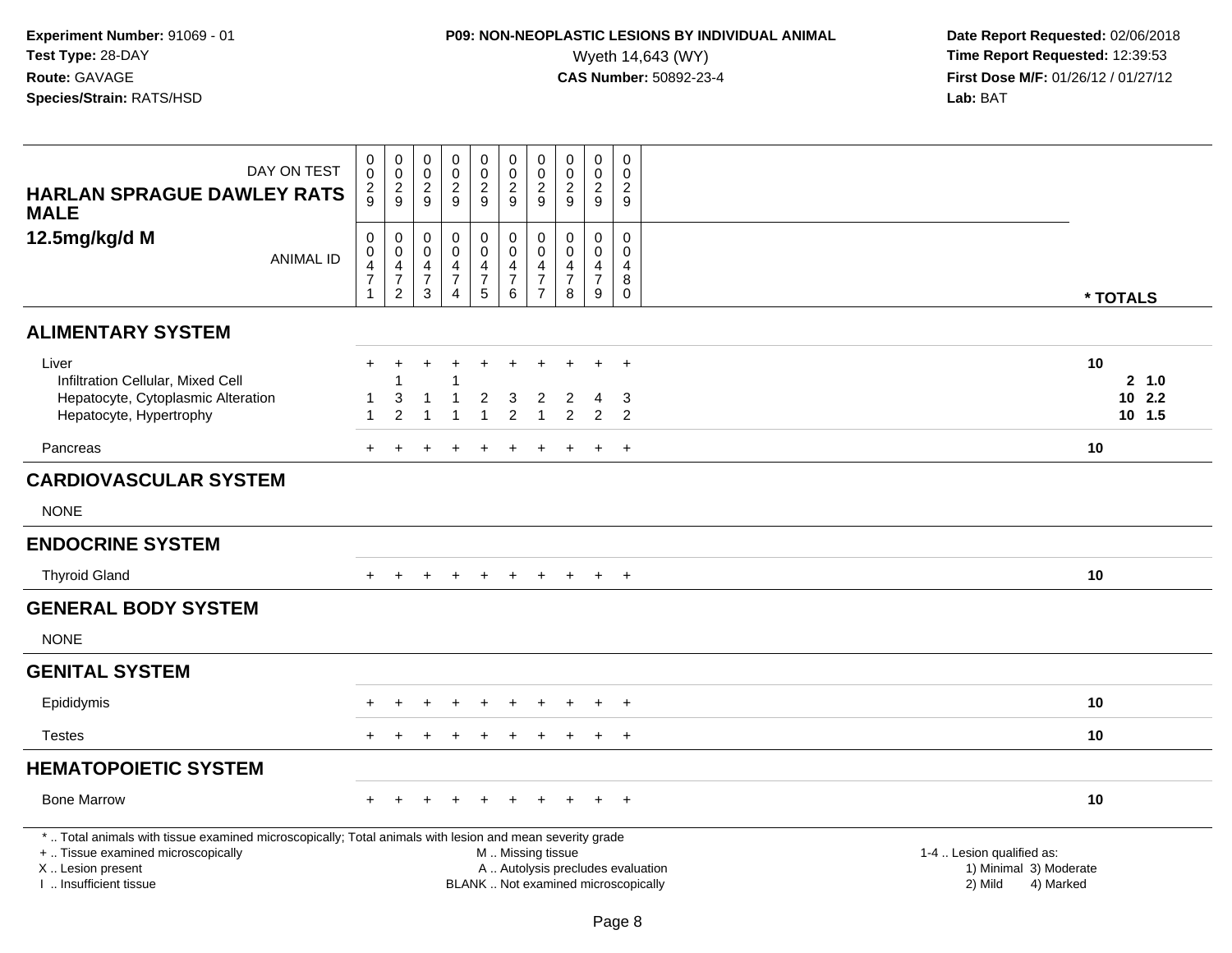### **P09: NON-NEOPLASTIC LESIONS BY INDIVIDUAL ANIMAL**<br>Wyeth 14,643 (WY) Wyeth 14,643 (WY) **Time Report Requested:** 12:39:53<br>**CAS Number:** 50892-23-4 **Time Report Requested:** 12:39:53

 **Date Report Requested:** 02/06/2018 **First Dose M/F:** 01/26/12 / 01/27/12<br>**Lab:** BAT

| DAY ON TEST<br><b>HARLAN SPRAGUE DAWLEY RATS</b><br><b>MALE</b> | 0<br>$\pmb{0}$<br>$\frac{2}{9}$                      | $\boldsymbol{0}$<br>$\mathbf 0$<br>$\frac{2}{9}$                     | 0<br>$\mathbf 0$<br>$\overline{c}$<br>9     | 0<br>$\pmb{0}$<br>$\boldsymbol{2}$<br>9                                       | 0<br>$\pmb{0}$<br>$\frac{2}{9}$      | 0<br>$\mathsf{O}\xspace$<br>$\frac{2}{9}$               | 0<br>$\pmb{0}$<br>$\overline{\mathbf{c}}$<br>9  | 0<br>$\mathbf 0$<br>$\overline{c}$<br>9         | 0<br>$\pmb{0}$<br>$\sqrt{2}$<br>$\boldsymbol{9}$ | 0<br>$\mathbf 0$<br>$\overline{2}$<br>$\boldsymbol{9}$ |          |        |
|-----------------------------------------------------------------|------------------------------------------------------|----------------------------------------------------------------------|---------------------------------------------|-------------------------------------------------------------------------------|--------------------------------------|---------------------------------------------------------|-------------------------------------------------|-------------------------------------------------|--------------------------------------------------|--------------------------------------------------------|----------|--------|
| 12.5mg/kg/d M<br><b>ANIMAL ID</b>                               | 0<br>$\begin{array}{c} 0 \\ 4 \\ 7 \end{array}$<br>1 | 0<br>$\pmb{0}$<br>$\overline{4}$<br>$\overline{7}$<br>$\overline{2}$ | 0<br>$\boldsymbol{0}$<br>$\frac{4}{7}$<br>3 | 0<br>$\pmb{0}$<br>$\overline{\mathbf{4}}$<br>$\overline{7}$<br>$\overline{A}$ | 0<br>$\pmb{0}$<br>$\frac{4}{7}$<br>5 | 0<br>$\pmb{0}$<br>$\overline{4}$<br>$\overline{7}$<br>6 | 0<br>0<br>4<br>$\overline{7}$<br>$\overline{7}$ | 0<br>0<br>$\overline{4}$<br>$\overline{7}$<br>8 | 0<br>0<br>$\overline{4}$<br>$\overline{7}$<br>9  | $\Omega$<br>0<br>$\overline{4}$<br>8<br>$\mathbf 0$    | * TOTALS |        |
| Spleen                                                          | $+$                                                  |                                                                      |                                             |                                                                               | $\ddot{}$                            | ٠                                                       | $\ddot{}$                                       | $\ddot{}$                                       | $\ddot{}$                                        | $+$                                                    | 10       |        |
| <b>INTEGUMENTARY SYSTEM</b>                                     |                                                      |                                                                      |                                             |                                                                               |                                      |                                                         |                                                 |                                                 |                                                  |                                                        |          |        |
| <b>NONE</b>                                                     |                                                      |                                                                      |                                             |                                                                               |                                      |                                                         |                                                 |                                                 |                                                  |                                                        |          |        |
| <b>MUSCULOSKELETAL SYSTEM</b>                                   |                                                      |                                                                      |                                             |                                                                               |                                      |                                                         |                                                 |                                                 |                                                  |                                                        |          |        |
| <b>NONE</b>                                                     |                                                      |                                                                      |                                             |                                                                               |                                      |                                                         |                                                 |                                                 |                                                  |                                                        |          |        |
| <b>NERVOUS SYSTEM</b>                                           |                                                      |                                                                      |                                             |                                                                               |                                      |                                                         |                                                 |                                                 |                                                  |                                                        |          |        |
| <b>NONE</b>                                                     |                                                      |                                                                      |                                             |                                                                               |                                      |                                                         |                                                 |                                                 |                                                  |                                                        |          |        |
| <b>RESPIRATORY SYSTEM</b>                                       |                                                      |                                                                      |                                             |                                                                               |                                      |                                                         |                                                 |                                                 |                                                  |                                                        |          |        |
| Nose                                                            | $+$                                                  | $\ddot{}$                                                            | $\ddot{}$                                   | $+$                                                                           | $+$                                  | $+$                                                     | $+$                                             | $+$                                             | $+$ $+$                                          |                                                        | 10       |        |
| <b>SPECIAL SENSES SYSTEM</b>                                    |                                                      |                                                                      |                                             |                                                                               |                                      |                                                         |                                                 |                                                 |                                                  |                                                        |          |        |
| <b>NONE</b>                                                     |                                                      |                                                                      |                                             |                                                                               |                                      |                                                         |                                                 |                                                 |                                                  |                                                        |          |        |
| <b>URINARY SYSTEM</b>                                           |                                                      |                                                                      |                                             |                                                                               |                                      |                                                         |                                                 |                                                 |                                                  |                                                        |          |        |
| Kidney<br>Nephropathy, Chronic Progressive                      | $+$                                                  | +                                                                    | $\ddot{}$                                   | $\ddot{}$<br>$\overline{1}$                                                   | $\ddot{}$<br>$\overline{1}$          | $\ddot{}$<br>$\overline{1}$                             | $\overline{1}$                                  | +<br>$\overline{1}$                             | $+$<br>$\overline{2}$                            | $+$                                                    | 10       | 8, 1.1 |

\* .. Total animals with tissue examined microscopically; Total animals with lesion and mean severity grade

+ .. Tissue examined microscopically

X .. Lesion present

I .. Insufficient tissue

 M .. Missing tissueA .. Autolysis precludes evaluation

BLANK .. Not examined microscopically 2) Mild 4) Marked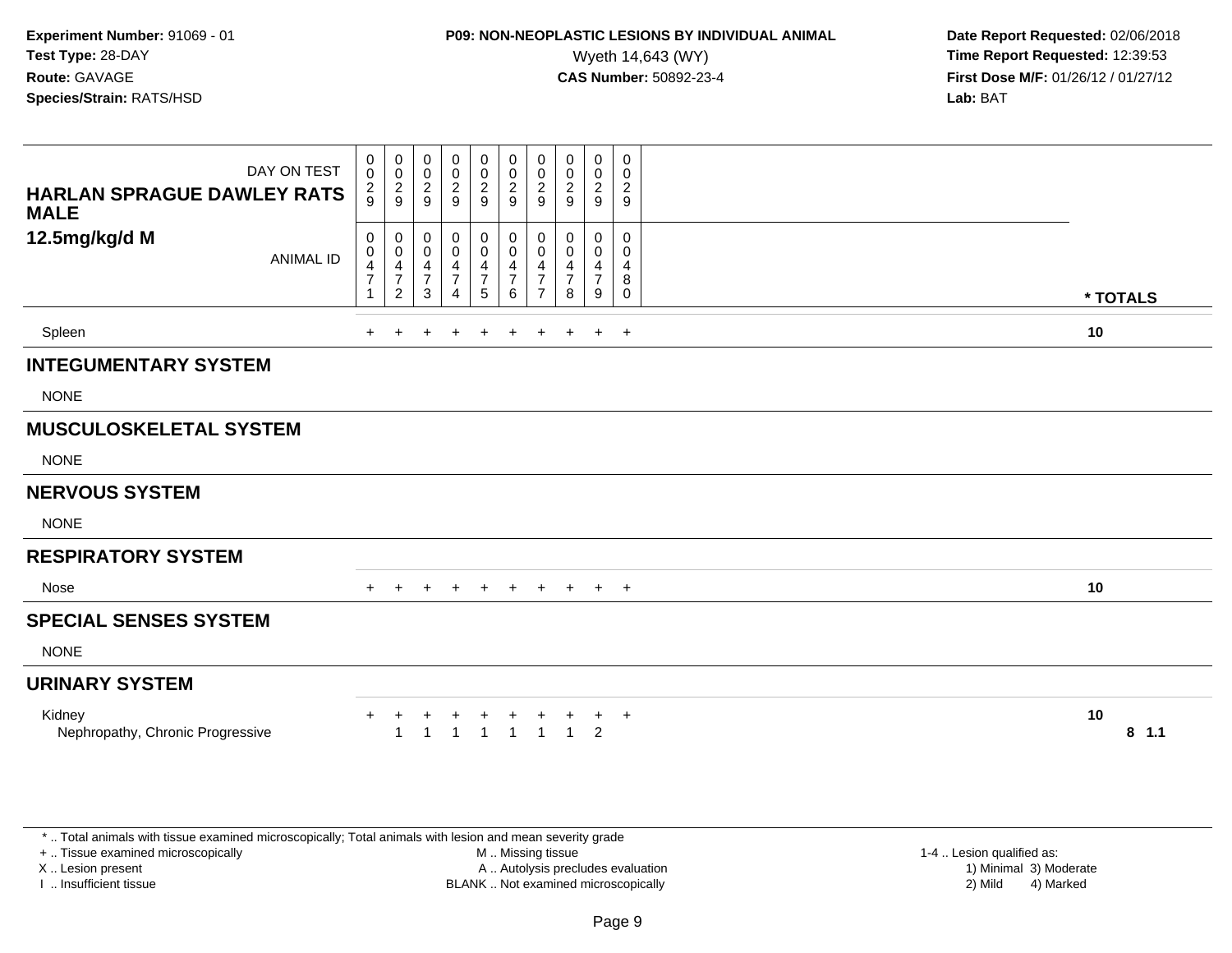# **P09: NON-NEOPLASTIC LESIONS BY INDIVIDUAL ANIMAL**<br>Wyeth 14,643 (WY) Wyeth 14,643 (WY) **Time Report Requested:** 12:39:53<br>**CAS Number:** 50892-23-4 **Time Report Requested:** 12:39:53

 **Date Report Requested:** 02/06/2018 **First Dose M/F:** 01/26/12 / 01/27/12<br>**Lab:** BAT

| DAY ON TEST<br><b>HARLAN SPRAGUE DAWLEY RATS</b><br><b>MALE</b>                                                                                | $_{\rm 0}^{\rm 0}$<br>$\frac{2}{9}$                       | $_{\rm 0}^{\rm 0}$<br>$\frac{2}{9}$                                                    | $\pmb{0}$<br>$\pmb{0}$<br>$\frac{2}{9}$                    | $\pmb{0}$<br>$\mathbf 0$<br>$\boldsymbol{2}$<br>9                                          | 0<br>$\boldsymbol{0}$<br>$\frac{2}{9}$                         | $\begin{array}{c} 0 \\ 0 \\ 2 \\ 9 \end{array}$ | $\pmb{0}$<br>$\mathbf 0$<br>$\frac{2}{9}$                                         | $\pmb{0}$<br>$\pmb{0}$<br>$\overline{\mathbf{c}}$<br>9    | $\pmb{0}$<br>$\frac{0}{2}$                                                        | 0<br>$\mathbf 0$<br>$\sqrt{2}$<br>9                                           |                           |          |                           |  |
|------------------------------------------------------------------------------------------------------------------------------------------------|-----------------------------------------------------------|----------------------------------------------------------------------------------------|------------------------------------------------------------|--------------------------------------------------------------------------------------------|----------------------------------------------------------------|-------------------------------------------------|-----------------------------------------------------------------------------------|-----------------------------------------------------------|-----------------------------------------------------------------------------------|-------------------------------------------------------------------------------|---------------------------|----------|---------------------------|--|
| 25mg/kg/d M<br><b>ANIMAL ID</b>                                                                                                                | $\mathbf 0$<br>$\frac{0}{4}$<br>$\bf 8$<br>$\overline{1}$ | $\mathbf 0$<br>$\ddot{\mathbf{0}}$<br>$\overline{\mathbf{4}}$<br>$\bf 8$<br>$\sqrt{2}$ | $\mathbf 0$<br>$\pmb{0}$<br>$\overline{4}$<br>$\bf 8$<br>3 | $\mathbf 0$<br>$\ddot{\mathbf{0}}$<br>$\overline{\mathbf{4}}$<br>$\bf 8$<br>$\overline{4}$ | 0<br>$\overline{0}$<br>$\overline{\mathbf{4}}$<br>$\bf 8$<br>5 | $_{\rm 0}^{\rm 0}$<br>$\frac{4}{8}$<br>6        | $\mathbf 0$<br>$\ddot{\mathbf{0}}$<br>$\overline{a}$<br>$\bf 8$<br>$\overline{7}$ | $\pmb{0}$<br>0<br>$\overline{\mathbf{4}}$<br>$\bf 8$<br>8 | $\pmb{0}$<br>$\ddot{\mathbf{0}}$<br>$\overline{4}$<br>$\bf 8$<br>$\boldsymbol{9}$ | 0<br>$\mathbf 0$<br>$\overline{4}$<br>$\boldsymbol{9}$<br>$\mathsf{O}\xspace$ |                           | * TOTALS |                           |  |
| <b>ALIMENTARY SYSTEM</b>                                                                                                                       |                                                           |                                                                                        |                                                            |                                                                                            |                                                                |                                                 |                                                                                   |                                                           |                                                                                   |                                                                               |                           |          |                           |  |
| Esophagus                                                                                                                                      |                                                           |                                                                                        |                                                            |                                                                                            |                                                                |                                                 |                                                                                   |                                                           |                                                                                   | $\ddot{}$                                                                     |                           | 10       |                           |  |
| Intestine Large, Cecum                                                                                                                         |                                                           |                                                                                        |                                                            |                                                                                            |                                                                |                                                 |                                                                                   |                                                           |                                                                                   | $\overline{ }$                                                                |                           | 10       |                           |  |
| Intestine Large, Colon                                                                                                                         |                                                           |                                                                                        |                                                            |                                                                                            |                                                                |                                                 |                                                                                   |                                                           |                                                                                   | $+$                                                                           |                           | 10       |                           |  |
| Intestine Large, Rectum                                                                                                                        |                                                           |                                                                                        |                                                            |                                                                                            |                                                                |                                                 |                                                                                   |                                                           |                                                                                   | $\ddot{}$                                                                     |                           | 10       |                           |  |
| Intestine Small, Duodenum                                                                                                                      |                                                           |                                                                                        |                                                            |                                                                                            |                                                                |                                                 |                                                                                   |                                                           |                                                                                   | $\overline{+}$                                                                |                           | 10       |                           |  |
| Intestine Small, Ileum                                                                                                                         |                                                           |                                                                                        |                                                            |                                                                                            |                                                                |                                                 |                                                                                   |                                                           |                                                                                   | $\div$                                                                        |                           | 10       |                           |  |
| Intestine Small, Jejunum                                                                                                                       |                                                           |                                                                                        |                                                            |                                                                                            |                                                                |                                                 |                                                                                   |                                                           |                                                                                   | $\ddot{}$                                                                     |                           | 10       |                           |  |
| Liver<br>Infiltration Cellular, Mixed Cell<br>Hepatocyte, Cytoplasmic Alteration<br>Hepatocyte, Hypertrophy                                    | $+$<br>$\overline{2}$                                     | $\ddot{}$<br>$\overline{c}$                                                            | $\overline{2}$                                             | $\overline{2}$                                                                             | $\overline{c}$                                                 | $\overline{2}$                                  | $\overline{2}$                                                                    | $\overline{2}$                                            | $\overline{2}$                                                                    | $\ddot{}$<br>1<br>4<br>$\overline{2}$                                         |                           | 10       | 4, 1.0<br>10 4.0<br>102.0 |  |
| Pancreas<br>Acinar Cell, Atrophy                                                                                                               | $+$                                                       | $\ddot{}$                                                                              | $\ddot{}$                                                  | $\ddot{}$                                                                                  | $\ddot{}$                                                      | $\div$                                          | $\div$                                                                            |                                                           | $\ddot{}$                                                                         | $+$                                                                           |                           | 10       | 11.0                      |  |
| Salivary Glands                                                                                                                                |                                                           |                                                                                        |                                                            |                                                                                            |                                                                |                                                 |                                                                                   |                                                           |                                                                                   | $+$                                                                           |                           | 10       |                           |  |
| Stomach, Forestomach                                                                                                                           |                                                           |                                                                                        |                                                            |                                                                                            |                                                                |                                                 |                                                                                   |                                                           |                                                                                   | $\overline{1}$                                                                |                           | 10       |                           |  |
| Stomach, Glandular<br>Mineral                                                                                                                  |                                                           |                                                                                        |                                                            |                                                                                            | $\ddot{}$                                                      |                                                 |                                                                                   |                                                           |                                                                                   | $+$                                                                           |                           | 10       | 11.0                      |  |
| *  Total animals with tissue examined microscopically; Total animals with lesion and mean severity grade<br>+  Tissue examined microscopically |                                                           |                                                                                        |                                                            |                                                                                            |                                                                | M  Missing tissue                               |                                                                                   |                                                           |                                                                                   |                                                                               | 1-4  Lesion qualified as: |          |                           |  |

X .. Lesion present

I .. Insufficient tissue

BLANK .. Not examined microscopically

A .. Autolysis precludes evaluation and the series of the series of the series of the series of the series of the series of the series of the series of the series of the series of the series of the series of the series of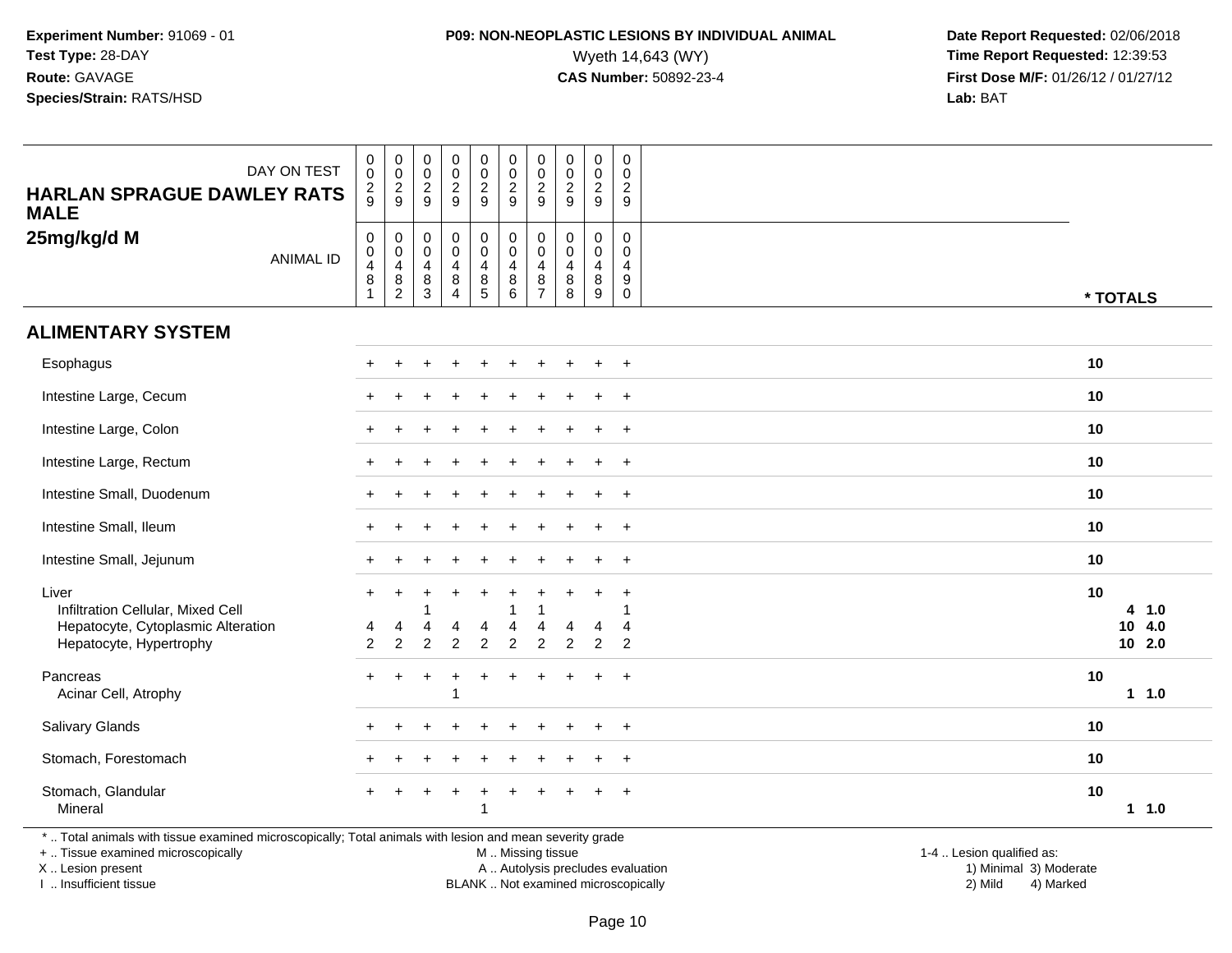# **P09: NON-NEOPLASTIC LESIONS BY INDIVIDUAL ANIMAL**<br>Wyeth 14,643 (WY) Wyeth 14,643 (WY) **Time Report Requested:** 12:39:53<br>**CAS Number:** 50892-23-4 **Time Report Requested:** 12:39:53

| <b>HARLAN SPRAGUE DAWLEY RATS</b><br><b>MALE</b>                                                                                                                                              | DAY ON TEST      | $\mathbf 0$<br>$\overline{0}$<br>$\frac{2}{9}$       | $\pmb{0}$<br>$\ddot{\mathbf{0}}$<br>$\frac{2}{9}$  | $\begin{smallmatrix}0\\0\end{smallmatrix}$<br>$\sqrt{2}$<br>$9\,$ | $_{\rm 0}^{\rm 0}$<br>$\frac{2}{9}$              | $\pmb{0}$<br>$\ddot{\mathbf{0}}$<br>$\frac{2}{9}$                  | $_{\rm 0}^{\rm 0}$<br>$\overline{c}$<br>9                                                     | $\mathbf 0$<br>$\boldsymbol{0}$<br>$\sqrt{2}$<br>9            | $\pmb{0}$<br>$\pmb{0}$<br>$\overline{c}$<br>9          | 0<br>$\mathbf 0$<br>$\overline{2}$<br>9                         | $\mathbf 0$<br>$\Omega$<br>$\overline{2}$<br>9                     |                                                                             |            |
|-----------------------------------------------------------------------------------------------------------------------------------------------------------------------------------------------|------------------|------------------------------------------------------|----------------------------------------------------|-------------------------------------------------------------------|--------------------------------------------------|--------------------------------------------------------------------|-----------------------------------------------------------------------------------------------|---------------------------------------------------------------|--------------------------------------------------------|-----------------------------------------------------------------|--------------------------------------------------------------------|-----------------------------------------------------------------------------|------------|
| 25mg/kg/d M                                                                                                                                                                                   | <b>ANIMAL ID</b> | $\pmb{0}$<br>$\mathbf 0$<br>$\overline{4}$<br>8<br>1 | 0<br>$\mathsf 0$<br>4<br>$\bf 8$<br>$\overline{2}$ | 0<br>$\pmb{0}$<br>4<br>$\bf 8$<br>3                               | 0<br>$\pmb{0}$<br>4<br>$\bf 8$<br>$\overline{4}$ | 0<br>$\overline{0}$<br>$\overline{4}$<br>$\bf 8$<br>$\overline{5}$ | $\mathbf 0$<br>$\overline{0}$<br>$\overline{4}$<br>$\, 8$<br>$6\phantom{1}6$                  | $\mathbf 0$<br>$\mathbf{0}$<br>4<br>$\bf 8$<br>$\overline{7}$ | $\pmb{0}$<br>$\Omega$<br>$\overline{4}$<br>$\bf8$<br>8 | 0<br>$\mathbf 0$<br>$\overline{4}$<br>$\bf 8$<br>$\overline{9}$ | 0<br>$\Omega$<br>$\overline{4}$<br>$\boldsymbol{9}$<br>$\mathbf 0$ |                                                                             | * TOTALS   |
| <b>CARDIOVASCULAR SYSTEM</b>                                                                                                                                                                  |                  |                                                      |                                                    |                                                                   |                                                  |                                                                    |                                                                                               |                                                               |                                                        |                                                                 |                                                                    |                                                                             |            |
| <b>Blood Vessel</b>                                                                                                                                                                           |                  |                                                      |                                                    |                                                                   |                                                  |                                                                    |                                                                                               |                                                               |                                                        |                                                                 | $\overline{+}$                                                     |                                                                             | 10         |
| Heart                                                                                                                                                                                         |                  |                                                      |                                                    |                                                                   |                                                  |                                                                    |                                                                                               |                                                               |                                                        |                                                                 | $\overline{+}$                                                     |                                                                             | 10         |
| <b>ENDOCRINE SYSTEM</b>                                                                                                                                                                       |                  |                                                      |                                                    |                                                                   |                                                  |                                                                    |                                                                                               |                                                               |                                                        |                                                                 |                                                                    |                                                                             |            |
| <b>Adrenal Cortex</b>                                                                                                                                                                         |                  |                                                      |                                                    |                                                                   |                                                  |                                                                    |                                                                                               |                                                               |                                                        |                                                                 | $+$                                                                |                                                                             | 10         |
| Adrenal Medulla                                                                                                                                                                               |                  |                                                      |                                                    |                                                                   |                                                  |                                                                    |                                                                                               |                                                               |                                                        | $\div$                                                          | $\ddot{}$                                                          |                                                                             | 10         |
| Islets, Pancreatic                                                                                                                                                                            |                  |                                                      |                                                    |                                                                   |                                                  |                                                                    |                                                                                               |                                                               |                                                        |                                                                 | $\ddot{}$                                                          |                                                                             | 10         |
| Parathyroid Gland                                                                                                                                                                             |                  |                                                      |                                                    |                                                                   |                                                  |                                                                    |                                                                                               |                                                               |                                                        | м                                                               | M                                                                  |                                                                             | 8          |
| <b>Pituitary Gland</b>                                                                                                                                                                        |                  |                                                      |                                                    |                                                                   |                                                  |                                                                    |                                                                                               |                                                               |                                                        | $\ddot{}$                                                       | $+$                                                                |                                                                             | 10         |
| <b>Thyroid Gland</b>                                                                                                                                                                          |                  |                                                      |                                                    |                                                                   |                                                  |                                                                    |                                                                                               |                                                               |                                                        |                                                                 | $\ddot{}$                                                          |                                                                             | 10         |
| <b>GENERAL BODY SYSTEM</b>                                                                                                                                                                    |                  |                                                      |                                                    |                                                                   |                                                  |                                                                    |                                                                                               |                                                               |                                                        |                                                                 |                                                                    |                                                                             |            |
| <b>NONE</b>                                                                                                                                                                                   |                  |                                                      |                                                    |                                                                   |                                                  |                                                                    |                                                                                               |                                                               |                                                        |                                                                 |                                                                    |                                                                             |            |
| <b>GENITAL SYSTEM</b>                                                                                                                                                                         |                  |                                                      |                                                    |                                                                   |                                                  |                                                                    |                                                                                               |                                                               |                                                        |                                                                 |                                                                    |                                                                             |            |
| Epididymis<br>Duct, Exfoliated Germ Cell                                                                                                                                                      |                  |                                                      |                                                    |                                                                   | $\ddot{}$                                        | ÷                                                                  |                                                                                               |                                                               |                                                        |                                                                 | $+$                                                                |                                                                             | 10<br>11.0 |
| <b>Preputial Gland</b>                                                                                                                                                                        |                  |                                                      |                                                    |                                                                   |                                                  |                                                                    |                                                                                               |                                                               |                                                        |                                                                 | $\ddot{}$                                                          |                                                                             | 10         |
| *  Total animals with tissue examined microscopically; Total animals with lesion and mean severity grade<br>+  Tissue examined microscopically<br>X  Lesion present<br>I  Insufficient tissue |                  |                                                      |                                                    |                                                                   |                                                  |                                                                    | M  Missing tissue<br>A  Autolysis precludes evaluation<br>BLANK  Not examined microscopically |                                                               |                                                        |                                                                 |                                                                    | 1-4  Lesion qualified as:<br>1) Minimal 3) Moderate<br>2) Mild<br>4) Marked |            |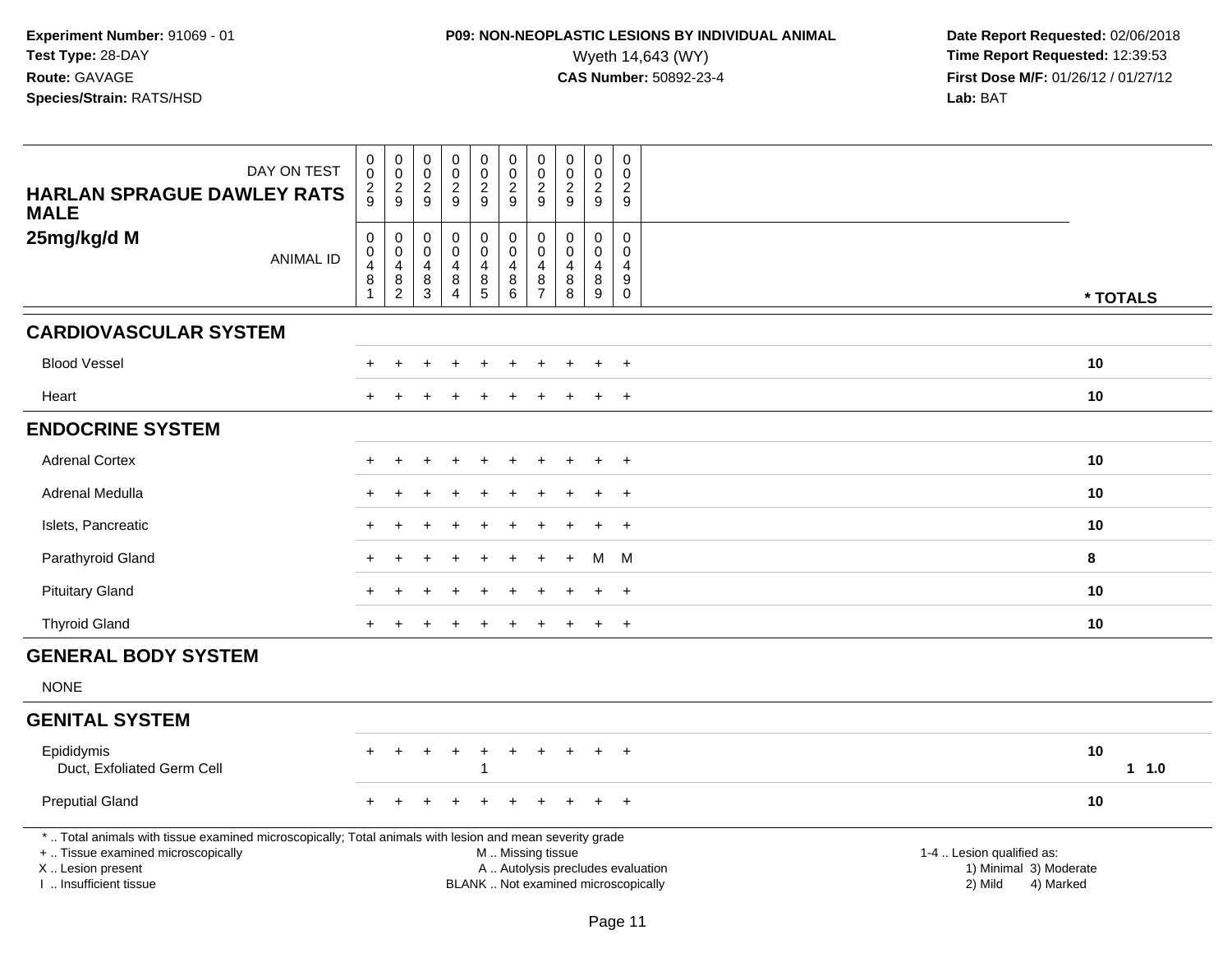### **P09: NON-NEOPLASTIC LESIONS BY INDIVIDUAL ANIMAL**<br>Wyeth 14,643 (WY) Wyeth 14,643 (WY) **Time Report Requested:** 12:39:53<br>**CAS Number:** 50892-23-4 **Time Report Requested:** 12:39:53

 **Date Report Requested:** 02/06/2018 **First Dose M/F:** 01/26/12 / 01/27/12<br>**Lab:** BAT **Lab:** BAT

| DAY ON TEST<br><b>HARLAN SPRAGUE DAWLEY RATS</b><br><b>MALE</b> | $\mathbf 0$<br>$\mathbf 0$<br>$\frac{2}{9}$      | $\begin{array}{c} 0 \\ 0 \\ 2 \\ 9 \end{array}$                                   | $\begin{array}{c} 0 \\ 0 \\ 2 \\ 9 \end{array}$      | $\begin{array}{c} 0 \\ 0 \\ 2 \\ 9 \end{array}$                          | 00029                                                                             | $\begin{smallmatrix} 0\\0\\2 \end{smallmatrix}$<br>9                   | $\pmb{0}$<br>$\mathbf 0$<br>$\overline{c}$<br>9 | $\begin{array}{c} 0 \\ 0 \\ 2 \\ 9 \end{array}$ | $\begin{smallmatrix} 0\\0\\2 \end{smallmatrix}$<br>9    | $\mathsf{O}$<br>0<br>$\overline{2}$<br>9 |                     |
|-----------------------------------------------------------------|--------------------------------------------------|-----------------------------------------------------------------------------------|------------------------------------------------------|--------------------------------------------------------------------------|-----------------------------------------------------------------------------------|------------------------------------------------------------------------|-------------------------------------------------|-------------------------------------------------|---------------------------------------------------------|------------------------------------------|---------------------|
| 25mg/kg/d M<br><b>ANIMAL ID</b>                                 | $\pmb{0}$<br>$\pmb{0}$<br>4<br>8<br>$\mathbf{1}$ | $\mathbf 0$<br>$\mathsf{O}\xspace$<br>$\overline{4}$<br>$\bf 8$<br>$\overline{2}$ | $\pmb{0}$<br>$\mathbf 0$<br>$\overline{4}$<br>$^8_3$ | $\begin{smallmatrix} 0\\0 \end{smallmatrix}$<br>$\overline{4}$<br>$^8_4$ | $\pmb{0}$<br>$\pmb{0}$<br>$\overline{4}$<br>$\begin{array}{c} 8 \\ 5 \end{array}$ | $\pmb{0}$<br>$\mathbf 0$<br>$\begin{array}{c} 4 \\ 8 \\ 6 \end{array}$ | 0<br>$\mathbf 0$<br>4<br>8<br>$\overline{7}$    | $\pmb{0}$<br>$\pmb{0}$<br>4<br>$\bf8$<br>8      | 0<br>$\pmb{0}$<br>$\overline{4}$<br>8<br>$\overline{9}$ | 0<br>$\mathbf 0$<br>4<br>9<br>0          | * TOTALS            |
| Prostate                                                        |                                                  |                                                                                   |                                                      |                                                                          |                                                                                   |                                                                        |                                                 |                                                 | $\ddot{}$                                               | $\overline{+}$                           | 10                  |
| <b>Seminal Vesicle</b>                                          |                                                  |                                                                                   |                                                      |                                                                          |                                                                                   |                                                                        |                                                 |                                                 | $\ddot{}$                                               | $+$                                      | 10                  |
| <b>Testes</b><br>Germinal Epithelium, Degeneration              | $+$                                              | $\ddot{}$                                                                         |                                                      | $\ddot{}$                                                                | $\ddot{}$<br>$\overline{2}$                                                       |                                                                        |                                                 |                                                 | $\ddot{}$                                               | $+$                                      | 10<br>$1 \quad 2.0$ |
| <b>HEMATOPOIETIC SYSTEM</b>                                     |                                                  |                                                                                   |                                                      |                                                                          |                                                                                   |                                                                        |                                                 |                                                 |                                                         |                                          |                     |
| <b>Bone Marrow</b>                                              |                                                  | ÷                                                                                 | $\pm$                                                | $\ddot{}$                                                                | $\ddot{}$                                                                         | $\ddot{}$                                                              | $\ddot{}$                                       | $\pm$                                           | $+$                                                     | $+$                                      | 10                  |
| Lymph Node, Mandibular                                          |                                                  |                                                                                   |                                                      |                                                                          | +                                                                                 |                                                                        |                                                 |                                                 | $\pm$                                                   | $+$                                      | 10                  |
| Lymph Node, Mesenteric                                          |                                                  |                                                                                   |                                                      |                                                                          |                                                                                   |                                                                        |                                                 |                                                 | $+$                                                     | $+$                                      | 10                  |
| Spleen                                                          |                                                  |                                                                                   |                                                      |                                                                          |                                                                                   |                                                                        |                                                 |                                                 | $\ddot{}$                                               | $\overline{+}$                           | 10                  |
| Thymus                                                          | $+$                                              |                                                                                   |                                                      |                                                                          |                                                                                   |                                                                        |                                                 |                                                 | $\ddot{}$                                               | $+$                                      | 10                  |
| <b>INTEGUMENTARY SYSTEM</b>                                     |                                                  |                                                                                   |                                                      |                                                                          |                                                                                   |                                                                        |                                                 |                                                 |                                                         |                                          |                     |
| <b>Mammary Gland</b>                                            |                                                  |                                                                                   |                                                      |                                                                          |                                                                                   |                                                                        |                                                 |                                                 |                                                         | $\ddot{}$                                | 10                  |
| Skin                                                            |                                                  |                                                                                   |                                                      |                                                                          |                                                                                   |                                                                        |                                                 |                                                 | $\ddot{}$                                               | $+$                                      | 10                  |
| <b>MUSCULOSKELETAL SYSTEM</b>                                   |                                                  |                                                                                   |                                                      |                                                                          |                                                                                   |                                                                        |                                                 |                                                 |                                                         |                                          |                     |
| Bone                                                            | $+$                                              |                                                                                   |                                                      | $\div$                                                                   | $\pm$                                                                             | $\ddot{}$                                                              | $\pm$                                           | $\pm$                                           | $+$                                                     | $+$                                      | 10                  |

#### **NERVOUS SYSTEM**

\* .. Total animals with tissue examined microscopically; Total animals with lesion and mean severity grade

+ .. Tissue examined microscopically

X .. Lesion present

I .. Insufficient tissue

M .. Missing tissue

A .. Autolysis precludes evaluation

BLANK .. Not examined microscopically 2) Mild 4) Marked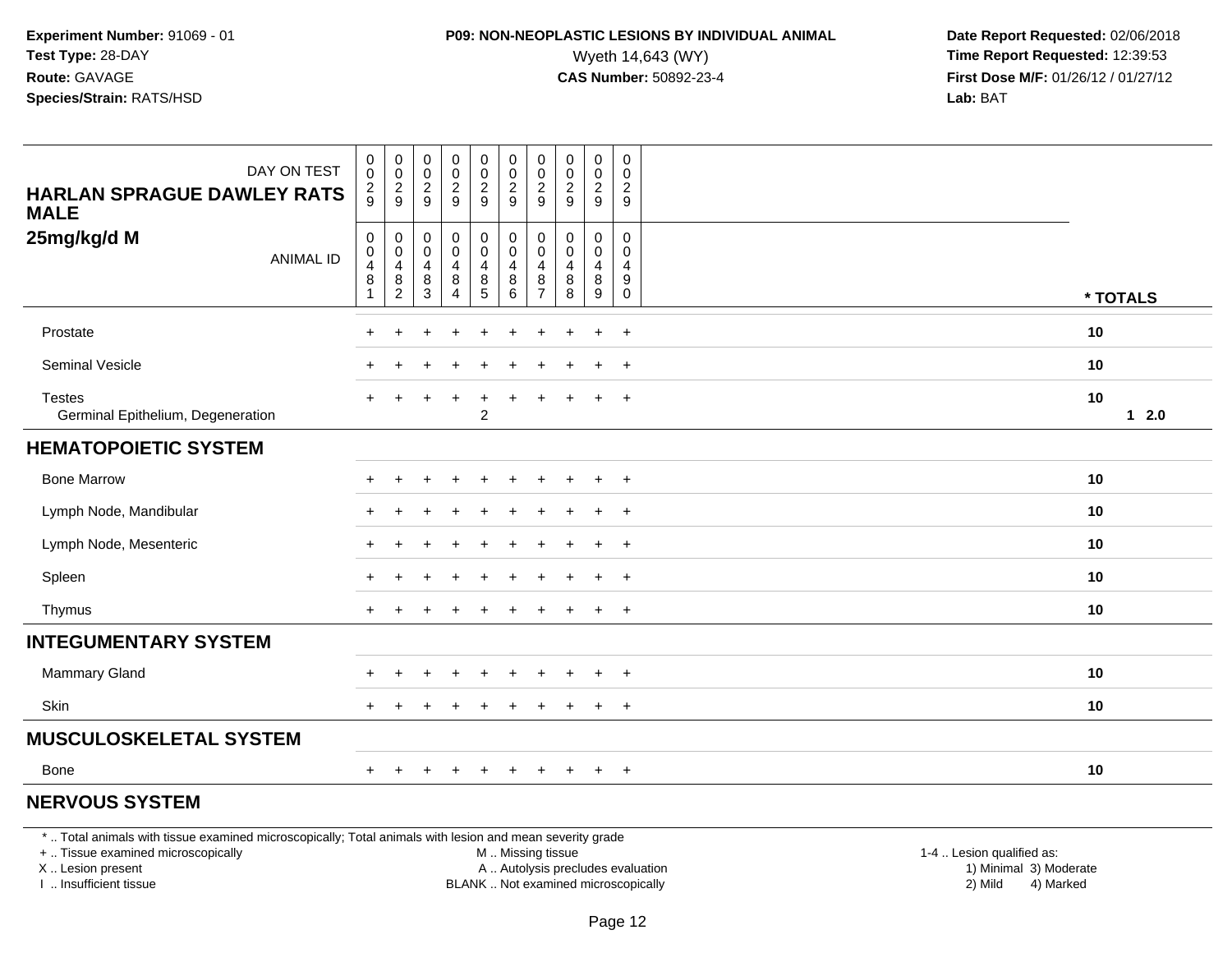### **P09: NON-NEOPLASTIC LESIONS BY INDIVIDUAL ANIMAL**<br>Wyeth 14,643 (WY) Wyeth 14,643 (WY) **Time Report Requested:** 12:39:53<br>**CAS Number:** 50892-23-4 **Time Report Requested:** 12:39:53

 **Date Report Requested:** 02/06/2018 **First Dose M/F:** 01/26/12 / 01/27/12<br>**Lab:** BAT **Lab:** BAT

| DAY ON TEST<br><b>HARLAN SPRAGUE DAWLEY RATS</b><br><b>MALE</b> | $\begin{smallmatrix}0\\0\end{smallmatrix}$<br>$\frac{2}{9}$                | $\begin{smallmatrix} 0\\0 \end{smallmatrix}$<br>$\frac{2}{9}$ | $_{\rm 0}^{\rm 0}$<br>$\frac{2}{9}$                             | $\begin{smallmatrix} 0\\0 \end{smallmatrix}$<br>$\frac{2}{9}$ | $\begin{array}{c} 0 \\ 0 \\ 2 \\ 9 \end{array}$                   | $_{\rm 0}^{\rm 0}$<br>$\frac{2}{9}$                       | $\pmb{0}$<br>$\mathbf 0$<br>$\sqrt{2}$<br>9                   | $\pmb{0}$<br>$\pmb{0}$<br>$\boldsymbol{2}$<br>9 | $\boldsymbol{0}$<br>$\mathbf 0$<br>$\frac{2}{9}$             | $\boldsymbol{0}$<br>$\mathbf 0$<br>$\frac{2}{9}$ |              |
|-----------------------------------------------------------------|----------------------------------------------------------------------------|---------------------------------------------------------------|-----------------------------------------------------------------|---------------------------------------------------------------|-------------------------------------------------------------------|-----------------------------------------------------------|---------------------------------------------------------------|-------------------------------------------------|--------------------------------------------------------------|--------------------------------------------------|--------------|
| 25mg/kg/d M<br><b>ANIMAL ID</b>                                 | $\,0\,$<br>$\pmb{0}$<br>$\overline{\mathbf{4}}$<br>$\,8\,$<br>$\mathbf{1}$ | 0<br>$\mathsf 0$<br>4<br>$\, 8$<br>$\overline{c}$             | $\,0\,$<br>$\pmb{0}$<br>$\overline{\mathbf{4}}$<br>$\bf 8$<br>3 | $_{\rm 0}^{\rm 0}$<br>$\overline{4}$<br>8<br>$\overline{4}$   | $_{\rm 0}^{\rm 0}$<br>$\overline{\mathbf{4}}$<br>$\bf 8$<br>$5\,$ | $_{\rm 0}^{\rm 0}$<br>$\overline{4}$<br>$\, 8$<br>$\,6\,$ | 0<br>$\pmb{0}$<br>$\overline{4}$<br>$\bf 8$<br>$\overline{7}$ | 0<br>$\mathbf 0$<br>$\overline{4}$<br>8<br>8    | 0<br>$\mathsf{O}\xspace$<br>4<br>$\bf 8$<br>$\boldsymbol{9}$ | 0<br>0<br>4<br>$\boldsymbol{9}$<br>0             | * TOTALS     |
| <b>Brain</b>                                                    |                                                                            |                                                               |                                                                 |                                                               |                                                                   |                                                           |                                                               |                                                 | $\ddot{}$                                                    | $+$                                              | 10           |
| <b>RESPIRATORY SYSTEM</b>                                       |                                                                            |                                                               |                                                                 |                                                               |                                                                   |                                                           |                                                               |                                                 |                                                              |                                                  |              |
| Lung<br><b>Infiltration Cellular</b>                            |                                                                            |                                                               |                                                                 | $\overline{+}$                                                | $\ddot{}$                                                         |                                                           | +                                                             |                                                 | $+$                                                          | $+$                                              | 10<br>1 1.0  |
| Nose                                                            | $\div$                                                                     |                                                               |                                                                 | $\overline{ }$                                                | $\pm$                                                             | $\div$                                                    | $\ddot{}$                                                     | $\pm$                                           | $\ddot{}$                                                    | $+$                                              | 10           |
| Trachea                                                         |                                                                            |                                                               |                                                                 |                                                               |                                                                   |                                                           |                                                               |                                                 | $\pm$                                                        | $+$                                              | 10           |
| <b>SPECIAL SENSES SYSTEM</b>                                    |                                                                            |                                                               |                                                                 |                                                               |                                                                   |                                                           |                                                               |                                                 |                                                              |                                                  |              |
| Eye                                                             |                                                                            |                                                               |                                                                 |                                                               |                                                                   |                                                           |                                                               |                                                 | ÷                                                            | $+$                                              | 10           |
| Harderian Gland                                                 | $\pm$                                                                      |                                                               |                                                                 |                                                               | $\div$                                                            |                                                           | ÷                                                             |                                                 | $\ddot{}$                                                    | $+$                                              | 10           |
| <b>URINARY SYSTEM</b>                                           |                                                                            |                                                               |                                                                 |                                                               |                                                                   |                                                           |                                                               |                                                 |                                                              |                                                  |              |
| Kidney<br>Nephropathy, Chronic Progressive                      | $\ddot{}$<br>$\overline{2}$                                                | ٠                                                             | $\ddot{}$                                                       | $\overline{+}$<br>$\overline{1}$                              | $\ddot{}$<br>$\overline{1}$                                       | $\ddot{}$                                                 | +<br>$\overline{1}$                                           | $\overline{2}$                                  | $\ddot{}$<br>$\overline{1}$                                  | $+$                                              | 10<br>7, 1.3 |
| <b>Urinary Bladder</b>                                          |                                                                            |                                                               |                                                                 |                                                               |                                                                   |                                                           |                                                               |                                                 | $\pm$                                                        | $+$                                              | 10           |

#### \*\*\* END OF MALE DATA \*\*\*

\* .. Total animals with tissue examined microscopically; Total animals with lesion and mean severity grade

+ .. Tissue examined microscopically

X .. Lesion present

I .. Insufficient tissue

 M .. Missing tissueA .. Autolysis precludes evaluation

BLANK .. Not examined microscopically 2) Mild 4) Marked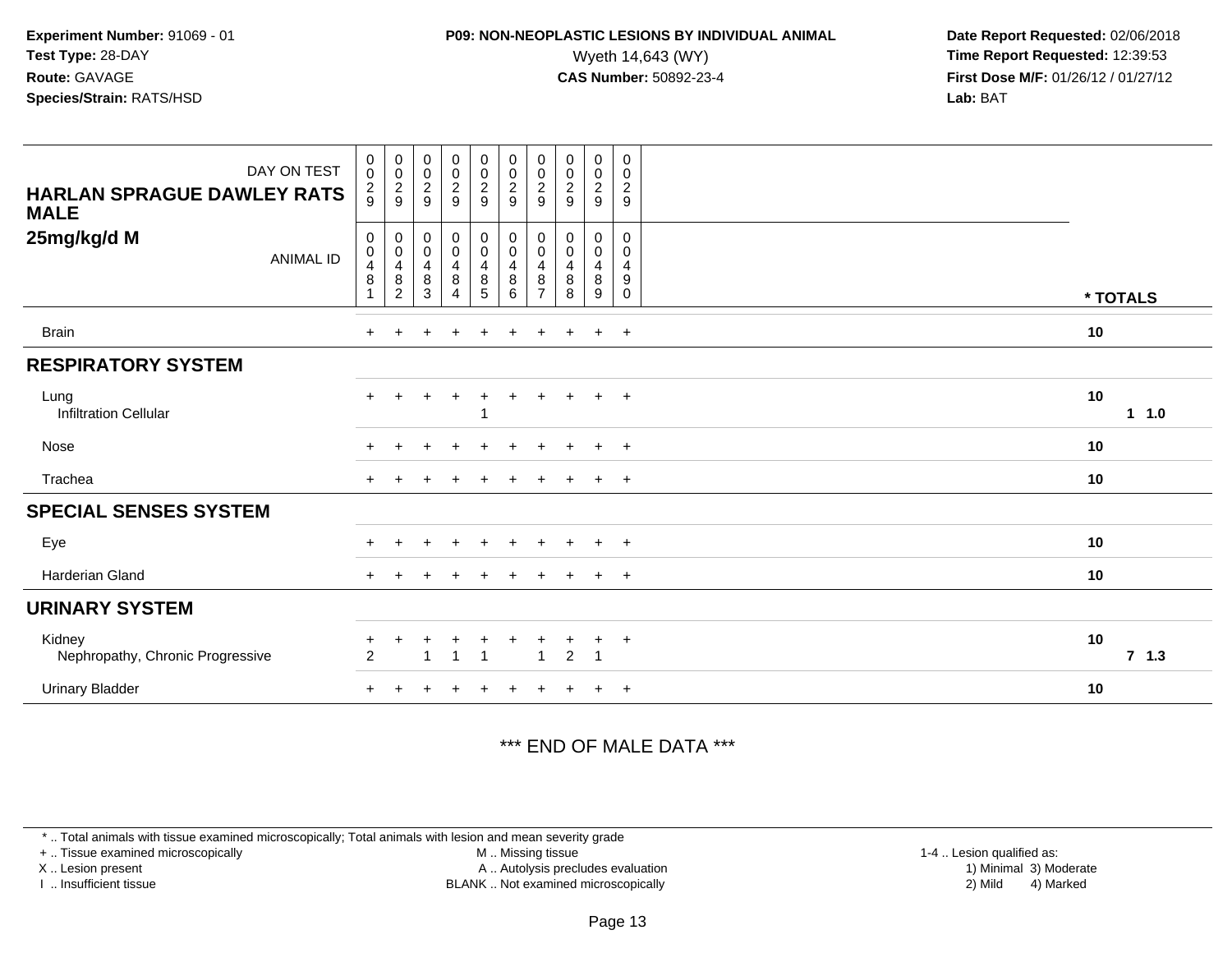### **P09: NON-NEOPLASTIC LESIONS BY INDIVIDUAL ANIMAL**<br>Wyeth 14,643 (WY) Wyeth 14,643 (WY) **Time Report Requested:** 12:39:53<br>**CAS Number:** 50892-23-4 **Time Report Requested:** 12:39:53

 **Date Report Requested:** 02/06/2018 **First Dose M/F:** 01/26/12 / 01/27/12<br>**Lab:** BAT

| <b>HARLAN SPRAGUE DAWLEY RATS</b><br><b>FEMALE</b> | DAY ON TEST      | $\pmb{0}$<br>$\boldsymbol{0}$<br>$\frac{2}{9}$                        | 0<br>$\,0\,$<br>$\frac{2}{9}$                                                           | $\begin{smallmatrix} 0\\0 \end{smallmatrix}$<br>$\frac{2}{9}$       | 00029                                                                               | $\begin{array}{c} 0 \\ 0 \\ 2 \\ 9 \end{array}$                               | $\begin{smallmatrix}0\\0\end{smallmatrix}$<br>$\overline{2}$<br>$9\,$  | $\begin{smallmatrix} 0\\0 \end{smallmatrix}$<br>$\overline{2}$<br>$\mathsf g$ | $\begin{array}{c} 0 \\ 0 \\ 2 \\ 9 \end{array}$                                                  | $\begin{smallmatrix} 0\\0 \end{smallmatrix}$<br>$\overline{2}$<br>9 | $\boldsymbol{0}$<br>$\mathbf 0$<br>$\overline{c}$<br>9 |            |
|----------------------------------------------------|------------------|-----------------------------------------------------------------------|-----------------------------------------------------------------------------------------|---------------------------------------------------------------------|-------------------------------------------------------------------------------------|-------------------------------------------------------------------------------|------------------------------------------------------------------------|-------------------------------------------------------------------------------|--------------------------------------------------------------------------------------------------|---------------------------------------------------------------------|--------------------------------------------------------|------------|
| 0mg/kg/d F                                         | <b>ANIMAL ID</b> | $\pmb{0}$<br>$\begin{smallmatrix}0\\4\end{smallmatrix}$<br>$9\,$<br>1 | $\pmb{0}$<br>$\pmb{0}$<br>$\overline{\mathbf{4}}$<br>$\boldsymbol{9}$<br>$\overline{2}$ | 0<br>$\mathsf{O}\xspace$<br>$\overline{4}$<br>$\boldsymbol{9}$<br>3 | $_{\rm 0}^{\rm 0}$<br>$\overline{\mathbf{4}}$<br>$\boldsymbol{9}$<br>$\overline{4}$ | $_{\rm 0}^{\rm 0}$<br>$\overline{4}$<br>$\begin{array}{c} 9 \\ 5 \end{array}$ | $_{\rm 0}^{\rm 0}$<br>$\overline{\mathbf{4}}$<br>$\boldsymbol{9}$<br>6 | 0<br>$\mathbf 0$<br>4<br>9<br>$\overline{7}$                                  | $\begin{smallmatrix} 0\\0 \end{smallmatrix}$<br>$\overline{\mathbf{4}}$<br>$\boldsymbol{9}$<br>8 | $\pmb{0}$<br>$\mathsf{O}\xspace$<br>$\overline{4}$<br>9<br>9        | 0<br>0<br>5<br>0<br>$\mathbf 0$                        | * TOTALS   |
| <b>ALIMENTARY SYSTEM</b>                           |                  |                                                                       |                                                                                         |                                                                     |                                                                                     |                                                                               |                                                                        |                                                                               |                                                                                                  |                                                                     |                                                        |            |
| Esophagus                                          |                  |                                                                       |                                                                                         |                                                                     |                                                                                     |                                                                               |                                                                        |                                                                               |                                                                                                  |                                                                     | $\div$                                                 | 10         |
| Intestine Large, Cecum                             |                  |                                                                       |                                                                                         |                                                                     |                                                                                     |                                                                               |                                                                        |                                                                               |                                                                                                  |                                                                     | $\ddot{}$                                              | 10         |
| Intestine Large, Colon                             |                  |                                                                       |                                                                                         |                                                                     |                                                                                     |                                                                               |                                                                        |                                                                               |                                                                                                  |                                                                     | $\ddot{}$                                              | 10         |
| Intestine Large, Rectum                            |                  |                                                                       |                                                                                         |                                                                     |                                                                                     |                                                                               |                                                                        |                                                                               |                                                                                                  |                                                                     | $\ddot{}$                                              | 10         |
| Intestine Small, Duodenum                          |                  |                                                                       |                                                                                         |                                                                     |                                                                                     |                                                                               |                                                                        |                                                                               |                                                                                                  |                                                                     | $+$                                                    | 10         |
| Intestine Small, Ileum                             |                  |                                                                       |                                                                                         |                                                                     |                                                                                     |                                                                               |                                                                        |                                                                               |                                                                                                  |                                                                     | $+$                                                    | 10         |
| Intestine Small, Jejunum                           |                  |                                                                       |                                                                                         |                                                                     |                                                                                     |                                                                               |                                                                        |                                                                               |                                                                                                  |                                                                     | $\ddot{}$                                              | 10         |
| Liver<br>Infiltration Cellular, Mixed Cell         |                  |                                                                       |                                                                                         |                                                                     |                                                                                     |                                                                               |                                                                        |                                                                               |                                                                                                  | $\ddot{}$                                                           | $\ddot{}$                                              | 10<br>11.0 |
| Pancreas<br>Inflammation, Chronic                  |                  | $\ddot{}$                                                             |                                                                                         |                                                                     |                                                                                     |                                                                               |                                                                        |                                                                               |                                                                                                  |                                                                     | $\ddot{}$                                              | 10<br>11.0 |
| Salivary Glands                                    |                  |                                                                       |                                                                                         |                                                                     |                                                                                     |                                                                               |                                                                        |                                                                               |                                                                                                  |                                                                     | $\ddot{}$                                              | 10         |
| Stomach, Forestomach                               |                  |                                                                       |                                                                                         |                                                                     |                                                                                     |                                                                               |                                                                        |                                                                               |                                                                                                  |                                                                     | $\div$                                                 | 10         |
| Stomach, Glandular                                 |                  |                                                                       |                                                                                         |                                                                     |                                                                                     |                                                                               |                                                                        |                                                                               |                                                                                                  |                                                                     | $\overline{+}$                                         | 10         |

#### **CARDIOVASCULAR SYSTEM**

\* .. Total animals with tissue examined microscopically; Total animals with lesion and mean severity grade

+ .. Tissue examined microscopically

X .. Lesion present

I .. Insufficient tissue

M .. Missing tissue

A .. Autolysis precludes evaluation

BLANK .. Not examined microscopically 2) Mild 4) Marked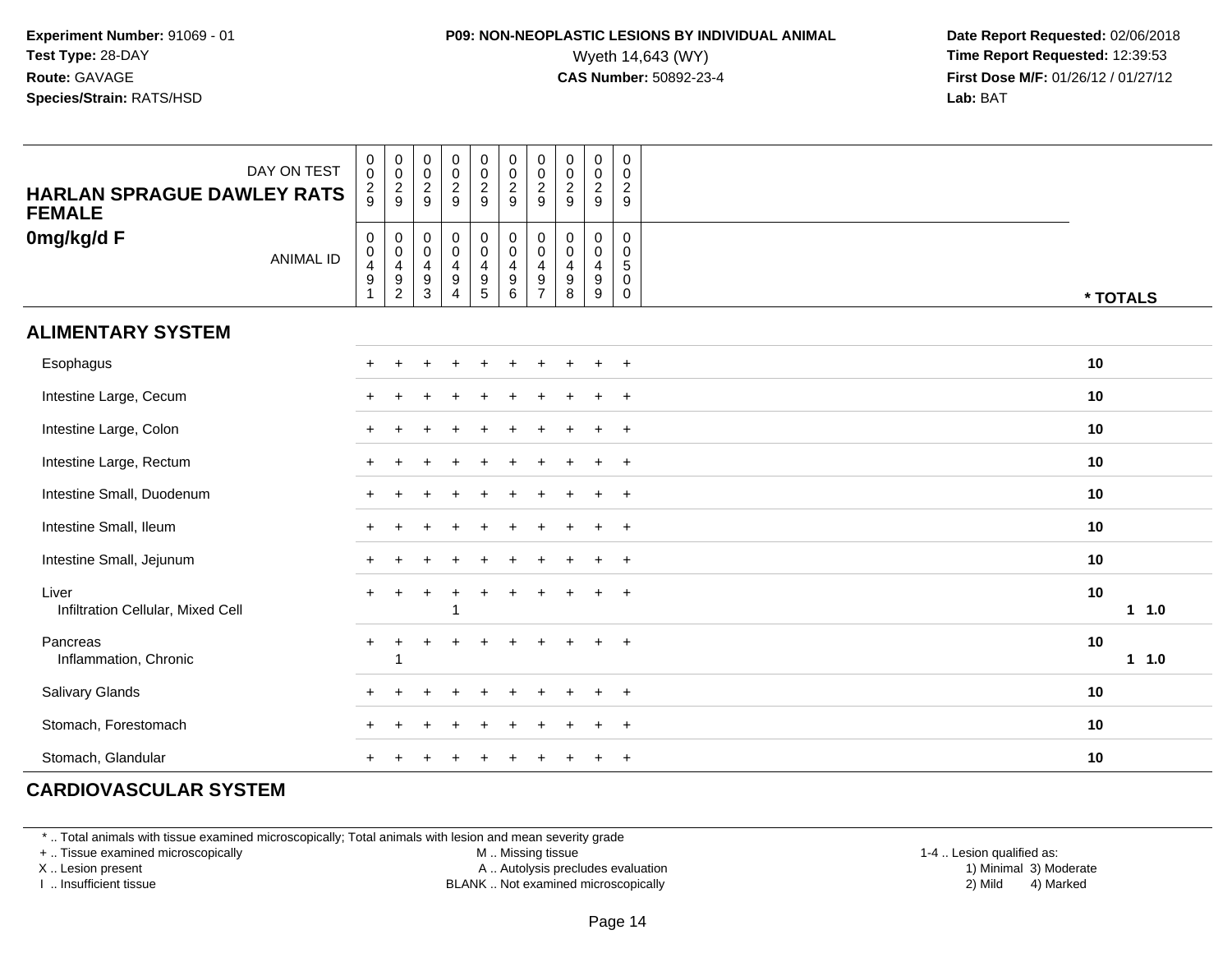# **P09: NON-NEOPLASTIC LESIONS BY INDIVIDUAL ANIMAL**<br>Wyeth 14,643 (WY) Wyeth 14,643 (WY) **Time Report Requested:** 12:39:53<br>**CAS Number:** 50892-23-4 **Time Report Requested:** 12:39:53

 **Date Report Requested:** 02/06/2018 **First Dose M/F:** 01/26/12 / 01/27/12<br>**Lab:** BAT **Lab:** BAT

| DAY ON TEST<br><b>HARLAN SPRAGUE DAWLEY RATS</b><br><b>FEMALE</b>                                                                                                   | $\pmb{0}$<br>$\mathbf 0$<br>$\frac{2}{9}$                           | $\pmb{0}$<br>$\,0\,$<br>$\frac{2}{9}$                     | $\begin{array}{c} 0 \\ 0 \\ 2 \\ 9 \end{array}$                               | $\begin{smallmatrix}0\0\0\end{smallmatrix}$<br>$\frac{2}{9}$ | $\pmb{0}$<br>$\frac{0}{2}$                                                | $\pmb{0}$<br>$\overline{0}$<br>$\frac{2}{9}$                              | $\boldsymbol{0}$<br>$\mathbf 0$<br>$\overline{c}$<br>9        | $\pmb{0}$<br>$\mathbf 0$<br>$\frac{2}{9}$                           | $\mathbf 0$<br>$\mathbf 0$<br>$\frac{2}{9}$   | $\pmb{0}$<br>$\mathbf 0$<br>$\frac{2}{9}$                                                   |                                                     |
|---------------------------------------------------------------------------------------------------------------------------------------------------------------------|---------------------------------------------------------------------|-----------------------------------------------------------|-------------------------------------------------------------------------------|--------------------------------------------------------------|---------------------------------------------------------------------------|---------------------------------------------------------------------------|---------------------------------------------------------------|---------------------------------------------------------------------|-----------------------------------------------|---------------------------------------------------------------------------------------------|-----------------------------------------------------|
| 0mg/kg/d F<br><b>ANIMAL ID</b>                                                                                                                                      | $\mathbf 0$<br>$\mathbf 0$<br>4<br>$\boldsymbol{9}$<br>$\mathbf{1}$ | 0<br>$\pmb{0}$<br>4<br>$\boldsymbol{9}$<br>$\overline{c}$ | $\mathsf{O}\xspace$<br>$\mathbf 0$<br>$\overline{4}$<br>$\boldsymbol{9}$<br>3 | 0<br>$\mathbf 0$<br>4<br>$\boldsymbol{9}$<br>$\overline{4}$  | $\pmb{0}$<br>$\boldsymbol{0}$<br>$\overline{\mathbf{4}}$<br>$\frac{9}{5}$ | $\mathbf 0$<br>$\pmb{0}$<br>$\overline{a}$<br>$\boldsymbol{9}$<br>$\,6\,$ | 0<br>$\mathbf 0$<br>$\overline{4}$<br>$9\,$<br>$\overline{7}$ | $\pmb{0}$<br>$\mathbf 0$<br>$\overline{4}$<br>$\boldsymbol{9}$<br>8 | 0<br>$\mathbf{0}$<br>$\overline{4}$<br>9<br>9 | $\mathsf{O}\xspace$<br>$\mathbf 0$<br>$5\phantom{.0}$<br>$\mathbf 0$<br>$\mathsf{O}\xspace$ | * TOTALS                                            |
| <b>Blood Vessel</b>                                                                                                                                                 |                                                                     |                                                           |                                                                               |                                                              |                                                                           |                                                                           |                                                               |                                                                     | $\ddot{}$                                     | $\overline{+}$                                                                              | 10                                                  |
| Heart                                                                                                                                                               |                                                                     | $\div$                                                    |                                                                               | $\div$                                                       |                                                                           |                                                                           |                                                               |                                                                     | $\ddot{}$                                     | $+$                                                                                         | 10                                                  |
| <b>ENDOCRINE SYSTEM</b>                                                                                                                                             |                                                                     |                                                           |                                                                               |                                                              |                                                                           |                                                                           |                                                               |                                                                     |                                               |                                                                                             |                                                     |
| <b>Adrenal Cortex</b>                                                                                                                                               |                                                                     |                                                           |                                                                               |                                                              |                                                                           |                                                                           |                                                               |                                                                     | $\div$                                        | $\overline{+}$                                                                              | 10                                                  |
| Adrenal Medulla                                                                                                                                                     |                                                                     |                                                           |                                                                               |                                                              |                                                                           |                                                                           |                                                               |                                                                     | $\ddot{}$                                     | $+$                                                                                         | 10                                                  |
| Islets, Pancreatic                                                                                                                                                  |                                                                     |                                                           |                                                                               |                                                              |                                                                           |                                                                           |                                                               |                                                                     | ÷.                                            | $\overline{+}$                                                                              | 10                                                  |
| Parathyroid Gland                                                                                                                                                   |                                                                     | $\ddot{}$                                                 | м                                                                             | $\ddot{}$                                                    | $\ddot{}$                                                                 | м                                                                         | м                                                             |                                                                     | $\ddot{}$                                     | $\overline{+}$                                                                              | $\overline{7}$                                      |
| <b>Pituitary Gland</b>                                                                                                                                              |                                                                     |                                                           |                                                                               |                                                              |                                                                           |                                                                           | ÷                                                             |                                                                     | $\ddot{}$                                     | $+$                                                                                         | 10                                                  |
| <b>Thyroid Gland</b>                                                                                                                                                | $\ddot{}$                                                           |                                                           |                                                                               | $\div$                                                       | $\ddot{}$                                                                 | $\ddot{}$                                                                 | $\ddot{}$                                                     |                                                                     | $\ddot{}$                                     | $+$                                                                                         | 10                                                  |
| <b>GENERAL BODY SYSTEM</b>                                                                                                                                          |                                                                     |                                                           |                                                                               |                                                              |                                                                           |                                                                           |                                                               |                                                                     |                                               |                                                                                             |                                                     |
| <b>NONE</b>                                                                                                                                                         |                                                                     |                                                           |                                                                               |                                                              |                                                                           |                                                                           |                                                               |                                                                     |                                               |                                                                                             |                                                     |
| <b>GENITAL SYSTEM</b>                                                                                                                                               |                                                                     |                                                           |                                                                               |                                                              |                                                                           |                                                                           |                                                               |                                                                     |                                               |                                                                                             |                                                     |
| <b>Clitoral Gland</b>                                                                                                                                               |                                                                     |                                                           |                                                                               |                                                              |                                                                           |                                                                           |                                                               |                                                                     |                                               |                                                                                             | 9                                                   |
| Ovary                                                                                                                                                               |                                                                     |                                                           |                                                                               |                                                              |                                                                           |                                                                           |                                                               |                                                                     | $\div$                                        | $^{+}$                                                                                      | 10                                                  |
| Uterus                                                                                                                                                              |                                                                     |                                                           |                                                                               |                                                              |                                                                           |                                                                           |                                                               |                                                                     | ÷                                             | $\overline{+}$                                                                              | 10                                                  |
| *  Total animals with tissue examined microscopically; Total animals with lesion and mean severity grade<br>+  Tissue examined microscopically<br>X  Lesion present |                                                                     |                                                           |                                                                               |                                                              |                                                                           | M  Missing tissue                                                         |                                                               | A  Autolysis precludes evaluation                                   |                                               |                                                                                             | 1-4  Lesion qualified as:<br>1) Minimal 3) Moderate |

I .. Insufficient tissue

BLANK .. Not examined microscopically 2) Mild 4) Marked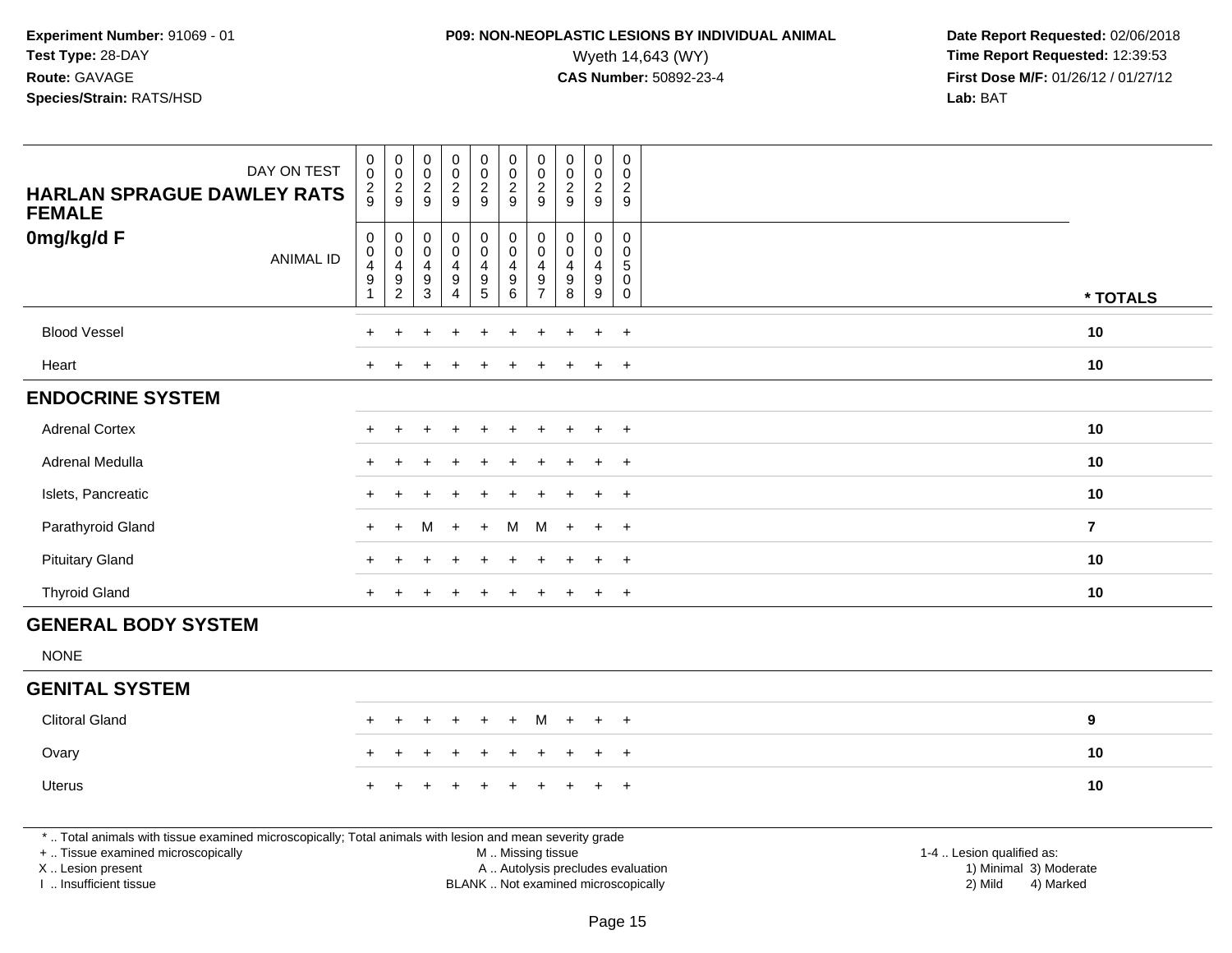# **P09: NON-NEOPLASTIC LESIONS BY INDIVIDUAL ANIMAL**<br>Wyeth 14,643 (WY) Wyeth 14,643 (WY) **Time Report Requested:** 12:39:53<br>**CAS Number:** 50892-23-4 **Time Report Requested:** 12:39:53

| DAY ON TEST<br><b>HARLAN SPRAGUE DAWLEY RATS</b><br><b>FEMALE</b>                                                                                                                             | 0<br>0<br>$\frac{2}{9}$                              | $_{\rm 0}^{\rm 0}$<br>$\frac{2}{9}$                        | $_{\rm 0}^{\rm 0}$<br>$\boldsymbol{2}$<br>9                           | $_{\rm 0}^{\rm 0}$<br>$\overline{c}$<br>9                         | $\pmb{0}$<br>$\overline{0}$<br>$\sqrt{2}$<br>9                                    | $\mathbf 0$<br>$\ddot{\mathbf{0}}$<br>$\overline{c}$<br>9           | 0<br>0<br>$\overline{c}$<br>9                       | $_{\rm 0}^{\rm 0}$<br>$\boldsymbol{2}$<br>9                           | $\pmb{0}$<br>$\overline{0}$<br>$\overline{c}$<br>9 | 0<br>0<br>$\overline{2}$<br>9                                  |                                                                                                                  |
|-----------------------------------------------------------------------------------------------------------------------------------------------------------------------------------------------|------------------------------------------------------|------------------------------------------------------------|-----------------------------------------------------------------------|-------------------------------------------------------------------|-----------------------------------------------------------------------------------|---------------------------------------------------------------------|-----------------------------------------------------|-----------------------------------------------------------------------|----------------------------------------------------|----------------------------------------------------------------|------------------------------------------------------------------------------------------------------------------|
| 0mg/kg/d F<br><b>ANIMAL ID</b>                                                                                                                                                                | $\pmb{0}$<br>0<br>4<br>$\mathsf g$<br>$\overline{1}$ | $\pmb{0}$<br>0<br>$\overline{\mathbf{4}}$<br>$\frac{9}{2}$ | $\mathsf{O}\xspace$<br>$\mathbf 0$<br>$\overline{4}$<br>$\frac{9}{3}$ | $\pmb{0}$<br>$\pmb{0}$<br>4<br>$\boldsymbol{9}$<br>$\overline{4}$ | $\pmb{0}$<br>$\pmb{0}$<br>$\overline{4}$<br>$\begin{array}{c} 9 \\ 5 \end{array}$ | $\pmb{0}$<br>$\mathsf 0$<br>$\overline{a}$<br>$\boldsymbol{9}$<br>6 | $\mathbf 0$<br>$\Omega$<br>4<br>9<br>$\overline{7}$ | $\mathbf 0$<br>$\mathbf 0$<br>$\overline{4}$<br>$\boldsymbol{9}$<br>8 | $\mathbf 0$<br>0<br>$\overline{4}$<br>9<br>9       | $\mathbf 0$<br>$\mathbf 0$<br>5<br>$\mathsf{O}$<br>$\mathbf 0$ | * TOTALS                                                                                                         |
| <b>HEMATOPOIETIC SYSTEM</b>                                                                                                                                                                   |                                                      |                                                            |                                                                       |                                                                   |                                                                                   |                                                                     |                                                     |                                                                       |                                                    |                                                                |                                                                                                                  |
| <b>Bone Marrow</b>                                                                                                                                                                            |                                                      |                                                            |                                                                       |                                                                   |                                                                                   |                                                                     |                                                     |                                                                       | $\ddot{}$                                          | $+$                                                            | 10                                                                                                               |
| Lymph Node, Mandibular                                                                                                                                                                        |                                                      |                                                            |                                                                       |                                                                   |                                                                                   |                                                                     |                                                     |                                                                       |                                                    | $\ddot{}$                                                      | 10                                                                                                               |
| Lymph Node, Mesenteric                                                                                                                                                                        |                                                      |                                                            |                                                                       |                                                                   |                                                                                   |                                                                     |                                                     |                                                                       |                                                    | $\overline{+}$                                                 | 10                                                                                                               |
| Spleen                                                                                                                                                                                        |                                                      |                                                            |                                                                       |                                                                   |                                                                                   |                                                                     |                                                     |                                                                       |                                                    | $\overline{+}$                                                 | 10                                                                                                               |
| Thymus                                                                                                                                                                                        |                                                      |                                                            |                                                                       |                                                                   |                                                                                   |                                                                     |                                                     |                                                                       | $\overline{+}$                                     | $\overline{+}$                                                 | 10                                                                                                               |
| <b>INTEGUMENTARY SYSTEM</b>                                                                                                                                                                   |                                                      |                                                            |                                                                       |                                                                   |                                                                                   |                                                                     |                                                     |                                                                       |                                                    |                                                                |                                                                                                                  |
| <b>Mammary Gland</b>                                                                                                                                                                          |                                                      |                                                            |                                                                       |                                                                   |                                                                                   |                                                                     |                                                     |                                                                       |                                                    | $\ddot{}$                                                      | 10                                                                                                               |
| Skin                                                                                                                                                                                          |                                                      |                                                            |                                                                       |                                                                   |                                                                                   |                                                                     |                                                     |                                                                       | $\ddot{}$                                          | $+$                                                            | 10                                                                                                               |
| <b>MUSCULOSKELETAL SYSTEM</b>                                                                                                                                                                 |                                                      |                                                            |                                                                       |                                                                   |                                                                                   |                                                                     |                                                     |                                                                       |                                                    |                                                                |                                                                                                                  |
| Bone                                                                                                                                                                                          |                                                      |                                                            |                                                                       |                                                                   |                                                                                   |                                                                     |                                                     |                                                                       | $\pm$                                              | $+$                                                            | 10                                                                                                               |
| <b>NERVOUS SYSTEM</b>                                                                                                                                                                         |                                                      |                                                            |                                                                       |                                                                   |                                                                                   |                                                                     |                                                     |                                                                       |                                                    |                                                                |                                                                                                                  |
| <b>Brain</b>                                                                                                                                                                                  |                                                      | $\div$                                                     |                                                                       | $\overline{1}$                                                    | $\ddot{}$                                                                         |                                                                     |                                                     |                                                                       | $+$                                                | $+$                                                            | 10                                                                                                               |
| <b>RESPIRATORY SYSTEM</b>                                                                                                                                                                     |                                                      |                                                            |                                                                       |                                                                   |                                                                                   |                                                                     |                                                     |                                                                       |                                                    |                                                                |                                                                                                                  |
| Lung<br>Infiltration Cellular, Histiocyte<br>Inflammation, Chronic Active                                                                                                                     |                                                      |                                                            |                                                                       |                                                                   |                                                                                   |                                                                     |                                                     |                                                                       | 1                                                  | $\ddot{}$                                                      | 10<br>1 1.0<br>1 1.0                                                                                             |
| *  Total animals with tissue examined microscopically; Total animals with lesion and mean severity grade<br>+  Tissue examined microscopically<br>X  Lesion present<br>I. Insufficient tissue |                                                      |                                                            |                                                                       |                                                                   |                                                                                   | M  Missing tissue<br>BLANK  Not examined microscopically            |                                                     |                                                                       |                                                    |                                                                | 1-4  Lesion qualified as:<br>A  Autolysis precludes evaluation<br>1) Minimal 3) Moderate<br>2) Mild<br>4) Marked |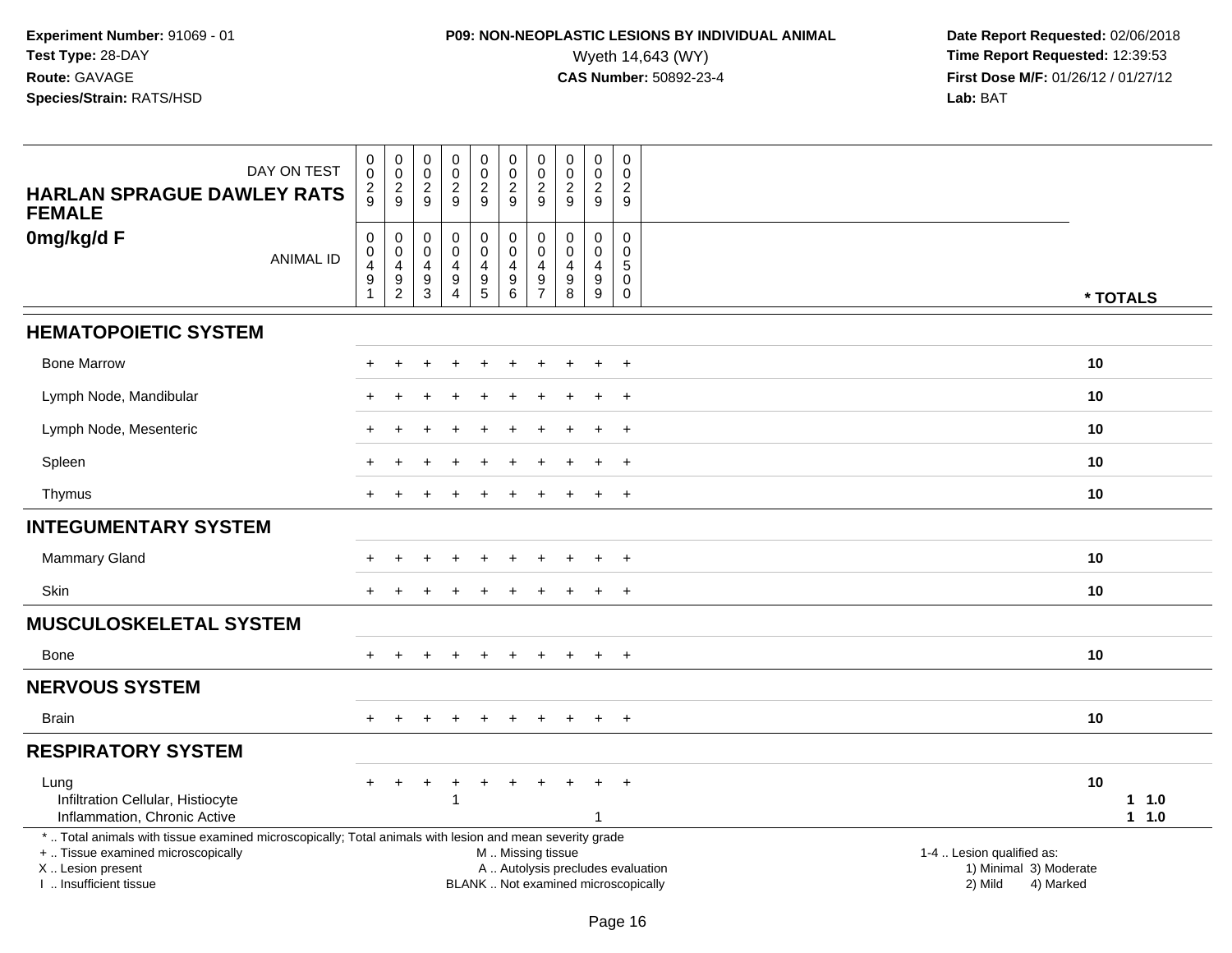### **P09: NON-NEOPLASTIC LESIONS BY INDIVIDUAL ANIMAL**<br>Wyeth 14,643 (WY) Wyeth 14,643 (WY) **Time Report Requested:** 12:39:53<br>**CAS Number:** 50892-23-4 **Time Report Requested:** 12:39:53

 **Date Report Requested:** 02/06/2018 **First Dose M/F:** 01/26/12 / 01/27/12<br>**Lab:** BAT

| DAY ON TEST<br><b>HARLAN SPRAGUE DAWLEY RATS</b><br><b>FEMALE</b> | $_{\rm 0}^{\rm 0}$<br>$\frac{2}{9}$                   | 00029                                                     | 00029                                | 00029                                                     | $\begin{array}{c} 0 \\ 0 \\ 2 \\ 9 \end{array}$             | $\begin{smallmatrix} 0\\0 \end{smallmatrix}$<br>$\frac{2}{9}$ | 00029                                                                          | $_{\rm 0}^{\rm 0}$<br>$\frac{2}{9}$               | $\begin{smallmatrix} 0\\0 \end{smallmatrix}$<br>$\overline{c}$<br>9 | 0<br>0<br>$\overline{c}$<br>$\boldsymbol{9}$ |             |
|-------------------------------------------------------------------|-------------------------------------------------------|-----------------------------------------------------------|--------------------------------------|-----------------------------------------------------------|-------------------------------------------------------------|---------------------------------------------------------------|--------------------------------------------------------------------------------|---------------------------------------------------|---------------------------------------------------------------------|----------------------------------------------|-------------|
| 0mg/kg/d F<br><b>ANIMAL ID</b>                                    | 0<br>0<br>$\overline{\mathbf{r}}$<br>$\boldsymbol{9}$ | $\pmb{0}$<br>$\pmb{0}$<br>$\frac{4}{9}$<br>$\overline{c}$ | 0<br>$\pmb{0}$<br>$\frac{4}{9}$<br>3 | $\pmb{0}$<br>$\pmb{0}$<br>$\frac{4}{9}$<br>$\overline{4}$ | 0<br>$\mathbf 0$<br>$\overline{4}$<br>$\boldsymbol{9}$<br>5 | 0<br>0<br>$\overline{\mathbf{4}}$<br>$\boldsymbol{9}$<br>6    | 0<br>$\pmb{0}$<br>$\overline{\mathbf{4}}$<br>$\boldsymbol{9}$<br>$\rightarrow$ | 0<br>0<br>$\overline{4}$<br>$\boldsymbol{9}$<br>8 | 0<br>$\pmb{0}$<br>$\overline{\mathbf{4}}$<br>$\boldsymbol{9}$<br>9  | 0<br>0<br>5<br>0<br>0                        | * TOTALS    |
| Alveolar Epithelium, Hypertrophy                                  |                                                       |                                                           |                                      |                                                           |                                                             |                                                               |                                                                                |                                                   |                                                                     |                                              | 1 1.0       |
| Nose                                                              |                                                       |                                                           |                                      |                                                           |                                                             |                                                               | $\div$                                                                         |                                                   |                                                                     | $^{+}$                                       | 10          |
| Trachea                                                           |                                                       |                                                           |                                      |                                                           |                                                             |                                                               |                                                                                |                                                   |                                                                     | $+$                                          | 10          |
| <b>SPECIAL SENSES SYSTEM</b>                                      |                                                       |                                                           |                                      |                                                           |                                                             |                                                               |                                                                                |                                                   |                                                                     |                                              |             |
| Eye                                                               | $+$                                                   |                                                           |                                      | $\ddot{}$                                                 | $\div$                                                      | $+$                                                           | $\pm$                                                                          | $\pm$                                             | $+$                                                                 | $+$                                          | 10          |
| Harderian Gland                                                   |                                                       |                                                           |                                      |                                                           |                                                             |                                                               |                                                                                |                                                   |                                                                     | $+$                                          | 10          |
| <b>URINARY SYSTEM</b>                                             |                                                       |                                                           |                                      |                                                           |                                                             |                                                               |                                                                                |                                                   |                                                                     |                                              |             |
| Kidney<br>Nephropathy, Chronic Progressive                        | $+$                                                   |                                                           |                                      | -1                                                        |                                                             |                                                               |                                                                                |                                                   | $\ddot{}$                                                           | $+$                                          | 10<br>5 1.0 |
| <b>Urinary Bladder</b>                                            |                                                       |                                                           |                                      |                                                           |                                                             |                                                               |                                                                                |                                                   |                                                                     | $+$                                          | 10          |

\* .. Total animals with tissue examined microscopically; Total animals with lesion and mean severity grade

+ .. Tissue examined microscopically

X .. Lesion present

I .. Insufficient tissue

M .. Missing tissue

Lesion present A .. Autolysis precludes evaluation 1) Minimal 3) Moderate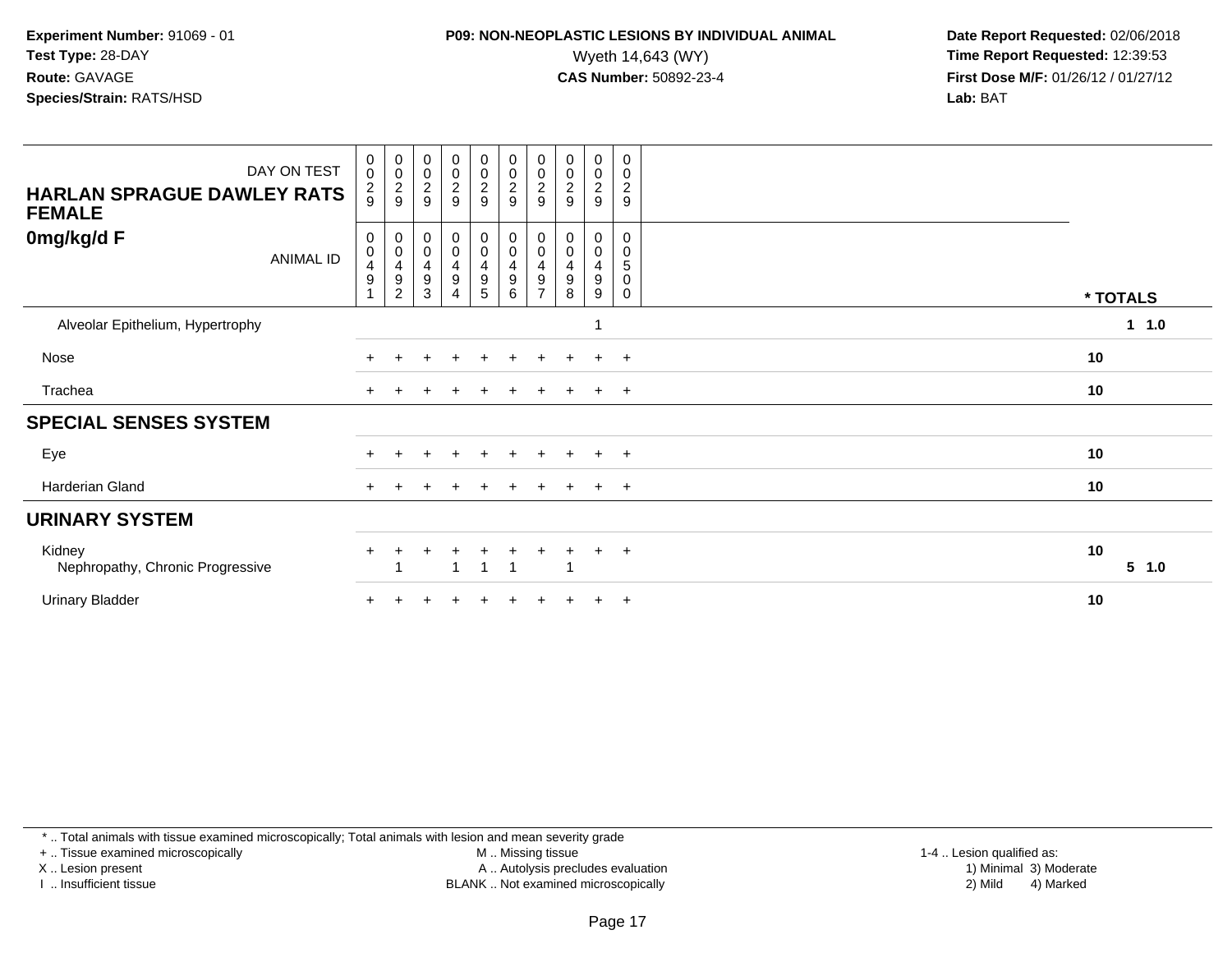# **P09: NON-NEOPLASTIC LESIONS BY INDIVIDUAL ANIMAL**<br>Wyeth 14,643 (WY) Wyeth 14,643 (WY) **Time Report Requested:** 12:39:53<br>**CAS Number:** 50892-23-4 **Time Report Requested:** 12:39:53

| DAY ON TEST<br><b>HARLAN SPRAGUE DAWLEY RATS</b><br><b>FEMALE</b>                                                                                                                             | 0<br>$\mathbf 0$<br>$\frac{2}{9}$                                           | $\pmb{0}$<br>$\mathbf 0$<br>$\frac{2}{9}$                                                     | $\pmb{0}$<br>$\mathbf 0$<br>$\overline{c}$<br>9        | $\mathbf 0$<br>$\mathbf 0$<br>$\overline{c}$<br>9                                     | 0<br>$\pmb{0}$<br>$\overline{c}$<br>9                                | $\mathbf 0$<br>0<br>$\overline{a}$<br>9                                                       | $\pmb{0}$<br>$\pmb{0}$<br>$\overline{c}$<br>$\boldsymbol{9}$        | $\pmb{0}$<br>$\mathbf 0$<br>$\overline{2}$<br>9 | $\pmb{0}$<br>$\pmb{0}$<br>$\overline{2}$<br>$9\,$              | 0<br>$\mathbf 0$<br>$\overline{2}$<br>$\boldsymbol{9}$         |                                                                             |
|-----------------------------------------------------------------------------------------------------------------------------------------------------------------------------------------------|-----------------------------------------------------------------------------|-----------------------------------------------------------------------------------------------|--------------------------------------------------------|---------------------------------------------------------------------------------------|----------------------------------------------------------------------|-----------------------------------------------------------------------------------------------|---------------------------------------------------------------------|-------------------------------------------------|----------------------------------------------------------------|----------------------------------------------------------------|-----------------------------------------------------------------------------|
| 6.25mg/kg/d F<br><b>ANIMAL ID</b>                                                                                                                                                             | $\mathsf{O}\xspace$<br>$\begin{array}{c} 0 \\ 5 \end{array}$<br>$\mathbf 0$ | $\mathsf{O}\xspace$<br>$\begin{array}{c} 0 \\ 5 \end{array}$<br>$\mathbf 0$<br>$\overline{2}$ | $\mathbf 0$<br>0<br>$\overline{5}$<br>$\mathbf 0$<br>3 | $\mathbf 0$<br>$\mathbf 0$<br>$\overline{5}$<br>$\mathbf 0$<br>$\boldsymbol{\Lambda}$ | 0<br>$\pmb{0}$<br>$\sqrt{5}$<br>$\begin{matrix} 0 \\ 5 \end{matrix}$ | 0<br>$\mathbf 0$<br>$5\phantom{.0}$<br>$\mathbf 0$<br>$6\overline{6}$                         | $\pmb{0}$<br>$\pmb{0}$<br>$\sqrt{5}$<br>$\pmb{0}$<br>$\overline{7}$ | $\mathbf 0$<br>0<br>$\sqrt{5}$<br>0<br>8        | $\mathbf 0$<br>$\pmb{0}$<br>$\sqrt{5}$<br>$\mathbf 0$<br>$9\,$ | $\mathbf 0$<br>$\mathbf 0$<br>5<br>$\mathbf{1}$<br>$\mathbf 0$ | * TOTALS                                                                    |
| <b>ALIMENTARY SYSTEM</b>                                                                                                                                                                      |                                                                             |                                                                                               |                                                        |                                                                                       |                                                                      |                                                                                               |                                                                     |                                                 |                                                                |                                                                |                                                                             |
| Liver<br>Hepatocyte, Cytoplasmic Alteration                                                                                                                                                   |                                                                             |                                                                                               |                                                        |                                                                                       |                                                                      |                                                                                               |                                                                     |                                                 | $\overline{1}$                                                 | $\ddot{}$<br>$\overline{1}$                                    | 10<br>$7$ 1.0                                                               |
| Pancreas                                                                                                                                                                                      |                                                                             |                                                                                               |                                                        |                                                                                       |                                                                      |                                                                                               |                                                                     |                                                 |                                                                | $\div$                                                         | 10                                                                          |
| <b>CARDIOVASCULAR SYSTEM</b>                                                                                                                                                                  |                                                                             |                                                                                               |                                                        |                                                                                       |                                                                      |                                                                                               |                                                                     |                                                 |                                                                |                                                                |                                                                             |
| <b>NONE</b>                                                                                                                                                                                   |                                                                             |                                                                                               |                                                        |                                                                                       |                                                                      |                                                                                               |                                                                     |                                                 |                                                                |                                                                |                                                                             |
| <b>ENDOCRINE SYSTEM</b>                                                                                                                                                                       |                                                                             |                                                                                               |                                                        |                                                                                       |                                                                      |                                                                                               |                                                                     |                                                 |                                                                |                                                                |                                                                             |
| Parathyroid Gland                                                                                                                                                                             |                                                                             |                                                                                               |                                                        |                                                                                       |                                                                      |                                                                                               | $M$ $M$                                                             |                                                 |                                                                |                                                                | 0                                                                           |
| <b>Thyroid Gland</b>                                                                                                                                                                          |                                                                             |                                                                                               |                                                        |                                                                                       |                                                                      |                                                                                               |                                                                     |                                                 |                                                                | $+$                                                            | 10                                                                          |
| <b>GENERAL BODY SYSTEM</b>                                                                                                                                                                    |                                                                             |                                                                                               |                                                        |                                                                                       |                                                                      |                                                                                               |                                                                     |                                                 |                                                                |                                                                |                                                                             |
| <b>NONE</b>                                                                                                                                                                                   |                                                                             |                                                                                               |                                                        |                                                                                       |                                                                      |                                                                                               |                                                                     |                                                 |                                                                |                                                                |                                                                             |
| <b>GENITAL SYSTEM</b>                                                                                                                                                                         |                                                                             |                                                                                               |                                                        |                                                                                       |                                                                      |                                                                                               |                                                                     |                                                 |                                                                |                                                                |                                                                             |
| Ovary<br>Cyst<br>Hematocyst                                                                                                                                                                   |                                                                             |                                                                                               |                                                        |                                                                                       |                                                                      |                                                                                               | $\ddot{}$<br>X                                                      | $\ddot{}$                                       | $+$<br>X                                                       | $+$                                                            | 10<br>1<br>$\mathbf{1}$                                                     |
| <b>HEMATOPOIETIC SYSTEM</b>                                                                                                                                                                   |                                                                             |                                                                                               |                                                        |                                                                                       |                                                                      |                                                                                               |                                                                     |                                                 |                                                                |                                                                |                                                                             |
| <b>Bone Marrow</b>                                                                                                                                                                            |                                                                             |                                                                                               |                                                        |                                                                                       |                                                                      |                                                                                               |                                                                     |                                                 |                                                                | $+$                                                            | 10                                                                          |
| *  Total animals with tissue examined microscopically; Total animals with lesion and mean severity grade<br>+  Tissue examined microscopically<br>X  Lesion present<br>I  Insufficient tissue |                                                                             |                                                                                               |                                                        |                                                                                       |                                                                      | M  Missing tissue<br>A  Autolysis precludes evaluation<br>BLANK  Not examined microscopically |                                                                     |                                                 |                                                                |                                                                | 1-4  Lesion qualified as:<br>1) Minimal 3) Moderate<br>2) Mild<br>4) Marked |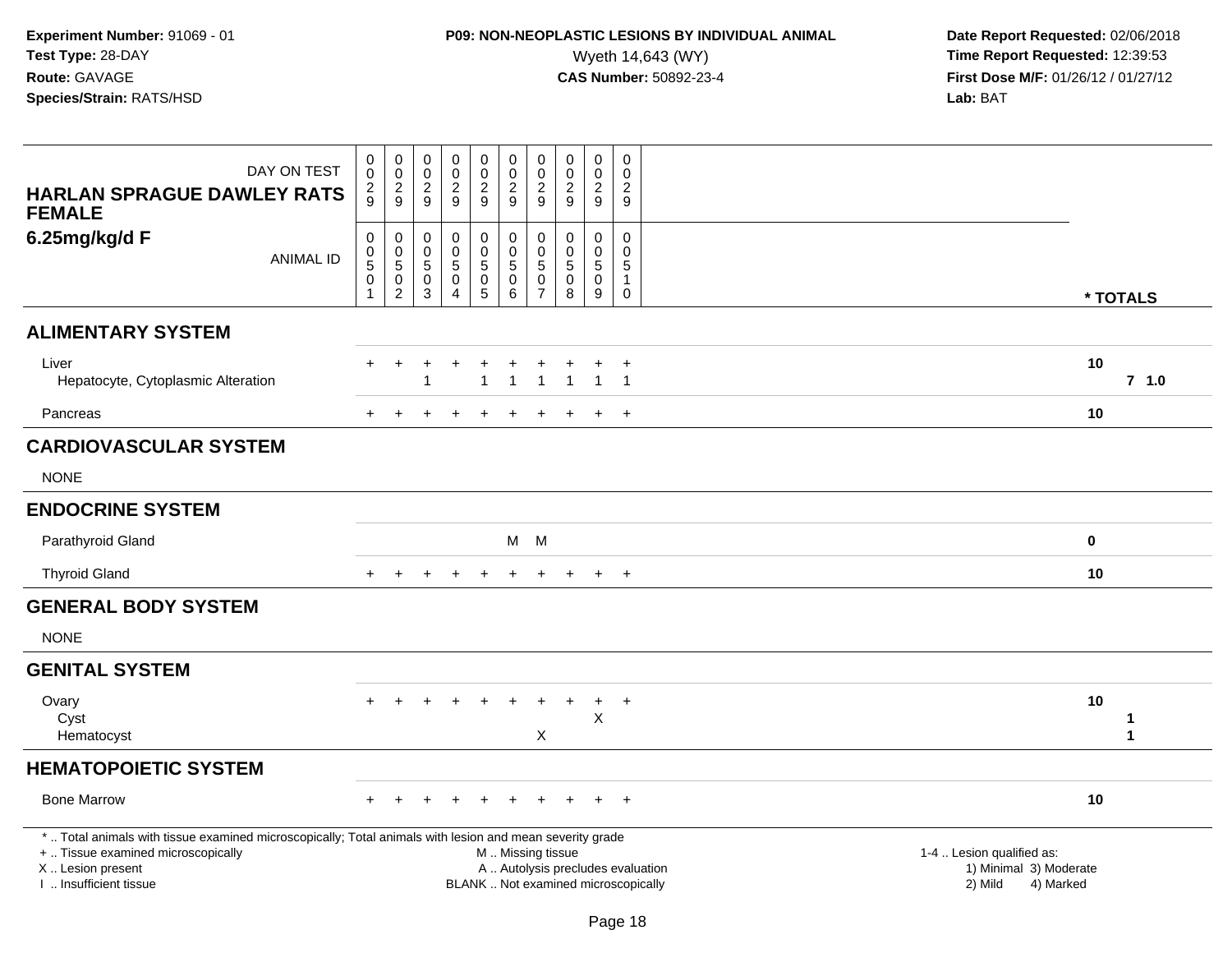### **P09: NON-NEOPLASTIC LESIONS BY INDIVIDUAL ANIMAL**<br>Wyeth 14,643 (WY) Wyeth 14,643 (WY) **Time Report Requested:** 12:39:53<br>**CAS Number:** 50892-23-4 **Time Report Requested:** 12:39:53

 **Date Report Requested:** 02/06/2018 **First Dose M/F:** 01/26/12 / 01/27/12<br>**Lab:** BAT

| DAY ON TEST<br><b>HARLAN SPRAGUE DAWLEY RATS</b><br><b>FEMALE</b> | $\begin{smallmatrix}0\0\0\end{smallmatrix}$<br>$\frac{2}{9}$ | $\begin{array}{c} 0 \\ 0 \\ 2 \\ 9 \end{array}$                                  | 0<br>0<br>$\sqrt{2}$<br>9      | 0<br>$\pmb{0}$<br>$\sqrt{2}$<br>9 | 0<br>$\pmb{0}$<br>$\frac{2}{9}$       | $\pmb{0}$<br>$\pmb{0}$<br>$\overline{2}$<br>9          | $\mathbf 0$<br>$\mathbf 0$<br>$\sqrt{2}$<br>9 | 0<br>$\pmb{0}$<br>$\sqrt{2}$<br>9 | $\begin{smallmatrix} 0\\0\\2 \end{smallmatrix}$<br>$\boldsymbol{9}$ | $\boldsymbol{0}$<br>$\mathbf 0$<br>$\frac{2}{9}$             |          |           |
|-------------------------------------------------------------------|--------------------------------------------------------------|----------------------------------------------------------------------------------|--------------------------------|-----------------------------------|---------------------------------------|--------------------------------------------------------|-----------------------------------------------|-----------------------------------|---------------------------------------------------------------------|--------------------------------------------------------------|----------|-----------|
| 6.25mg/kg/d F<br><b>ANIMAL ID</b>                                 | 0<br>0<br>5<br>$\mathbf 0$                                   | 0<br>$\begin{array}{c} 0 \\ 5 \end{array}$<br>$\boldsymbol{0}$<br>$\overline{2}$ | 0<br>0<br>$\sqrt{5}$<br>0<br>3 | 0<br>$\pmb{0}$<br>5<br>0<br>4     | 0<br>$\pmb{0}$<br>5<br>$\pmb{0}$<br>5 | 0<br>$\pmb{0}$<br>$\sqrt{5}$<br>$\mathbf 0$<br>$\,6\,$ | 0<br>$\mathbf 0$<br>5<br>0<br>$\overline{7}$  | 0<br>0<br>$\sqrt{5}$<br>0<br>8    | 0<br>$\pmb{0}$<br>$\sqrt{5}$<br>$\mathbf 0$<br>9                    | 0<br>$\mathbf 0$<br>$\sqrt{5}$<br>$\mathbf 1$<br>$\mathbf 0$ | * TOTALS |           |
| Spleen                                                            | ÷.                                                           |                                                                                  |                                |                                   | $\div$                                | ÷                                                      | $\ddot{}$                                     | $\ddot{}$                         | $\overline{+}$                                                      | $+$                                                          | 10       |           |
| <b>INTEGUMENTARY SYSTEM</b>                                       |                                                              |                                                                                  |                                |                                   |                                       |                                                        |                                               |                                   |                                                                     |                                                              |          |           |
| <b>NONE</b>                                                       |                                                              |                                                                                  |                                |                                   |                                       |                                                        |                                               |                                   |                                                                     |                                                              |          |           |
| <b>MUSCULOSKELETAL SYSTEM</b>                                     |                                                              |                                                                                  |                                |                                   |                                       |                                                        |                                               |                                   |                                                                     |                                                              |          |           |
| <b>NONE</b>                                                       |                                                              |                                                                                  |                                |                                   |                                       |                                                        |                                               |                                   |                                                                     |                                                              |          |           |
| <b>NERVOUS SYSTEM</b>                                             |                                                              |                                                                                  |                                |                                   |                                       |                                                        |                                               |                                   |                                                                     |                                                              |          |           |
| <b>NONE</b>                                                       |                                                              |                                                                                  |                                |                                   |                                       |                                                        |                                               |                                   |                                                                     |                                                              |          |           |
| <b>RESPIRATORY SYSTEM</b>                                         |                                                              |                                                                                  |                                |                                   |                                       |                                                        |                                               |                                   |                                                                     |                                                              |          |           |
| Nose                                                              | $+$                                                          | $+$                                                                              | $\ddot{}$                      | $+$                               | $+$                                   | $+$                                                    |                                               |                                   | + + + +                                                             |                                                              | 10       |           |
| <b>SPECIAL SENSES SYSTEM</b>                                      |                                                              |                                                                                  |                                |                                   |                                       |                                                        |                                               |                                   |                                                                     |                                                              |          |           |
| <b>NONE</b>                                                       |                                                              |                                                                                  |                                |                                   |                                       |                                                        |                                               |                                   |                                                                     |                                                              |          |           |
| <b>URINARY SYSTEM</b>                                             |                                                              |                                                                                  |                                |                                   |                                       |                                                        |                                               |                                   |                                                                     |                                                              |          |           |
| Kidney<br>Nephropathy, Chronic Progressive                        |                                                              | 1                                                                                | $\div$                         | $\pm$                             | $\ddot{}$                             | $\ddot{}$                                              | $_{+}$                                        | $+$                               | $+$                                                                 | $+$                                                          | 10       | $3 - 1.0$ |

\* .. Total animals with tissue examined microscopically; Total animals with lesion and mean severity grade

+ .. Tissue examined microscopically

X .. Lesion present

I .. Insufficient tissue

 M .. Missing tissueA .. Autolysis precludes evaluation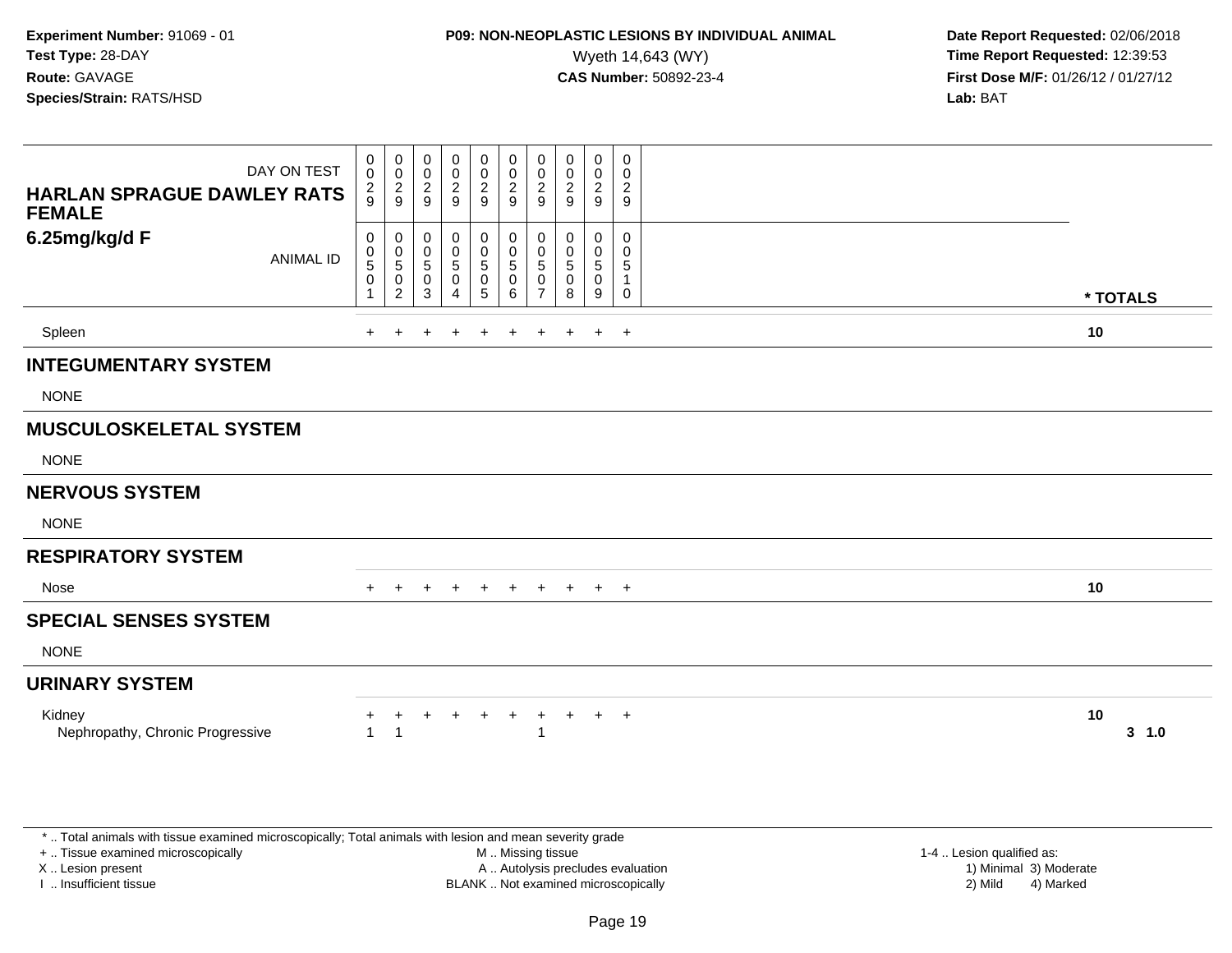# **P09: NON-NEOPLASTIC LESIONS BY INDIVIDUAL ANIMAL**<br>Wyeth 14,643 (WY) Wyeth 14,643 (WY) **Time Report Requested:** 12:39:53<br>**CAS Number:** 50892-23-4 **Time Report Requested:** 12:39:53

| DAY ON TEST<br><b>HARLAN SPRAGUE DAWLEY RATS</b>                                                                                                                                              | 0<br>$\mathsf{O}\xspace$<br>$\frac{2}{9}$        | $\boldsymbol{0}$<br>$\frac{0}{2}$                                                      | $\mathbf 0$<br>$\mathbf 0$<br>$\frac{2}{9}$                   | $\pmb{0}$<br>$\overline{0}$<br>$\frac{2}{9}$                                 | 0<br>$\mathsf{O}\xspace$<br>$\sqrt{2}$<br>9             | $\mathbf 0$<br>$\pmb{0}$<br>$\boldsymbol{2}$<br>9              | $\mathbf 0$<br>$\pmb{0}$<br>$\overline{c}$<br>9 | $\pmb{0}$<br>$\pmb{0}$<br>$\overline{c}$<br>9 | $\pmb{0}$<br>$\pmb{0}$<br>$\overline{c}$<br>9           | $\mathbf 0$<br>$\mathbf 0$<br>$\overline{c}$<br>9                        |                                                                                                                  |
|-----------------------------------------------------------------------------------------------------------------------------------------------------------------------------------------------|--------------------------------------------------|----------------------------------------------------------------------------------------|---------------------------------------------------------------|------------------------------------------------------------------------------|---------------------------------------------------------|----------------------------------------------------------------|-------------------------------------------------|-----------------------------------------------|---------------------------------------------------------|--------------------------------------------------------------------------|------------------------------------------------------------------------------------------------------------------|
| <b>FEMALE</b><br>12.5mg/kg/d F<br><b>ANIMAL ID</b>                                                                                                                                            | 0<br>$\begin{array}{c} 0 \\ 5 \end{array}$<br>-1 | $\mathbf 0$<br>$\begin{array}{c} 0 \\ 5 \end{array}$<br>$\mathbf{1}$<br>$\overline{c}$ | $\mathbf 0$<br>$\mathbf 0$<br>$\sqrt{5}$<br>$\mathbf{1}$<br>3 | $\mathbf 0$<br>$\mathsf{O}\xspace$<br>$\overline{5}$<br>-1<br>$\overline{4}$ | 0<br>$\mathbf 0$<br>$\overline{5}$<br>$\mathbf{1}$<br>5 | $\mathbf 0$<br>$\mathbf 0$<br>$\,$ 5 $\,$<br>$\mathbf{1}$<br>6 | 0<br>0<br>5<br>1<br>$\overline{7}$              | $\Omega$<br>0<br>$\mathbf 5$<br>-1<br>8       | $\mathbf 0$<br>0<br>$\overline{5}$<br>$\mathbf{1}$<br>9 | $\Omega$<br>$\mathbf 0$<br>$\sqrt{5}$<br>$\boldsymbol{2}$<br>$\mathbf 0$ | * TOTALS                                                                                                         |
| <b>ALIMENTARY SYSTEM</b>                                                                                                                                                                      |                                                  |                                                                                        |                                                               |                                                                              |                                                         |                                                                |                                                 |                                               |                                                         |                                                                          |                                                                                                                  |
| Liver<br>Inflammation, Chronic Active<br><b>Necrosis</b><br>Hepatocyte, Cytoplasmic Alteration<br>Hepatocyte, Hypertrophy                                                                     | $+$<br>1                                         | $\ddot{}$<br>$\overline{1}$                                                            | $\mathbf{1}$                                                  | 2<br>$\overline{2}$<br>$\overline{\mathbf{1}}$                               | $\overline{1}$                                          | $\overline{1}$                                                 | $\mathbf{1}$                                    | $\overline{2}$<br>$\overline{1}$              | $\div$<br>$\overline{1}$                                | $\ddot{}$<br>2<br>$\mathbf{1}$                                           | 10<br>2.0<br>$\mathbf 1$<br>2.0<br>1<br>$10$ $1.2$<br>2, 1.0                                                     |
| Pancreas<br>Inflammation, Chronic                                                                                                                                                             |                                                  |                                                                                        |                                                               |                                                                              |                                                         | -1                                                             |                                                 |                                               |                                                         | $+$                                                                      | 10<br>$1 1.0$                                                                                                    |
| <b>CARDIOVASCULAR SYSTEM</b>                                                                                                                                                                  |                                                  |                                                                                        |                                                               |                                                                              |                                                         |                                                                |                                                 |                                               |                                                         |                                                                          |                                                                                                                  |
| <b>NONE</b>                                                                                                                                                                                   |                                                  |                                                                                        |                                                               |                                                                              |                                                         |                                                                |                                                 |                                               |                                                         |                                                                          |                                                                                                                  |
| <b>ENDOCRINE SYSTEM</b>                                                                                                                                                                       |                                                  |                                                                                        |                                                               |                                                                              |                                                         |                                                                |                                                 |                                               |                                                         |                                                                          |                                                                                                                  |
| <b>Thyroid Gland</b>                                                                                                                                                                          | $+$                                              | $+$                                                                                    | $+$                                                           | $+$                                                                          | $+$                                                     | $+$                                                            | $+$                                             | $+$                                           | $+$                                                     | $+$                                                                      | 10                                                                                                               |
| <b>GENERAL BODY SYSTEM</b>                                                                                                                                                                    |                                                  |                                                                                        |                                                               |                                                                              |                                                         |                                                                |                                                 |                                               |                                                         |                                                                          |                                                                                                                  |
| <b>NONE</b>                                                                                                                                                                                   |                                                  |                                                                                        |                                                               |                                                                              |                                                         |                                                                |                                                 |                                               |                                                         |                                                                          |                                                                                                                  |
| <b>GENITAL SYSTEM</b>                                                                                                                                                                         |                                                  |                                                                                        |                                                               |                                                                              |                                                         |                                                                |                                                 |                                               |                                                         |                                                                          |                                                                                                                  |
| Ovary                                                                                                                                                                                         | $+$                                              |                                                                                        |                                                               |                                                                              |                                                         |                                                                |                                                 |                                               | $\ddot{}$                                               | $+$                                                                      | 10                                                                                                               |
| <b>HEMATOPOIETIC SYSTEM</b>                                                                                                                                                                   |                                                  |                                                                                        |                                                               |                                                                              |                                                         |                                                                |                                                 |                                               |                                                         |                                                                          |                                                                                                                  |
| <b>Bone Marrow</b>                                                                                                                                                                            |                                                  |                                                                                        |                                                               |                                                                              |                                                         |                                                                |                                                 |                                               |                                                         | $+$                                                                      | 10                                                                                                               |
| *  Total animals with tissue examined microscopically; Total animals with lesion and mean severity grade<br>+  Tissue examined microscopically<br>X  Lesion present<br>I  Insufficient tissue |                                                  |                                                                                        |                                                               |                                                                              |                                                         | M. Missing tissue                                              |                                                 | BLANK  Not examined microscopically           |                                                         |                                                                          | 1-4  Lesion qualified as:<br>A  Autolysis precludes evaluation<br>1) Minimal 3) Moderate<br>2) Mild<br>4) Marked |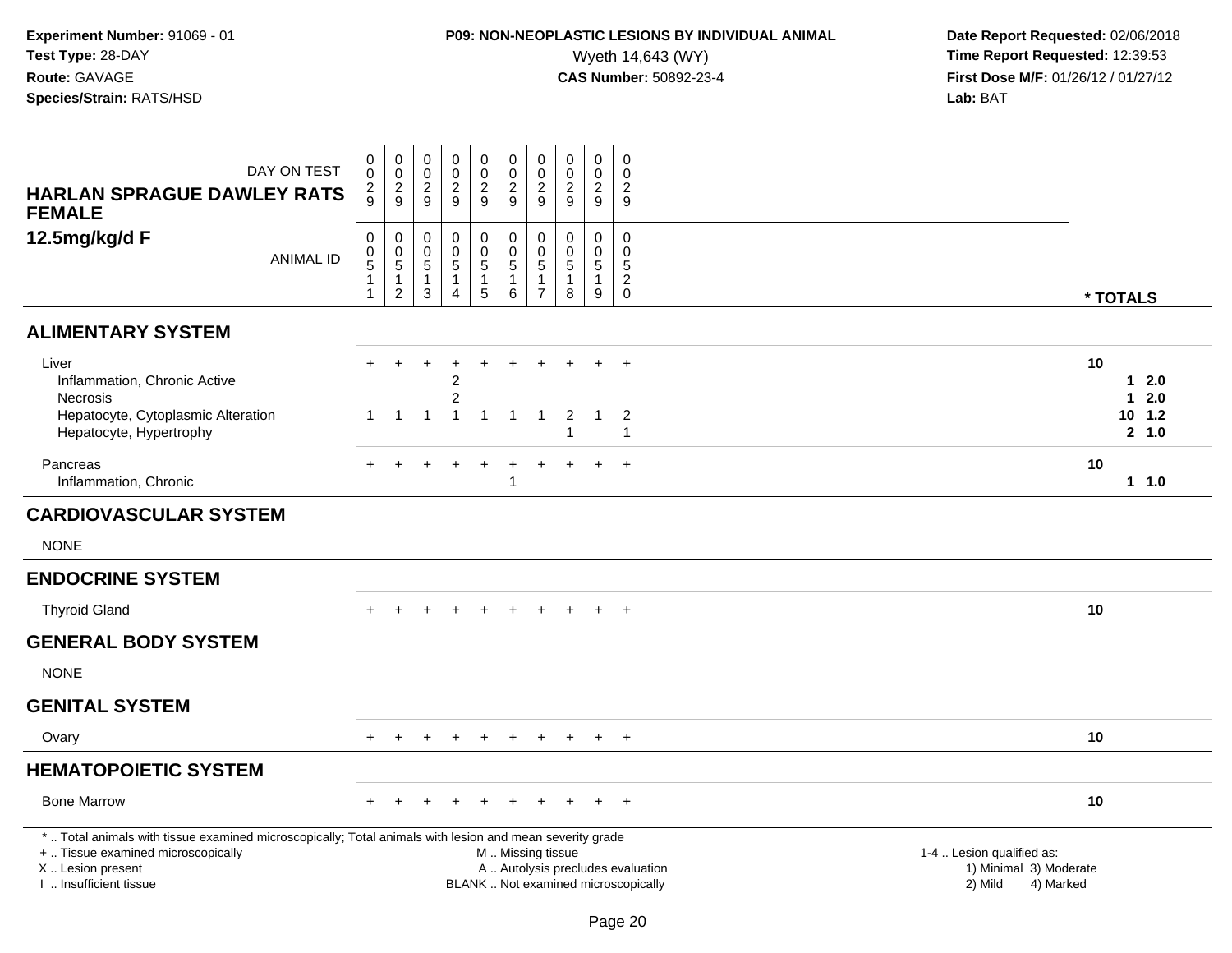### **P09: NON-NEOPLASTIC LESIONS BY INDIVIDUAL ANIMAL**<br>Wyeth 14,643 (WY) Wyeth 14,643 (WY) **Time Report Requested:** 12:39:53<br>**CAS Number:** 50892-23-4 **Time Report Requested:** 12:39:53

 **Date Report Requested:** 02/06/2018 **First Dose M/F:** 01/26/12 / 01/27/12<br>**Lab:** BAT

| DAY ON TEST<br><b>HARLAN SPRAGUE DAWLEY RATS</b><br><b>FEMALE</b> | 0<br>$\pmb{0}$<br>$\frac{2}{9}$                 | 0<br>$\frac{0}{2}$                                                           | $\mathbf 0$<br>$\mathsf{O}\xspace$<br>$\boldsymbol{2}$<br>9 | 0<br>$\mathbf 0$<br>$\overline{2}$<br>9                   | 0<br>$\frac{0}{2}$                                              | 0<br>$\frac{0}{2}$<br>9                                    | 0<br>$\mathbf 0$<br>$\overline{2}$<br>9          | 0<br>0<br>$\overline{2}$<br>9 | 0<br>$_2^0$<br>9          | $\mathbf 0$<br>$\mathbf 0$<br>$\overline{c}$<br>9            |          |           |
|-------------------------------------------------------------------|-------------------------------------------------|------------------------------------------------------------------------------|-------------------------------------------------------------|-----------------------------------------------------------|-----------------------------------------------------------------|------------------------------------------------------------|--------------------------------------------------|-------------------------------|---------------------------|--------------------------------------------------------------|----------|-----------|
| 12.5mg/kg/d F<br><b>ANIMAL ID</b>                                 | 0<br>$\begin{array}{c} 0 \\ 5 \end{array}$<br>1 | 0<br>$\begin{array}{c} 0 \\ 5 \end{array}$<br>$\mathbf{1}$<br>$\overline{2}$ | 0<br>0<br>$\sqrt{5}$<br>$\overline{1}$<br>3                 | 0<br>$\mathbf 0$<br>$\overline{5}$<br>1<br>$\overline{4}$ | 0<br>$\begin{array}{c} 0 \\ 5 \end{array}$<br>$\mathbf{1}$<br>5 | 0<br>$\begin{matrix}0\\5\end{matrix}$<br>$\mathbf{1}$<br>6 | 0<br>$\mathbf 0$<br>$\sqrt{5}$<br>$\overline{7}$ | 0<br>0<br>5<br>1<br>8         | 0<br>0<br>$\sqrt{5}$<br>9 | $\Omega$<br>0<br>$\sqrt{5}$<br>$\overline{c}$<br>$\mathbf 0$ | * TOTALS |           |
| Spleen                                                            |                                                 |                                                                              | ÷                                                           | $\pm$                                                     | $\ddot{}$                                                       | $\pm$                                                      | $\ddot{}$                                        | $+$                           | $\ddot{}$                 | $+$                                                          | 10       |           |
| <b>INTEGUMENTARY SYSTEM</b>                                       |                                                 |                                                                              |                                                             |                                                           |                                                                 |                                                            |                                                  |                               |                           |                                                              |          |           |
| <b>NONE</b>                                                       |                                                 |                                                                              |                                                             |                                                           |                                                                 |                                                            |                                                  |                               |                           |                                                              |          |           |
| <b>MUSCULOSKELETAL SYSTEM</b>                                     |                                                 |                                                                              |                                                             |                                                           |                                                                 |                                                            |                                                  |                               |                           |                                                              |          |           |
| <b>NONE</b>                                                       |                                                 |                                                                              |                                                             |                                                           |                                                                 |                                                            |                                                  |                               |                           |                                                              |          |           |
| <b>NERVOUS SYSTEM</b>                                             |                                                 |                                                                              |                                                             |                                                           |                                                                 |                                                            |                                                  |                               |                           |                                                              |          |           |
| <b>NONE</b>                                                       |                                                 |                                                                              |                                                             |                                                           |                                                                 |                                                            |                                                  |                               |                           |                                                              |          |           |
| <b>RESPIRATORY SYSTEM</b>                                         |                                                 |                                                                              |                                                             |                                                           |                                                                 |                                                            |                                                  |                               |                           |                                                              |          |           |
| Nose                                                              | $+$                                             | $+$                                                                          | $+$                                                         | $+$                                                       | $+$                                                             | $+$                                                        | $+$                                              |                               | $+$ $+$ $+$               |                                                              | 10       |           |
| <b>SPECIAL SENSES SYSTEM</b>                                      |                                                 |                                                                              |                                                             |                                                           |                                                                 |                                                            |                                                  |                               |                           |                                                              |          |           |
| <b>NONE</b>                                                       |                                                 |                                                                              |                                                             |                                                           |                                                                 |                                                            |                                                  |                               |                           |                                                              |          |           |
| <b>URINARY SYSTEM</b>                                             |                                                 |                                                                              |                                                             |                                                           |                                                                 |                                                            |                                                  |                               |                           |                                                              |          |           |
| Kidney<br>Nephropathy, Chronic Progressive                        | $+$                                             | $+$                                                                          | $+$                                                         | $^{+}$<br>1                                               | $+$                                                             | $+$<br>$\mathbf{1}$                                        | $+$<br>$\overline{1}$                            | $+$                           | $+$                       | $+$                                                          | 10       | $3 - 1.0$ |

\* .. Total animals with tissue examined microscopically; Total animals with lesion and mean severity grade

+ .. Tissue examined microscopically

X .. Lesion present

I .. Insufficient tissue

M .. Missing tissue

A .. Autolysis precludes evaluation

BLANK .. Not examined microscopically 2) Mild 4) Marked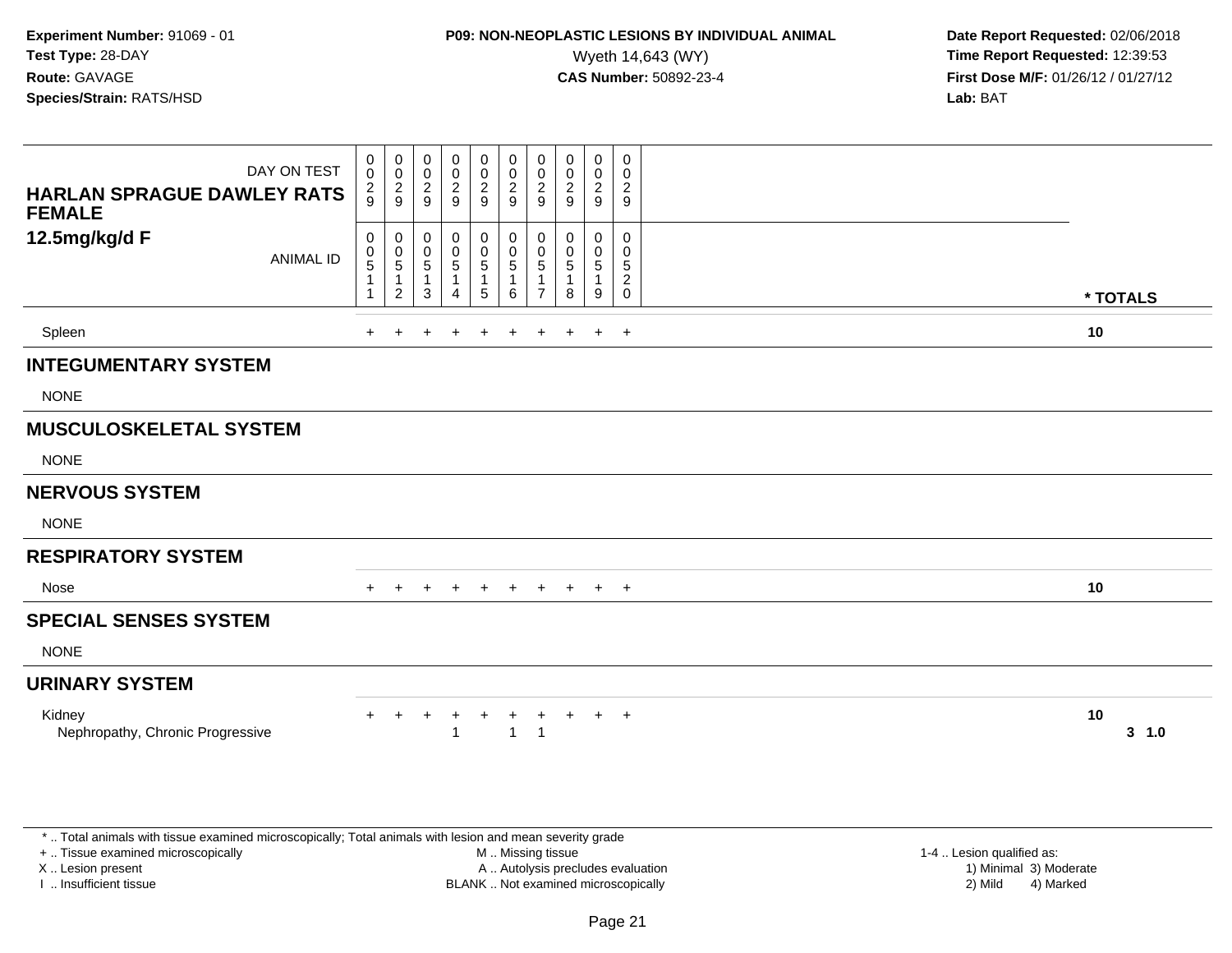### **P09: NON-NEOPLASTIC LESIONS BY INDIVIDUAL ANIMAL**<br>Wyeth 14,643 (WY) Wyeth 14,643 (WY) **Time Report Requested:** 12:39:53<br>**CAS Number:** 50892-23-4 **Time Report Requested:** 12:39:53

 **Date Report Requested:** 02/06/2018 **First Dose M/F:** 01/26/12 / 01/27/12<br>**Lab:** BAT

| DAY ON TEST<br><b>HARLAN SPRAGUE DAWLEY RATS</b><br><b>FEMALE</b>                          | $\begin{smallmatrix} 0\\0 \end{smallmatrix}$<br>$\frac{2}{9}$ | $_{\rm 0}^{\rm 0}$<br>$\frac{2}{9}$    | $\pmb{0}$<br>$\mathbf 0$<br>$\frac{2}{9}$               | $\begin{smallmatrix} 0\\0 \end{smallmatrix}$<br>$\frac{2}{9}$    | $\begin{smallmatrix}0\0\0\end{smallmatrix}$<br>$\frac{2}{9}$ | $\begin{smallmatrix} 0\\0 \end{smallmatrix}$<br>$\frac{2}{9}$ | $\begin{smallmatrix} 0\\0 \end{smallmatrix}$<br>$\frac{2}{9}$ | $\begin{smallmatrix} 0\\0 \end{smallmatrix}$<br>$\frac{2}{9}$ | $\begin{smallmatrix} 0\\0 \end{smallmatrix}$<br>$\frac{2}{9}$ | $\pmb{0}$<br>0<br>$\overline{2}$<br>$\boldsymbol{9}$ |                                   |
|--------------------------------------------------------------------------------------------|---------------------------------------------------------------|----------------------------------------|---------------------------------------------------------|------------------------------------------------------------------|--------------------------------------------------------------|---------------------------------------------------------------|---------------------------------------------------------------|---------------------------------------------------------------|---------------------------------------------------------------|------------------------------------------------------|-----------------------------------|
| 25mg/kg/d F<br><b>ANIMAL ID</b>                                                            | 000521                                                        | $\mathbf 0$<br>$\frac{0}{5}$<br>2<br>2 | $\pmb{0}$<br>$\mathbf 0$<br>$\sqrt{5}$<br>$\frac{2}{3}$ | $\pmb{0}$<br>$\ddot{\mathbf{0}}$<br>$\mathbf 5$<br>$\frac{2}{4}$ | 0<br>$\begin{array}{c} 0 \\ 5 \\ 2 \\ 5 \end{array}$         | 0<br>0<br>5<br>2<br>6                                         | $0005$<br>$27$                                                | $\boldsymbol{0}$<br>$0$<br>$5$<br>$2$<br>$8$                  | $\pmb{0}$<br>$0$<br>$5$<br>$2$<br>$9$                         | 0<br>0<br>$\sqrt{5}$<br>$\mathbf{3}$<br>$\mathbf 0$  | * TOTALS                          |
| <b>ALIMENTARY SYSTEM</b>                                                                   |                                                               |                                        |                                                         |                                                                  |                                                              |                                                               |                                                               |                                                               |                                                               |                                                      |                                   |
| Esophagus<br>Inflammation<br>Muscularis, Degeneration<br>Muscularis, Inflammation, Chronic | $+$                                                           | 1                                      |                                                         |                                                                  |                                                              | $\ddot{}$                                                     | $+$                                                           |                                                               | $+$                                                           | $+$                                                  | 10<br>1.0<br>1.0<br>1.<br>$1 1.0$ |
| Intestine Large, Cecum                                                                     |                                                               |                                        |                                                         |                                                                  |                                                              |                                                               |                                                               |                                                               |                                                               | $\ddot{}$                                            | 10                                |
| Intestine Large, Colon                                                                     |                                                               |                                        |                                                         |                                                                  |                                                              |                                                               |                                                               |                                                               |                                                               | $\overline{+}$                                       | 10                                |
| Intestine Large, Rectum                                                                    |                                                               |                                        |                                                         |                                                                  |                                                              |                                                               |                                                               |                                                               |                                                               | $\ddot{}$                                            | 10                                |
| Intestine Small, Duodenum                                                                  |                                                               |                                        |                                                         |                                                                  |                                                              |                                                               |                                                               |                                                               |                                                               | $\ddot{}$                                            | 10                                |
| Intestine Small, Ileum                                                                     |                                                               |                                        |                                                         |                                                                  |                                                              |                                                               |                                                               |                                                               |                                                               | $\ddot{}$                                            | 10                                |
| Intestine Small, Jejunum                                                                   |                                                               |                                        |                                                         |                                                                  |                                                              |                                                               |                                                               |                                                               |                                                               | $\ddot{}$                                            | 10                                |
| Liver<br>Necrosis, Focal                                                                   |                                                               |                                        |                                                         |                                                                  | $\ddot{}$                                                    | $\ddot{}$<br>$\overline{c}$                                   | $\ddot{}$                                                     |                                                               | $\div$                                                        | $+$                                                  | 10<br>$12.0$                      |
| Hepatocyte, Cytoplasmic Alteration<br>Hepatocyte, Hypertrophy                              |                                                               | $\overline{1}$                         | 2<br>$\mathbf{1}$                                       | $\overline{2}$<br>-1                                             | $\overline{2}$<br>$\mathbf{1}$                               | $\overline{c}$<br>$\mathbf{1}$                                | 3<br>$\overline{c}$                                           | 2<br>$\overline{1}$                                           | $\mathbf{1}$                                                  | $\overline{\phantom{1}}$                             | 10 1.9<br>$8$ 1.1                 |
| Pancreas                                                                                   |                                                               |                                        |                                                         |                                                                  |                                                              |                                                               |                                                               |                                                               |                                                               | $\overline{+}$                                       | 10                                |
| Salivary Glands                                                                            |                                                               |                                        |                                                         |                                                                  |                                                              |                                                               |                                                               |                                                               |                                                               | $\ddot{}$                                            | 10                                |
| Stomach, Forestomach                                                                       |                                                               |                                        |                                                         |                                                                  |                                                              |                                                               |                                                               |                                                               |                                                               | $\ddot{}$                                            | 10                                |

\* .. Total animals with tissue examined microscopically; Total animals with lesion and mean severity grade

+ .. Tissue examined microscopically

X .. Lesion present

I .. Insufficient tissue

M .. Missing tissue

A .. Autolysis precludes evaluation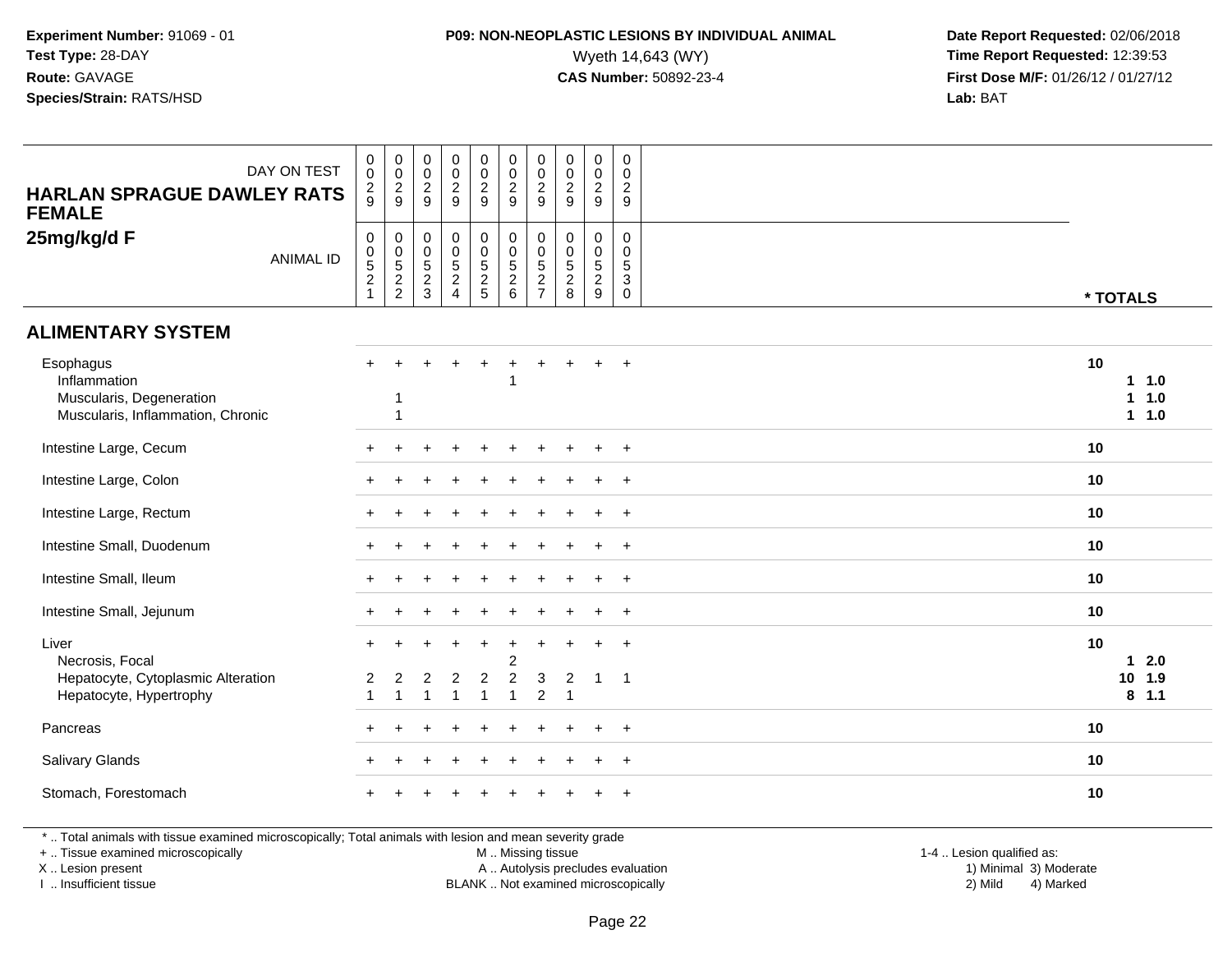### **P09: NON-NEOPLASTIC LESIONS BY INDIVIDUAL ANIMAL**Wyeth 14,643 (WY) **Time Report Requested:** 12:39:53<br>**CAS Number:** 50892-23-4 **Time Report Requested:** 12:39:53

 **Date Report Requested:** 02/06/2018 **First Dose M/F:** 01/26/12 / 01/27/12<br>**Lab:** BAT

| DAY ON TEST<br><b>HARLAN SPRAGUE DAWLEY RATS</b><br><b>FEMALE</b>                                                                              | $\begin{smallmatrix}0\0\0\end{smallmatrix}$<br>$\frac{2}{9}$ | $\begin{array}{c} 0 \\ 0 \\ 2 \\ 9 \end{array}$              | $\pmb{0}$<br>$\mathsf{O}\xspace$<br>$\frac{2}{9}$ | 00029  | $\begin{smallmatrix} 0\\0 \end{smallmatrix}$<br>$\frac{2}{9}$ | $\pmb{0}$<br>$\ddot{\mathbf{0}}$<br>$\frac{2}{9}$                     | $\pmb{0}$<br>$\pmb{0}$<br>$\frac{2}{9}$                          | $_{\rm 0}^{\rm 0}$<br>$\frac{2}{9}$ | $_{\rm 0}^{\rm 0}$<br>$\frac{2}{9}$                  | $\pmb{0}$<br>0<br>$\frac{2}{9}$                                            |                           |
|------------------------------------------------------------------------------------------------------------------------------------------------|--------------------------------------------------------------|--------------------------------------------------------------|---------------------------------------------------|--------|---------------------------------------------------------------|-----------------------------------------------------------------------|------------------------------------------------------------------|-------------------------------------|------------------------------------------------------|----------------------------------------------------------------------------|---------------------------|
| 25mg/kg/d F<br><b>ANIMAL ID</b>                                                                                                                | 0<br>$0$<br>5<br>2<br>1                                      | $\pmb{0}$<br>$\begin{array}{c} 0 \\ 5 \\ 2 \\ 2 \end{array}$ | $\mathbf 0$<br>$\mathsf 0$<br>$\frac{5}{2}$       | 000524 | 0<br>$\begin{array}{c}\n0 \\ 5 \\ 2 \\ 5\n\end{array}$        | $\pmb{0}$<br>$\pmb{0}$<br>$\overline{5}$<br>$\overline{2}$<br>$\,6\,$ | 0<br>$\pmb{0}$<br>$\sqrt{5}$<br>$\overline{2}$<br>$\overline{7}$ | 0<br>$\pmb{0}$<br>$\frac{5}{2}$     | 0<br>$\begin{array}{c} 0 \\ 5 \\ 2 \\ 9 \end{array}$ | 0<br>$\mathsf{O}\xspace$<br>$5\,$<br>$\overline{3}$<br>$\mathsf{O}\xspace$ | * TOTALS                  |
| Stomach, Glandular                                                                                                                             |                                                              |                                                              |                                                   |        |                                                               |                                                                       |                                                                  |                                     | $\ddot{}$                                            | $\overline{+}$                                                             | 10                        |
| <b>CARDIOVASCULAR SYSTEM</b>                                                                                                                   |                                                              |                                                              |                                                   |        |                                                               |                                                                       |                                                                  |                                     |                                                      |                                                                            |                           |
| <b>Blood Vessel</b>                                                                                                                            |                                                              |                                                              |                                                   |        | $\ddot{}$                                                     |                                                                       |                                                                  |                                     | $\ddot{}$                                            | $\overline{+}$                                                             | 10                        |
| Heart<br>Infiltration Cellular, Mixed Cell                                                                                                     |                                                              |                                                              |                                                   |        |                                                               |                                                                       |                                                                  |                                     | $\overline{ }$                                       | $\ddot{}$                                                                  | 10<br>1 1.0               |
| <b>ENDOCRINE SYSTEM</b>                                                                                                                        |                                                              |                                                              |                                                   |        |                                                               |                                                                       |                                                                  |                                     |                                                      |                                                                            |                           |
| <b>Adrenal Cortex</b>                                                                                                                          |                                                              |                                                              |                                                   |        |                                                               |                                                                       |                                                                  |                                     |                                                      | $\overline{+}$                                                             | 10                        |
| Adrenal Medulla                                                                                                                                | $\pm$                                                        |                                                              |                                                   |        |                                                               |                                                                       |                                                                  |                                     | $\div$                                               | $\overline{+}$                                                             | 10                        |
| Islets, Pancreatic                                                                                                                             |                                                              |                                                              |                                                   |        |                                                               |                                                                       |                                                                  |                                     |                                                      | $\ddot{}$                                                                  | 10                        |
| Parathyroid Gland                                                                                                                              | $+$                                                          | $\div$                                                       |                                                   | м      | $\ddot{}$                                                     |                                                                       |                                                                  |                                     | $\ddot{}$                                            | $+$                                                                        | 9                         |
| <b>Pituitary Gland</b>                                                                                                                         |                                                              |                                                              |                                                   |        |                                                               |                                                                       |                                                                  |                                     |                                                      | $\ddot{}$                                                                  | 10                        |
| <b>Thyroid Gland</b>                                                                                                                           | $+$                                                          |                                                              |                                                   |        |                                                               |                                                                       |                                                                  |                                     | $\ddot{}$                                            | $\overline{+}$                                                             | 10                        |
| <b>GENERAL BODY SYSTEM</b>                                                                                                                     |                                                              |                                                              |                                                   |        |                                                               |                                                                       |                                                                  |                                     |                                                      |                                                                            |                           |
| <b>NONE</b>                                                                                                                                    |                                                              |                                                              |                                                   |        |                                                               |                                                                       |                                                                  |                                     |                                                      |                                                                            |                           |
| <b>GENITAL SYSTEM</b>                                                                                                                          |                                                              |                                                              |                                                   |        |                                                               |                                                                       |                                                                  |                                     |                                                      |                                                                            |                           |
| <b>Clitoral Gland</b>                                                                                                                          | $+$                                                          | $+$                                                          | $\div$                                            | $\div$ | $\pm$                                                         |                                                                       |                                                                  |                                     | $+$                                                  | $+$                                                                        | 10                        |
| *  Total animals with tissue examined microscopically; Total animals with lesion and mean severity grade<br>+  Tissue examined microscopically |                                                              |                                                              |                                                   |        |                                                               | M  Missing tissue                                                     |                                                                  |                                     |                                                      |                                                                            | 1-4  Lesion qualified as: |

X .. Lesion present

I .. Insufficient tissue

A .. Autolysis precludes evaluation 1) Minimal 3) Moderate BLANK .. Not examined microscopically 2) Mild 4) Marked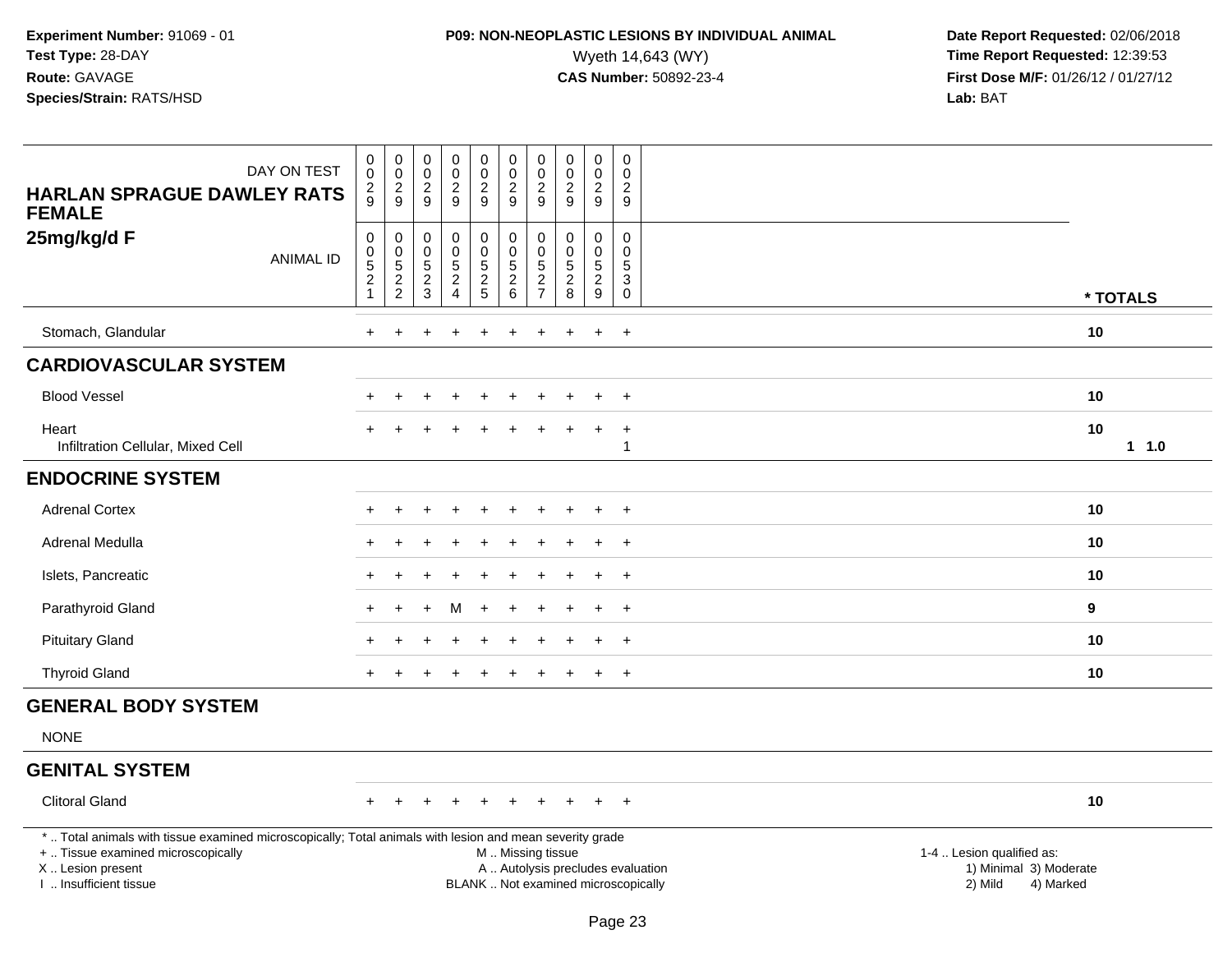### **P09: NON-NEOPLASTIC LESIONS BY INDIVIDUAL ANIMAL**<br>Wyeth 14,643 (WY) Wyeth 14,643 (WY) **Time Report Requested:** 12:39:53<br>**CAS Number:** 50892-23-4 **Time Report Requested:** 12:39:53

 **Date Report Requested:** 02/06/2018 **First Dose M/F:** 01/26/12 / 01/27/12<br>**Lab:** BAT **Lab:** BAT

| DAY ON TEST<br><b>HARLAN SPRAGUE DAWLEY RATS</b><br><b>FEMALE</b> | $\begin{smallmatrix} 0\\0 \end{smallmatrix}$<br>$\frac{2}{9}$    | $\begin{array}{c} 0 \\ 0 \\ 2 \\ 9 \end{array}$ | 00029                                                                    | $\begin{array}{c} 0 \\ 0 \\ 2 \\ 9 \end{array}$ | $\begin{array}{c} 0 \\ 0 \\ 2 \\ 9 \end{array}$              | 00029                                 | $\begin{array}{c} 0 \\ 0 \\ 2 \\ 9 \end{array}$ | $\begin{array}{c} 0 \\ 0 \\ 2 \\ 9 \end{array}$ | $\pmb{0}$<br>$\frac{0}{2}$    | $\pmb{0}$<br>$\mathsf{O}\xspace$<br>$\frac{2}{9}$                 |                 |
|-------------------------------------------------------------------|------------------------------------------------------------------|-------------------------------------------------|--------------------------------------------------------------------------|-------------------------------------------------|--------------------------------------------------------------|---------------------------------------|-------------------------------------------------|-------------------------------------------------|-------------------------------|-------------------------------------------------------------------|-----------------|
| 25mg/kg/d F<br><b>ANIMAL ID</b>                                   | $\begin{matrix} 0 \\ 0 \\ 5 \\ 2 \end{matrix}$<br>$\overline{1}$ | $\pmb{0}$<br>$0$<br>$5$<br>$2$<br>$2$           | $\pmb{0}$<br>$\begin{smallmatrix}0\\5\end{smallmatrix}$<br>$\frac{2}{3}$ | 0<br>$\frac{0}{5}$<br>2<br>4                    | $\pmb{0}$<br>$\begin{array}{c} 0 \\ 5 \\ 2 \\ 5 \end{array}$ | $\pmb{0}$<br>$0$<br>$5$<br>$2$<br>$6$ | $\pmb{0}$<br>$0$<br>$5$<br>$2$<br>$7$           | $\mathbf 0$<br>$\pmb{0}$<br>$\frac{5}{2}$       | 0<br>$0$<br>$5$<br>$2$<br>$9$ | 0<br>0<br>$\,$ 5 $\,$<br>$\ensuremath{\mathsf{3}}$<br>$\mathbf 0$ | * TOTALS        |
| Ovary                                                             | $+$                                                              | $\ddot{}$                                       | ٠                                                                        | $\ddot{}$                                       | $\ddot{}$                                                    | $\ddot{}$                             | $\pm$                                           | $\pm$                                           | $\ddot{}$                     | $^{+}$                                                            | 10              |
| <b>Uterus</b><br>Cyst<br>Dilation                                 | $+$                                                              | $\ddot{}$                                       | X                                                                        |                                                 | ÷<br>$\overline{2}$                                          | $\overline{2}$                        |                                                 |                                                 | $\ddot{}$                     | $+$                                                               | 10<br>1<br>22.0 |
| <b>HEMATOPOIETIC SYSTEM</b>                                       |                                                                  |                                                 |                                                                          |                                                 |                                                              |                                       |                                                 |                                                 |                               |                                                                   |                 |
| <b>Bone Marrow</b>                                                |                                                                  |                                                 |                                                                          |                                                 | ÷                                                            | ÷.                                    |                                                 |                                                 | $\ddot{}$                     | $^{+}$                                                            | 10              |
| Lymph Node, Mandibular                                            | $\ddot{}$                                                        |                                                 |                                                                          |                                                 |                                                              |                                       |                                                 |                                                 | $\ddot{}$                     | $\overline{+}$                                                    | 10              |
| Lymph Node, Mesenteric                                            | $+$                                                              | $\div$                                          |                                                                          |                                                 |                                                              | $\div$                                |                                                 |                                                 | $\ddot{}$                     | $^{+}$                                                            | 10              |
| Spleen                                                            |                                                                  |                                                 |                                                                          |                                                 |                                                              |                                       |                                                 |                                                 | $\ddot{}$                     | $+$                                                               | 10              |
| Thymus                                                            | $\div$                                                           |                                                 |                                                                          |                                                 |                                                              |                                       |                                                 |                                                 | $\ddot{}$                     | $^+$                                                              | 10              |
| <b>INTEGUMENTARY SYSTEM</b>                                       |                                                                  |                                                 |                                                                          |                                                 |                                                              |                                       |                                                 |                                                 |                               |                                                                   |                 |
| Mammary Gland                                                     |                                                                  |                                                 |                                                                          |                                                 |                                                              |                                       |                                                 |                                                 |                               | $\overline{+}$                                                    | 10              |
| Skin                                                              |                                                                  |                                                 |                                                                          |                                                 |                                                              |                                       |                                                 |                                                 | $\ddot{}$                     | $+$                                                               | 10              |
| <b>MUSCULOSKELETAL SYSTEM</b>                                     |                                                                  |                                                 |                                                                          |                                                 |                                                              |                                       |                                                 |                                                 |                               |                                                                   |                 |
| Bone                                                              | $+$                                                              | $\ddot{}$                                       | $\pm$                                                                    | $\overline{+}$                                  | $+$                                                          | $+$                                   | $\ddot{}$                                       | $+$                                             | $+$                           | $+$                                                               | 10              |

#### **NERVOUS SYSTEM**

\* .. Total animals with tissue examined microscopically; Total animals with lesion and mean severity grade

+ .. Tissue examined microscopically

X .. Lesion present

I .. Insufficient tissue

 M .. Missing tissueA .. Autolysis precludes evaluation